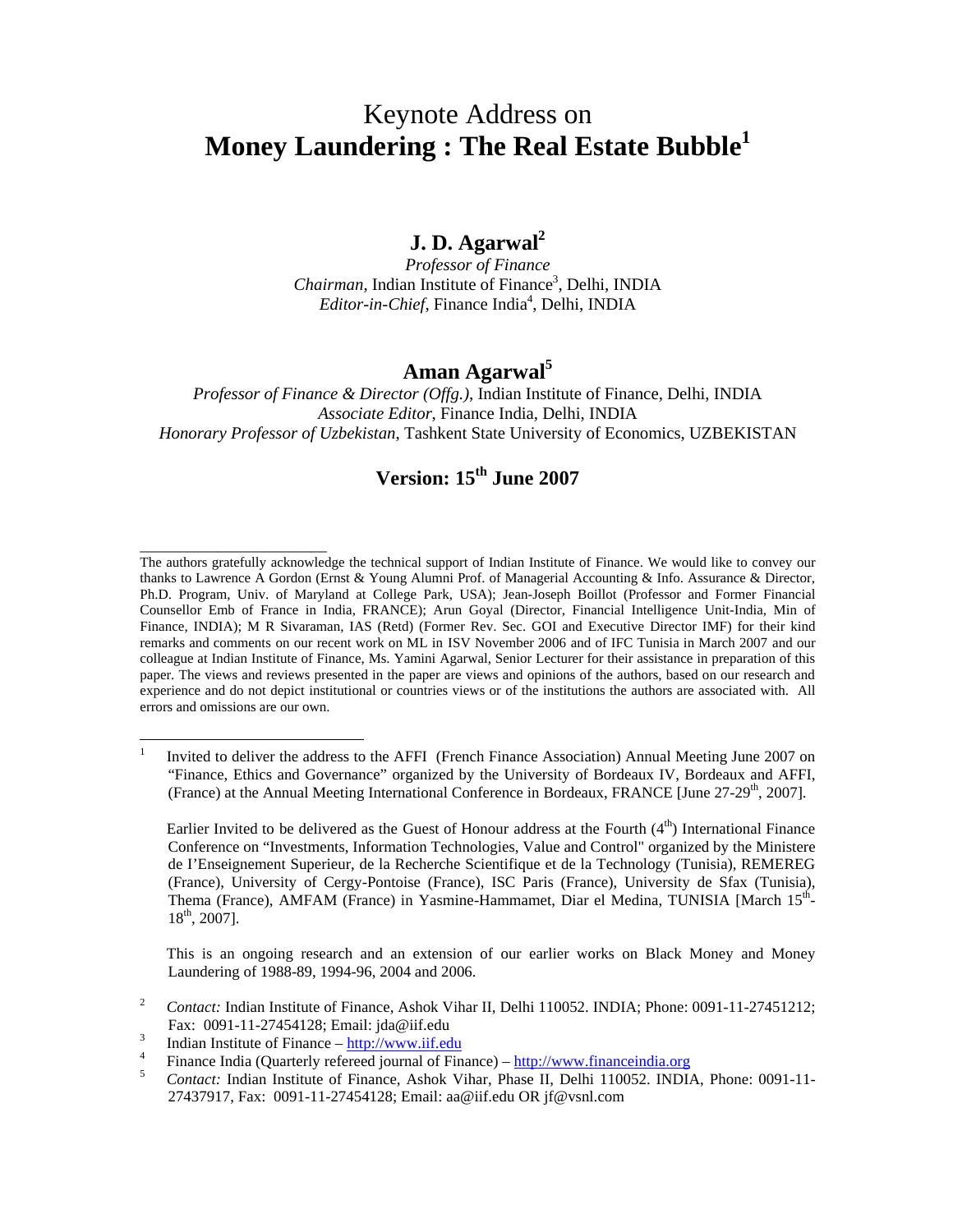# **Money Laundering : The Real Estate Bubble**

## **J. D. Agarwal**

*Professor of Finance & Chairman*, Indian Institute of Finance, Delhi, INDIA *Editor-in-Chief*, Finance India, Delhi, INDIA

## **Aman Agarwal**

*Professor of Finance & Director (Offg.)*, Indian Institute of Finance, Delhi, INDIA *Associate Editor*, Finance India, Delhi, INDIA *Honorary Professor of Uzbekistan*, Tashkent State University of Economics, UZBEKISTAN

### **Abstract**

The Real Estate has been the most common and one of the simplest means to launder money for over a century. In the last two decade (1995 onwards) it has been seen that there is leaps and jumps in the real estate markets globally. This has been fueled by the Generation of new ideas and their application for productive uses as an important component in the engine for growth and development. Human talent has paved the way for high economic value creation, behind the generation of ideas, innovations, new technologies and robust financial systems. Emergence of electronic finance has on one hand benefited growth, development and inter-regional trade. On the other hand it has made the possibility to trace movements of suspect funds and in identifying the real ownership of suspicious assets behind shell companies or offshore bank facades an enormously difficult task for the enforcement bodies, the intelligence agencies and the government. Estimates indicate that globally Money Laundering amounts to more than US\$ 2 trillion to US\$ 2.5 trillion annually (i.e. about 6-8% of World GDP 2006 [44.444 trillion]), through formal channels. Various  $IIF^6$  Studies and joint research findings have been given due attention resulting in decision and formulation of regulations by GOI and international agencies – IMF, World Bank and ADB in the last 20 years. We have suggested the formulation of the "Economic Intelligence Units" and "Economic Investigating Agencies" as an independent body to combat economic offenses with the objective to flush back swindled funds into the economic system and trace the culprits involved. People in general are God fearing, honest and want to lead a simple peaceful honorable life, which they rightly deserve, that should not be taken away as a result of acts of poor governance and ill-elements in the society. In most cases or applications in India which are handled at governmental level, they follow the **CD-ROM principle** irrespective of the merit of the case, where, C (pay Cash Carry Certificate); D (Delays, Deficiencies & Denial of certificate); & ROM (Rest on Mat [never taken up & piles up dust]).

JEL Code:

 $\overline{a}$ 

Keywords: Money Laundering, Real Estate, Financial Crimes, Black Money, Capital Flight, Kick Backs, Socio-Economic Development,

<sup>6</sup> See Indian Institute of Finance (www.iif.edu) and Finance India (www.financeindia.org)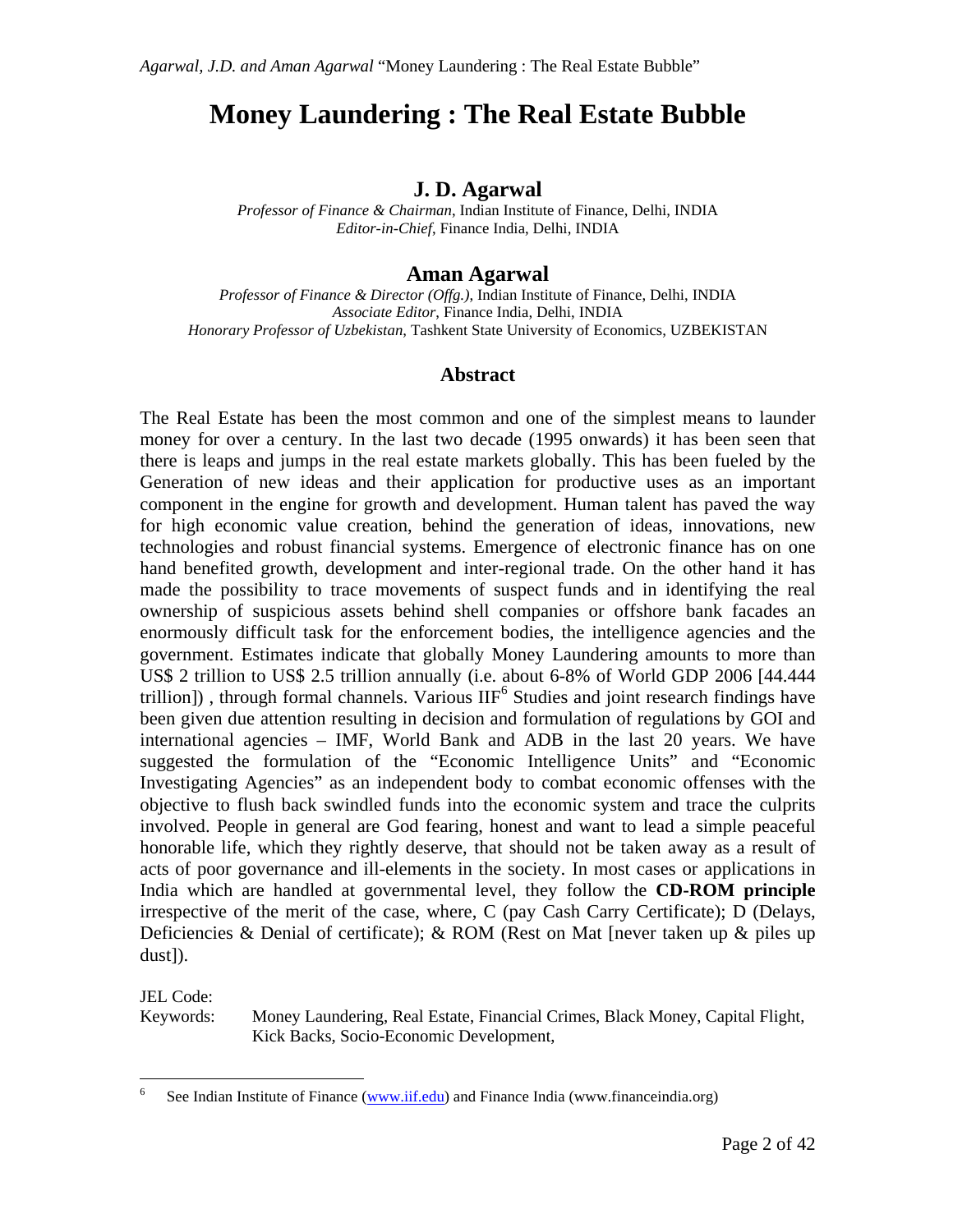### **Acknowledgement**

Prof. Jean-Pierre Laborde, President, University of Montesquieu-Bordeaux IV; Sir Daniel Lebegue, Chairman, French Institute of Directors; Sir Michel Prada, Chairman, French Financial Markets Authority; Prof. Gordon Alexander, Professor, Carlson School of Management, University of Minnesota, USA; Prof. Georges Gallais-Hamonno, President, AFFI (French Finance Association); Prof. William Marois, Dean, Bordeaux Universities & Chancellor, Aquitaine's Universities; Sir Bruno Mettling, Joint-Chief Executive Officer, Federal Bank of Banques Populaires and Prof. Gerard Hirigoyen, President, PUSG & Director, IRGO (Res. Inst. in Buss. Admn.); Honorable members of the Organizing Committee, other distinguished dignitaries on the dais, members of the this august audience and ladies and gentlemen, it is a matter of great privilege for me to have been honoured with the Enthronement to the St. Emillion Brotherhood in the City of Bordeaux and being invited to deliver the Keynote speech on "Money Laundering : The Real Estate Bubble" at this prestigious international conference organized by the University Montesquieu-Bordeaux IV's Institut de Recherche en Gestion des Organisations (IRGO) & Pole Universitaire des Sciences de Gestion (PUSG), Bordeaux and the AFFI (French Finance Association, FRANCE [June 27th-29th, 2007]. At the outset I must congratulate the organizers for organizing this conference, selecting an extremely timely theme of Ethics and Governance and having representation from all possible wings of the decision making process in the country with enriched global presence. It reflects the vision of the French Government, Industry, the society, the associations and universities jointly working to further the cause of equitable socio-economic growth with peace and prosperity in an effective and fair international business environment. Organizing an International Conference at this level is a very difficult task and tremendous efforts are required by a team of committed and devoted professionals to give it a final shape.

The theme of AFFI's Annual Meeting Conference – Ethics and Governance - has been rightly chosen by the organizers. In my address on "Money Laundering : The Real Estate Bubble", I have tried to focus on issues like - How its done, Who does it  $&$  What law enforcing bodies need to know about to effectively counter money laundering and inhumane terrorist acts. Money Laundering is generally characterized by the intensity of fluctuations affecting the price in financial markets and generation of illegal money and a facilitator breading terrorism in the long run. In a global financial environment of global imbalances, economic sluggishness/slowdown in Developed regions, Pension Problems, Un-employment on a rise the buoyancy in the Real Estate Market, The Capital Markets and the Bullion Market are a cause of concern and are required to be checked. We have made an attempt to address to some of these finer issues and outline as to how cases have been handled at governmental level where they follow the **CD-ROM principle** irrespective of the merit of the case, where, C (pay Cash Carry Certificate); D (Delays, Deficiencies and Denial of certificate); and ROM (Rest on Mat [never taken up and piles up dust]). The Real Estate has been one of the most common and the simplest means to launder money for over a century. In the last decade (1995 onwards), it has seen that these has been leaps and jumps in the real estate markets globally.

I wonder as to what extent I would be able to justify this great responsibility of delivering this Keynote address. It is a very difficult task and a great responsibility. However, it would be my endeavor to be up to the mark as far as possible or to the expectations of the organizers and galaxy of practitioners, judicial members, bankers and members of financial institutions, and the intelligentsia.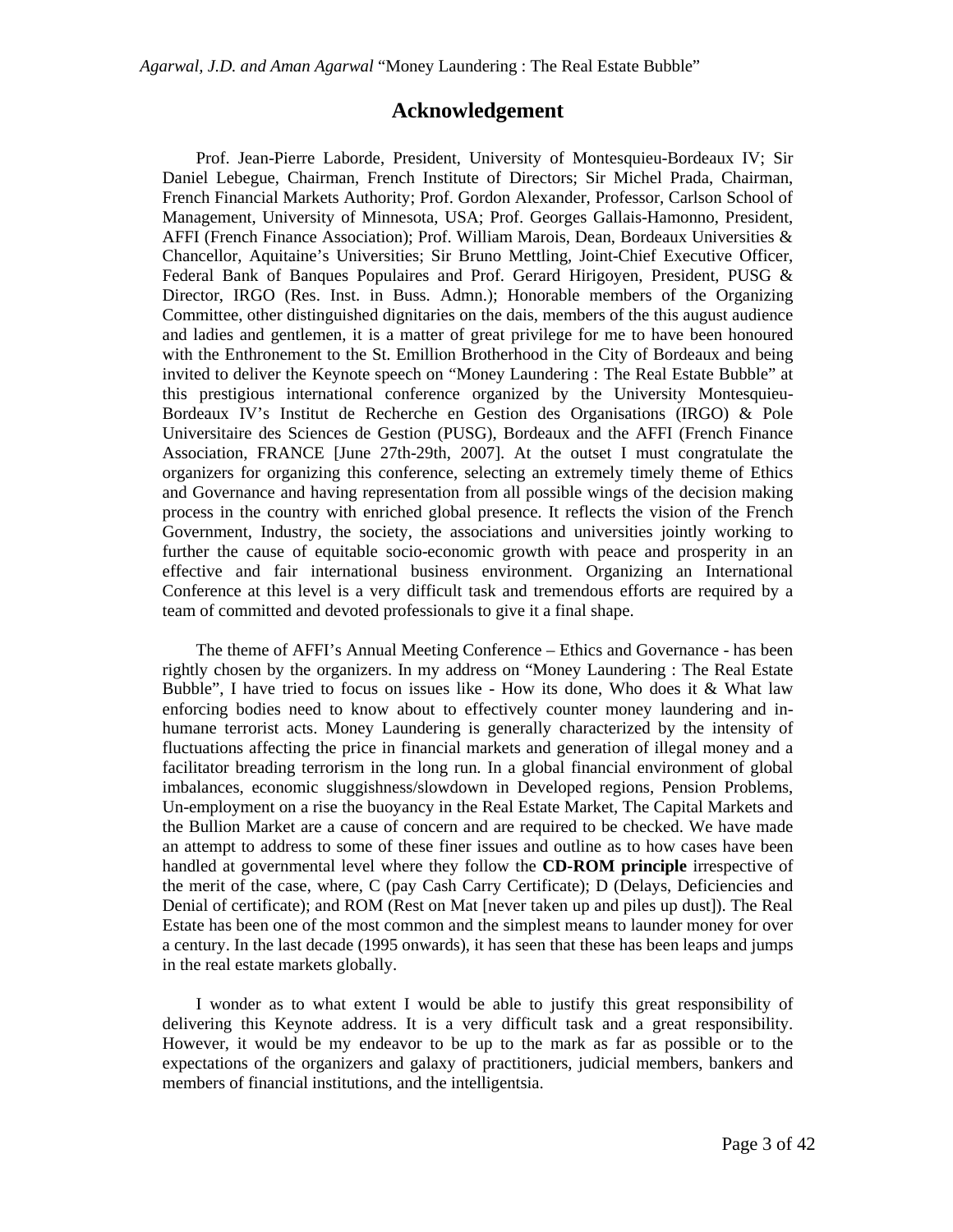## **I. Introduction**

 $\overline{a}$ 

The Real Estate has been one of the most common and the simplest means to launder money for over a century now. The last two decade (1995 onwards) has seen leaps and jumps in the real estate markets globally (Banker, 2005; Baker and Rosnick, 2005; Schneider, 2005; FCEN Report, 2006; The Economist, 2007) to the tune of over 300% increase<sup>7</sup> in the real estate prices in prominent urban cities and about 100% as an average of the global economy in general. Is this rise in tune with a fundamental basis for the Real Estate price increase is a question to be asked. Also it is interesting to note that this steep rise in the Real Estate markets has been coupled with a high degree of correlation with the sharp rise in capital markets, the bullion markets and the international flows globally particularly in the last 3 years. These have been fueled by the generation of new ideas and their application to productive uses as an important component in the engine for growth and development. This is also an area where the developing and the developed world have been moving at a very fast pace in the last three decades over a span of 200 years. Behind the generation of ideas, innovations, new technologies and robust financial systems, human talent<sup>8</sup> has paved the way for high economic value creation. The development of the financial markets has brought forth maturity in the institutions, regulatory norms and the modern financial architecture. Ideas and systems which were not given allowance in previous frameworks have found a suitable place in later periods. Be it the creation of derivatives products, financially engineered structures or growth strategies having an organic or in-organic nature the regulatory framework has developed faith in their relevance within the socio-economic setup. Creativity towards the generation and implementation of newer ideas in enriching economic value creation has either led to creating enormous wealth or losses thereof for the initiators. This has been observed as an outfall of norms or systems, which have been disallowed by the regulatory frameworks in their initial phase of introduction and practice in all economies, without exceptions. The "human factor" in understanding and adapting has been the critical component for success or failure of generation of creative ideas/systems. Money Laundering and the origination of unlawful structures of commerce and trade have served to be the birth child of such irregularities. Trends have been reinforced with greater informational flows, larger economic opportunities, improvements in life-styles across cities and countries getting reflected via differentials in standards of living, lower transportation costs and high degree of talented workforce in an inter-connected globalised World Economy.

Money Laundering is generally perceived to be a criminal offence due to its origination being primarily for criminal activities. Most regulations globally are hence tuned to frame and develop necessary regulations in this direction. It is "*We who launder and We who are victimized*" playing the role as bankers, lawyers, car dealers, real estates builders, accountants, workers and others who allow their businesses to be used to launder the

<sup>7</sup> Conservative estimates on the US Housing markets show that they have increased by 45% after adjusting for inflation since 1996 (Baker, 2005). This unprecedented run-up in housing prices has generated more than US\$ 5 trillion in the housing bubble wealth.

<sup>8</sup> An inner capacity of individuals to develop ideas and objects with high economic value.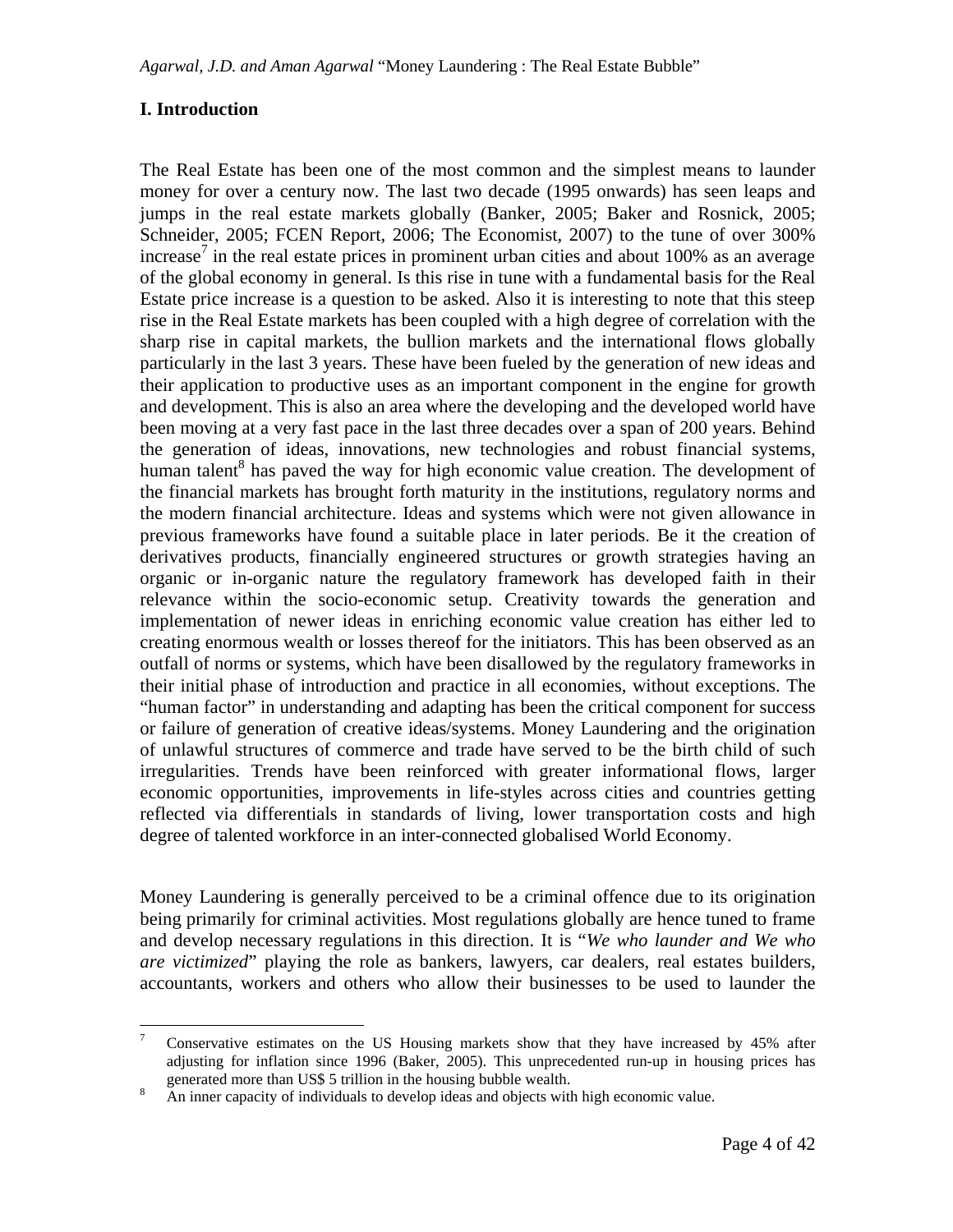proceeds of a crime or an un-official economic transaction. Every country has its criminal underworld. The biggest organizations and the ones that have been active and have had long standings can be found in the hubs of capitalism: the United States (Cosa Nostra), Europe (the Sicilian Mafia) and Asia (the Chinese Lriads and Japanese Yakusas). It has been observed that groups engaged in money laundering are by nature "*criminogenic*" and "*regulatory resistant*". Emergence of electronic finance has been to their advantage. This new mode of fund movement has contributed in-accelerating the growth and magnitude of such crime and economic frauds. Given the staggering volume of such socio-economic criminal offences, broad international cooperation between law enforcement and regulatory agencies is essential in order to identify the source of illegal proceeds, trace the fund to specific criminal activities and confiscate criminal's financial assets. The tragic event of September 11 and the Enron debacle, have demonstrated that all the efforts to improve financial transparency in order to better track criminal money or un-lawful activities have achieved a limited result. Due to extensive use of electronic movements of money, the possibility to trace movements of suspect funds and identify the real ownership of suspicious assets behind shell companies or offshore bank facades is an enormous task which the enforcement bodies, the intelligence agencies and the government has been subjected to.

Money-laundering as a term brings to our mind those nefarious activities of the criminals who provide an envelope to "slush funds" in order to exhibit those as genuine money. In the current economic framework, money-laundering has emerged to be a process by which criminals give the color of legality and legitimacy to slush funds, as against the observed phenomena in the 1900s. Ignoring economic vandalism, most crimes have economic benefits as their backbone. In Black's Law of Lexicon the term laundering is being referred to as investment or other transfer of money flowing from racketeering, drug transactions and other sources (illegal sources) into legitimate channels so that its original source cannot be traced. Apart from the traditionally known activities for laundering of money via drugs, racketeering, kidnapping, gambling, procuring women and children, smuggling (alcohol, tobacco, medicines), armed robbery, counterfeiting and bogus invoicing, tax evasion and misappropriation of public funds, the law enforcing agencies are confronted with the creativity of human talent in flowering newer markets for such non-desired socially-ill activities. The newer markets in the last three decades to hold grounds in trade in R&D of highly strategic nature such as nuclear technology, smuggling, illegal labor and refugees, computer piracy, trafficking in works of art and antiquities, information thefts, trade of species and human organs, forgery in arms, capital market scams, toxic and nuclear products and others (Agarwal and Agarwal, 2004 & 2006).

The prime factors for the illicit economic benefits, emergence of black money and money laundering has been people's lust, greed for more money/wealth, power and influence in society resulting in the tax evasion, violation of government regulations and control, bureaucratic practices, political activities, growth of government expenditure, decline in social and moral fabric of the society and lastly, no or extremely low degree risk of being caught, convicted and punished (Agarwal, 1991). The prime factors outlined above have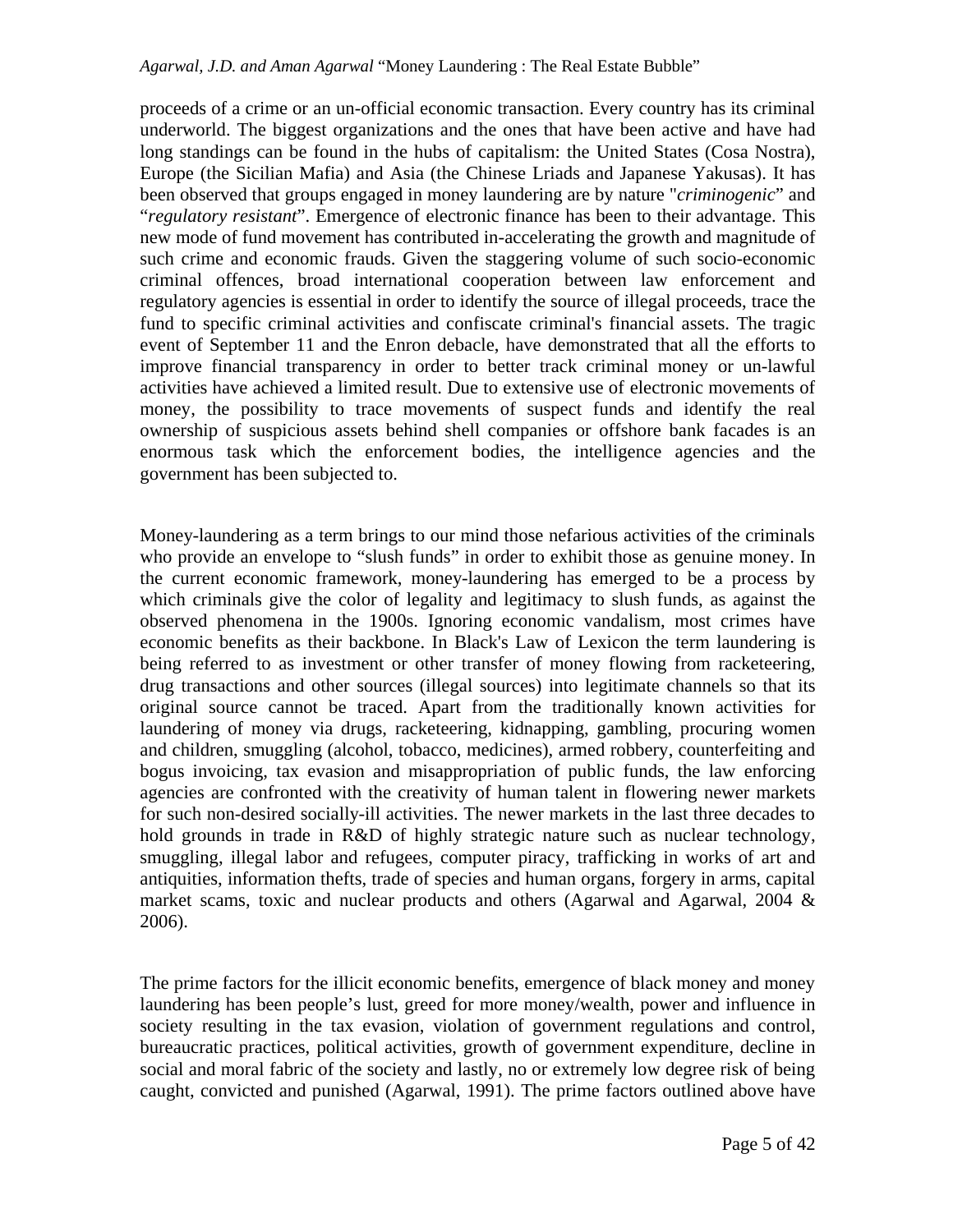led to disturbance in the structural balance of economic frameworks, planning processes ineffectiveness and distorts in macro-economic growth components such as output, employment, investment, consumption, saving, spending and others.

An outcome of the prime factors is well evident from the recent events that show that terrorist groups have built financial empires. The purpose of such empires is specifically to undermine public safety and international financial stability. International efforts to combat money laundering since the beginning of 1980s are built on strategies aimed to attack criminal organization through freezing of financial movements and commodities in trade. In the early 1980s the law enforcement was faced with the growing threat caused by the Columbian drug cartels (like the Cali and Medellin cartels), which had emerged to be threat not only towards public safety but against the state itself (Thony, 2005). A series of international conventions have come in force since the 1980s to strengthen the efforts for combating money laundering and its ill effects namely

- the 1988 Convention (against illicit Traffic in Narcotic Drugs and Psychotropic substances);
- the 1989 G-7 Summit FATF 40 Recommendations;
- the 1990 Strasbourg Convention (towards the Council of Europe's Convention on Laundering);
- the 1991 and 2001 European Directives by the EC and EP;
- the Naples Action Plan (based on the World Ministerial Conference on Organized Transnational Crime);
- the 1997 OECD Convention on Corruption
- the 1998 New York Action Plan (based on UN General Assembly session on Narcotic Drugs and Psychotropic substances)
- the 1999 French Convention for Suppression of the Financing of Terrorism.
- the 1999 Money Laundering Bill in India (followed by FERA 1973 and then FEMA 2001) as a result of IIF-FIU study
- the 1999 G-7 Financial Stability Forum (to promote international financial stability through exchange of information and international cooperation's)
- the 2001 USA Patriot Act (to counter money laundering and terrorist movements)
- the 2002 Money Laundering Act (framed from ML Bill 1999 as outlined above)
- the 2004 IMF-World Bank decision to combat Money Laundering (this was greatly influenced by the keynote address<sup>9</sup> on  $26<sup>th</sup>$  March 2004 delivered by Prof. J. D. Agarwal

<sup>9</sup> <sup>9</sup> The media - Press Trust of India [PTI] (news agency), The Hindustan Times (India), The Sierra Times (USA), The Business World (Philippines), The Deccan Herald (India), The Manila Times ( Philippines), Bursa (Romania), The Hindu (India), RBA (Philippines), Indiathisweek (India), India Journal (India), Asia Business Report (World News Network), India Cause (India), Headline News (India) and others worldwide has given the keynote speech and the paper a positive response by giving it a wide coverage from 26th March onwards. In a recent news flash of 3rd April 2004 it was notified that "The IMF and the World Bank have agreed to adopt a more comprehensive and integrated approach to conduct assessments of compliance with international standards for fighting money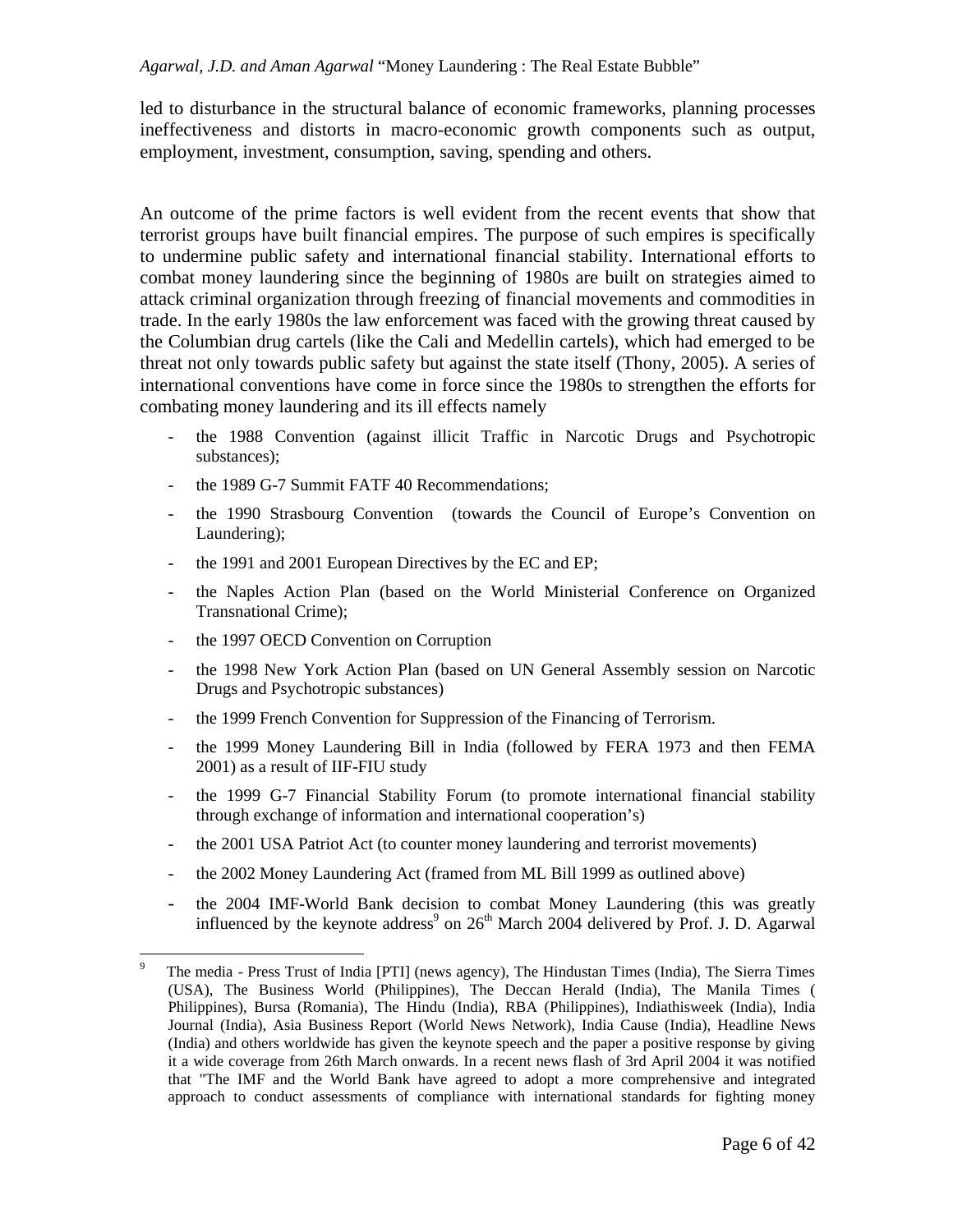in Manila to Banker's, which was covered internationally via news agencies and papers. The IMF-World Bank took decision on 3rd April 2004, ADB on 6th June 2004 and RBI on 12th November 2004.) (see Agarwal and Agarwal, 2004 and 2004a)

In India, to combat money laundering and black money issues we have had the Benami Transaction Prohibition Act 1988; the Prevention of Money Laundering Act 2002 (Bill 1999) to cover Income Tax, Customs, Excise and Sales Tax; the Income Tax Act 1961; the Customs and Excise Acts 1962 and various others. The requirement of the Corrupt Public Servants (Forfeiture of Property) Act as suggested by the Law Commission is pending with the government since the  $4<sup>th</sup>$  of February 1999. It is of immense importance that the Corrupt Public Servants (Forfeiture of Property) Act is framed to reduce corruption, generation of black money, curbing channels of money laundering facilitators and brining order to the house. I am happy to note that after the delivery of my earlier talk on Money Laundering to the senior officers of the government, the judiciary, the intelligence agencies and the enforcement bodies on  $18<sup>th</sup>$  November 2007 at the ISV Forum in Chennai, there have been actions on our suggestion and that there is debate to bring the Corrupt Public Servant's (Forfeiture of Property) Act into functionality.

The world today is observing steep rise in the three major markets simultaneously and globally, namely the Capital Markets, the Bullion Market and the Real Estate Market. This is despite the fact that Global economies are not doing so well, there is slow down in most of the Developed world inter-locking the developing region, people are loosing jobs (in large parts of developed region) giving rise to Un-Employment of both skilled and unskilled work force and Corporate seeking profits for future sustainability and growth through cost cuttings and movement of bases to cheaper sources of production (Economist, 2007; Guha, 2007). The rise in the international capital flow movements is a matter of grave concern especially when these are being transacted using the Banking and Real Estate mediums (Fabre, 2005; Agarwal and Agarwal, 2006; Chan-Lau and Swinburne, 2007; Pazarbasioglu and Goswami, 2007)

In this paper we lay special emphasis on how laundering is being done through the Real Estate (FCEN RT, 2003; Agarwal and Agarwal, 2004; Banker, 2005; Baker and Rosnick, 2005; Schneider, 2005; Agarwal and Agarwal, 2006; FCEN Report, 2006; The Economist, 2007; FT, 2007). It is very difficult to get hand on information or data on the magnitude of the illegal and black money being utilized for investments in Real Estate for laundering purposes. A random sampling of Suspicious Activity Reports filed by the Financial Crimes Enforcement Network (FinCEN) in their recent report in December 2006 for over a 10 year period categorically described that the commercial real estate transactions reveal property management, real estate investment, and real estate development companies being the most commonly reported entities associated with money laundering and related illicit activity. Professions that customarily collect fees in

 $\overline{a}$ 

laundering and terrorist financing in member countries, and to step up the delivery of technical assistance to those nations whose financial systems are most at risk.".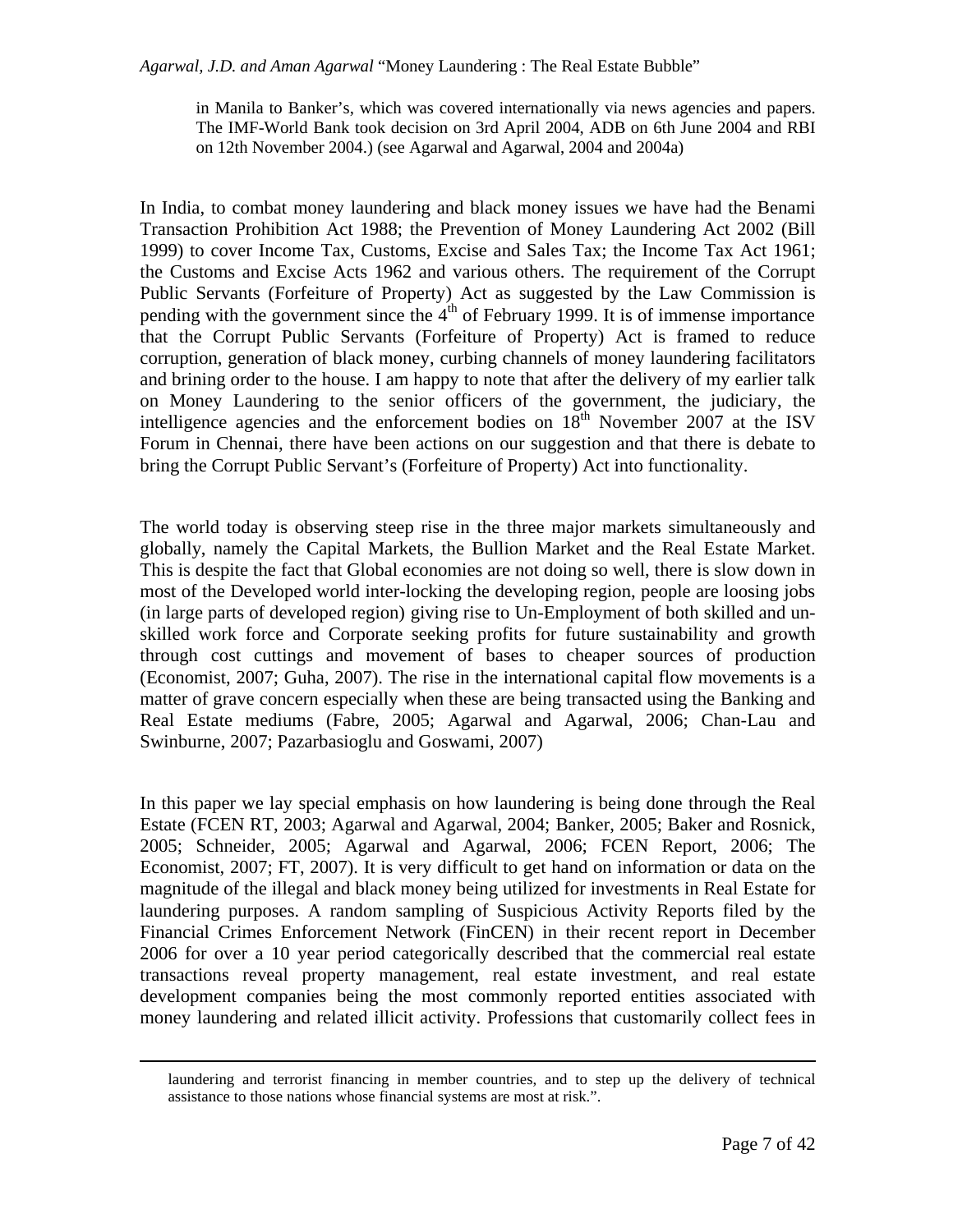real estate transactions, such as appraisers, inspectors, surveyors, and attorneys, were reported as primary subjects with less frequency and, therefore do not get listed on the charts (FCEN Report, 2006). The current work being presented here is based on our discussions with enforcement officials, intelligence officials, corporate heads and research studies indirectly outlining the usage of Real Estate as an easy soft via media for laundering money globally.

## **II. Economics of Money Laundering**

Estimates arising from forecasts bases on regression lines and those of economic intelligence units indicate that globally Money Laundering amounts to more than US\$ 2 trillion to US\$ 2.5 trillion annually (i.e. about 5-6% of World GDP 2006 [44.444 trillion]) (Fabre, 2005; Agarwal and Agarwal, 2006), through formal channels. Our earlier estimates show that the money laundering magnitured with the banking sector along in 2004 was around US\$ 500 billion to One Trillion (Agarwal and Agarwal, 2004). Moneylaundering is not only economically destabilizes for an economy but also exposes it to terrorist attacks, threatening the integrity and sovereignty of the nations concerned. It conceals the huge, illegal profits generated by unscrupulous organized criminal groups in various fields of crime. Money laundering generally involves a series of multiple transactions used to disguise the source of financial assets so that these assets may be used without compromising the criminals who are seeking to use the funds via a three stage process or Placement<sup>10</sup>, Layering<sup>11</sup> and Integration<sup>12</sup> (Lal, 2003). The characteristics of organized crime are quite evident in money laundering as it is a group activity which is long-term and continuing; criminal activity which is carried out often by more than one person; an activity which is carried out irrespective of national boundaries at large scale; and generates proceeds, which are often made available for illicit use. Criminals involved in money laundering commit three basic types of crimes i.e. Crimes of passion or honor; Crimes of violence or vandalism; and Economic crimes - crime committed to make money. Most often crimes are committed for two reasons; for kicks (to prove that they can get away with it) and for unscrupulous greed for quick money (that more money can be made from the crime as against what they can from the same amount of legitimate endeavors). We have tried to bring forth the economics of Money Laundering in the following sub-sections focusing on Black Money, the Banking Sector as a medium, regulator and cause, Capital Flights and Kick backs, Black Dollar Exchange Scams, Government Policies, Schemes and Tax Structures (focusing on Taxation Framework, E-Filing Policies, SEZ and Export Incentive Schemes, Amnesty Schemes), Cyber Crime, Currency (INR) and Exchange Controls (Capital Account Convertibility) and the Real Estate.

 $10\,$ Dirty money being inserted into the financial system through a process through deposits wire, transfers, or other means, unlawful proceeds into financial institutions

<sup>&</sup>lt;sup>11</sup> Separates the proceeds, room their criminal origin by moving them though a series of financial transactions. This makes it harder to establish a connection between them.

 $12$  Creating a legitimate explanation for the source of funds, allowing them to be retained, invested or used to acquire goods or assets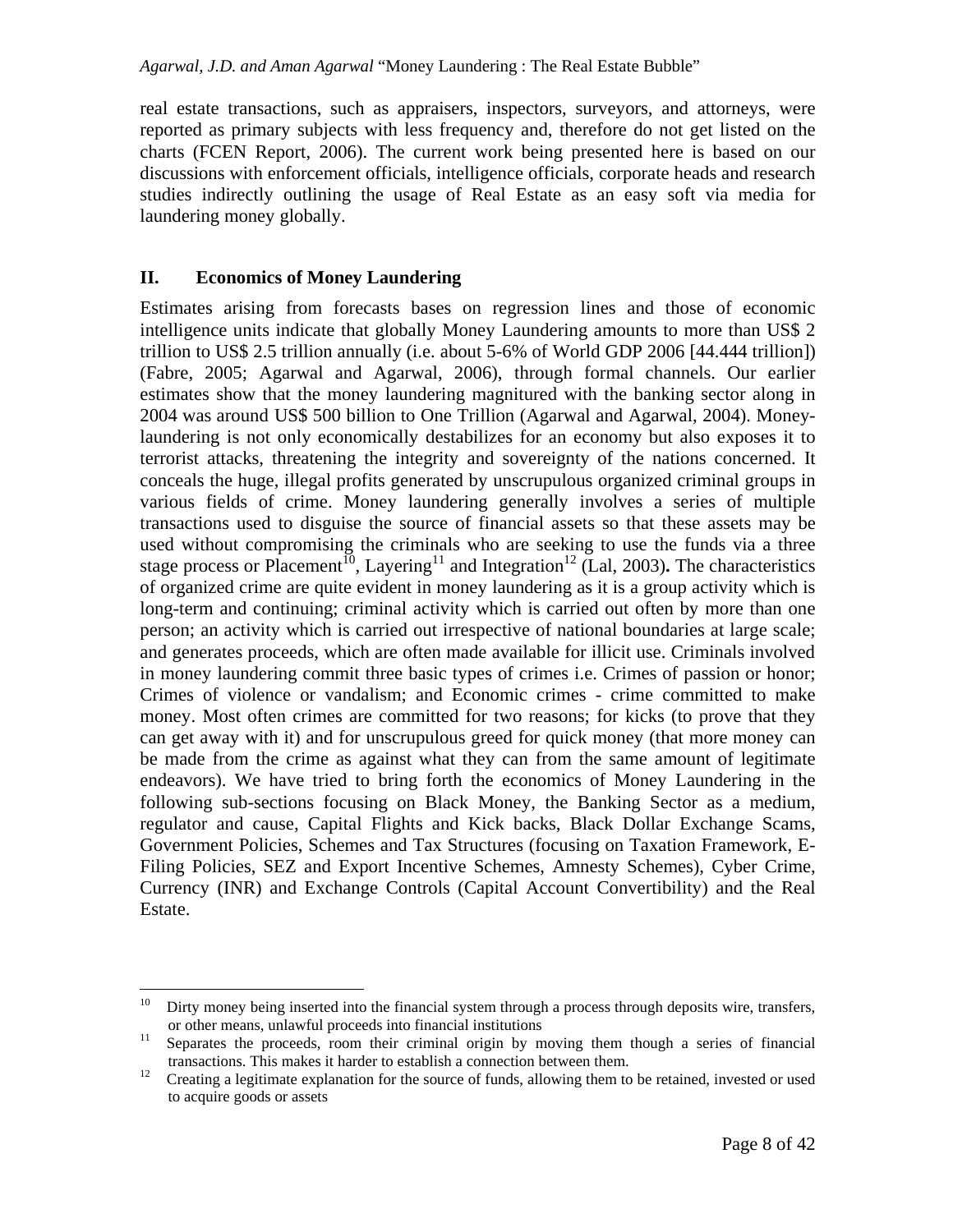# **2.1 Black Money**

Individuals and institutions globally are engaged in evading taxes and generating surpluses which do not get accounted for in the formal economy. These funds are generated from activities which may be legal or illegal by nature. However the mere fact that taxes have not been paid on such incomes, as per the rules of the land, converts such funds to form a part of the Parallel economy or Black Money generation. The fund generated is normally held as currency notes and/or assets through investments in gold, jewellery, precious stones, art and artifacts, real estates and others (Agarwal, 1991). This menace is observed in both developed and developing regions of the world. Most studies done to understand the cause and concerns to un-earth black money component have shown that these have led to creation of strong parallel economies due to high level of corruption and week hold of regulatory mechanism in developing regions of the world.

If we take a quick look at the case of Marc Rich, one of the world's leading commodity traders was indicted by a Federal grand jury on charges that he and his partner (Pincus Green) had evaded the US Treasury of US\$ 48 million in income taxes. US Prosecutors in 1983 said it was the biggest tax-fraud indictment in American history (Berg, 1983). Marc Rich had bid for a pardon from President Clinton, which was accompanied by letters of support from dozens of politicians, financiers and officials of charitable organizations, a virtual Who's Who of Israeli society and Jewish philanthropy; prosecutors and former prosecutors renew attack on pardon of Rich and his former Partner, Pincus Green, who for 18 years evaded prosecution on charges of tax evasion, racketeering and violating sanctions against trading with Iran (MeGeehan and Cowan, 2001). Despite this act, President Bill Clinton's last-minute pardon of Marc Rich (Newlin, 2001) became very controversial however, clearly showed the failure in observing regulatory prudence in the economy along with the economic loss to the nation and the citizens. Within Europe, the EU institutions are troubled with the way Italy manages its financials. The said economy is known for the *mafia* to run and manage the economic affairs of the country. This is a classical case where the parallel economy is actually the normal economy itself.

In India, Kaldor's estimates for black money generation in 1953-54 were about Rs. 600 crores (i.e. 6% of National Income then) on account of tax evasion only. Some of the other estimates further have been Rs. 700 crores (1961-62); Rs. 1,000 crores (1965-66); Rs. 1,400 crores (1968-69). Other estimates by Dr. Rangnekkar for the same periods were Rs. 1,150 cr, Rs. 2,350 cr and Rs. 2833 cr respectively. The IIF study indicated that the growth rate of black money in 1991 has been at a rate of Rs. 60,000 crores per year (Agarwal, 1991). Black money generated from legal activities accounts for the parallel economy in India, which is considered to be as strong as the normal economy. It is estimated that the yearly growth rate of Black money is a factor to the tune of 40-50% of GDP growth in the Indian economy on a year to year basis (Vittal, 2002). Black money, which is at the root of corruption, in politics business and bureaucracy, needs to be effectively minimized. The framework as outlined earlier exists, however the will to enforce the same needs to co-exist both at the enforcement and political levels.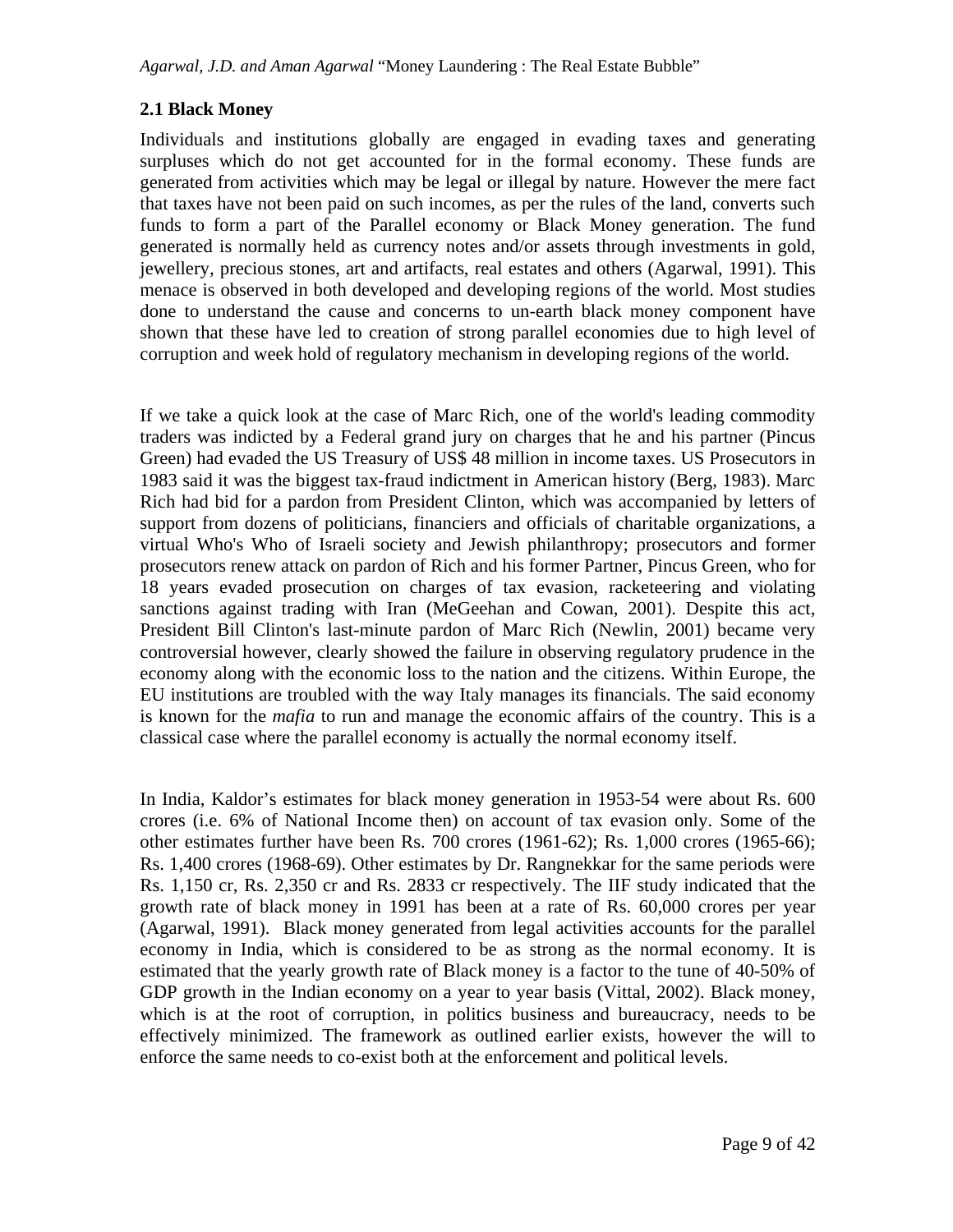Some of the Government officials are to be equally blamed for this menace as some of them are highly corrupt and benefit from the loop holes in the system, excessive security of service, lack of accountability and failure of judiciary to expeditiously and rightly decide the cases (ref to Justice Shamikh Mukherjee of Delhi High Court). We have a strong vigilance system, but how many complain and if a complaint is registered against an erring official, then what is his/her fate. In most cases it has been found that the complainant is harassed to death and/or has to be faced with closure of business. Delay in deciding the applications/cases is used as the method to force people to scum to their corrupt practices.

In most cases or applications in India, which are handled at governmental level, they follow the CD-ROM principle, irrespective of the merit of the case

## **"CD-ROM"**

where, C refers to pay Cash Carry Certificate

D refers to Delays, Deficiencies and Denial of certificate

ROM refers to Rest on Mat (never taken up and piles up dust)

The CD-ROM principle is quite prevalent in various economies globally. The recent cases of claims on BAE Defence, the Xerox presence in Emerging Markets quite evidently show the principle in-existence globally. The international scenario has come to light post Enron Debacle (Duggal, 2006). What we need is to devise a mechanism that all applications and cases ought to be disposed off within a specific period to reduce corruption to the minimum.

# **2.2 Banking Sector: Medium, Regulator and Cause**

Banks have been widely used for money laundering. The flow of funds via the banking system has been fueled due to secrecy and non-transparency norms observed by large part of the banking systems globally. Banks have a central role to play in curbing the menace, however have fallen to be instruments in the money laundering process. The money 1aundering activities have been subject of eight prior investigations in US. According to the US Permanent Subcommittee's Report (2001), there are five major factors which create money laundering vulnerabilities: the role of private bankers, private banks as client advocates<sup>13</sup>, powerful customers<sup>14</sup>, and a corporate culture of secrecy<sup>15</sup>, a corporate

 $13\,$ <sup>13</sup> Private bankers are the linchpin of the private bank system. They are trained to service their clients and to set up accounts and move money around the world using sophisticated financial systems and secrecy tools. Private Banks encourage their bankers to develop personal relationships with their clients, visiting the client's homes, attending weddings and graduations, and arranging their financial affairs. The result is that private bankers may feel loyalty to their clients for both professional and personal reasons, leading them to miss or minimize warning signs. In addition, private bankers use their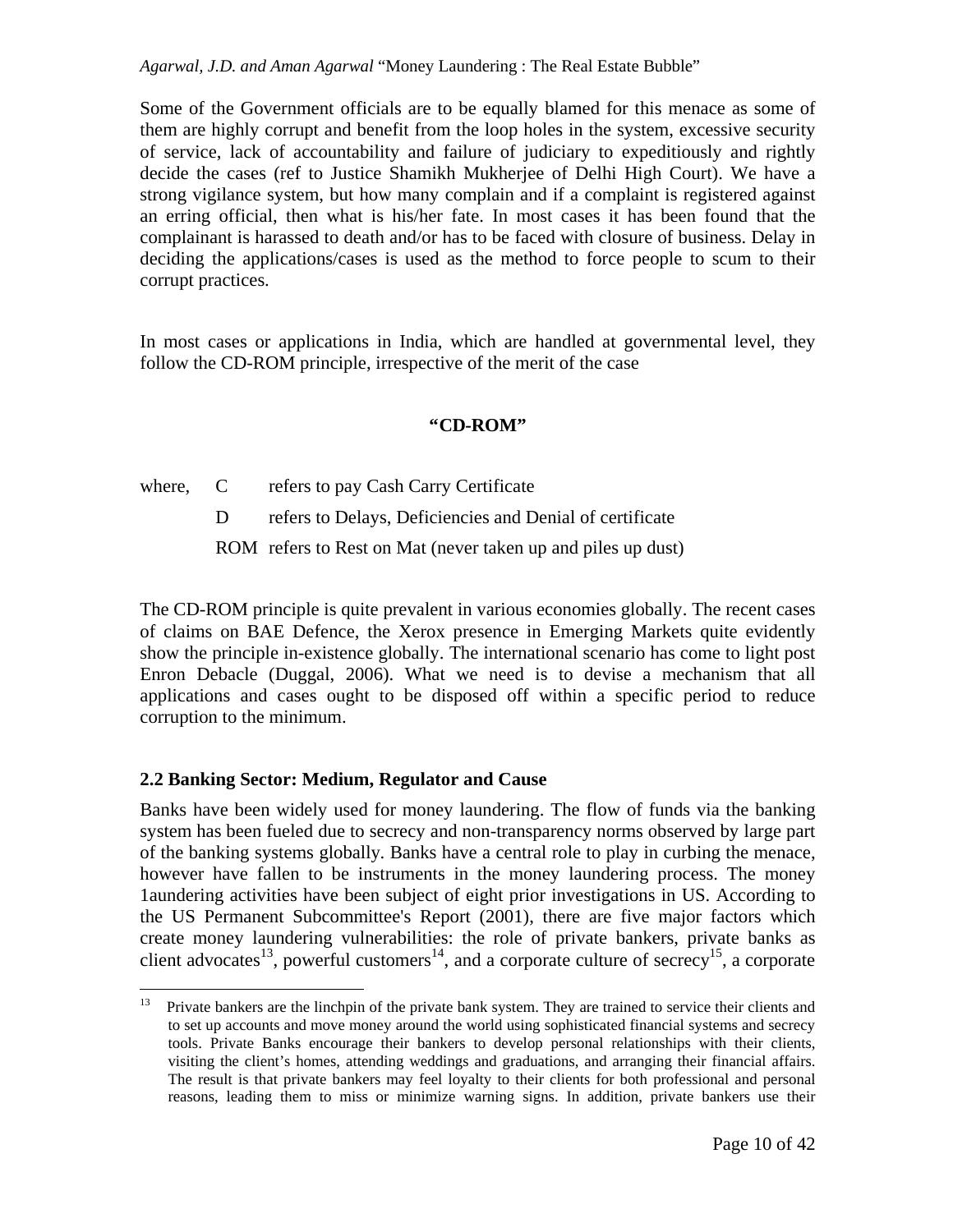$\overline{a}$ 

culture of lax controls<sup>16</sup> and the competitive nature of the industry<sup>17</sup>. In a recent case reported by an online newspaper moneylaundering.com on the November  $10<sup>th</sup>$ , 2006 "the American Express Co. has said this week that it may face an enforcement action by the U.S. Justice Department related to "concerns" about the anti-money laundering procedures at its Miami-based private banking operation. The giant financial and travel

expertise in bank systems to evade what they may perceive as unnecessary "red tape" hampering the services their clients want, thereby evading controls designed to detect or prevent money laundering.

- <sup>14</sup> Private bank clients are, by definition, wealthy. Many also exert political or economic influence which may make banks anxious to satisfy their requests and reluctant to ask hard questions. If a client is a government official with influence over the bank's in country operations, the bank has added reason to avoid offence. Moreover verifying information about a foreign client's assets, business dealings, and community standing can be difficult for US banks. The Federal Reserve board found in its private banking review that foreign clients were particularly difficult for private banks to assess due to a lack of independent data bases of information, suit as credit reports. While private banks routinely claim that their private bankers gain intimate knowledge of their clients, the case histories demonstrate that too often is not true. For example, in one case, a private banker was unaware for more than three years that he was handling the accounts of the some of the an African head of state.
- <sup>15</sup> A culture of secrecy pervades the private banking industry. Numbered accounts at Swiss banks are but one example. There are other layers of secrecy that private banks and clients routinely use to mask accounts and transactions. For example, private banks routinely create shell companies and trusts to shield the identify of the beneficial owner of a bank account. Private banks also open accounts under code names and will, when asked, refer to clients by code names of encode account transactions. In additions to shell corporations and codes, a number of private banks also conduct business in secrecy jurisdictions such as Switzerland and Cayman Islands, which impose criminal sanctions on the disclosure of bank information, related to clients and restrict US bank oversight. The secrecy laws are so light, they even restrict internal bank oversight.

<sup>16</sup> In addition to secrecy, private banking operates in a corporate culture that is at times indifferent or resistant to anti-money laundering controls, such as due diligence requirements and accounts monitoring. The problem begins with the private banker, who, in most private banks, is responsible for the initial enforcement of anti-money laundering controls. It is the private banker who is charged with researching the background of prospective clients, and it is the private banker who is, asked in the first instance to monitor existing accounts for suspicious activity. But it is also the job of the private banker to open accounts and expand client deposits. According to John Reed, Co-chairman of Citigroup (with 30 years of banking experience), private bankers tend to become advocates for their clients and has lost the detachment needed to monitor their transactions. He also observed that private bankers often don't have the temperament or discipline needed to ask clients detailed questions about their funds and transactions and to record the information provided in a proper form.

The fundamental problem is that private bankers are being asked to fill contradictory roles-to develop a personal relationship with a client and increase their deposits with the bank, while also monitoring their accounts for suspicious activity and questioning specific transactions. Human nature makes these contradictory roles difficult to perform, and anti-money laundering duties often suffer.

Private Banks have dealt with this problem by setting up systems to ensure that private banker activities are reviewed by third parties, such as supervisors, compliance personnel or auditors. The subcommittee staff investigation has found, however, that while strong oversight procedures exist on paper, in practice private bank oversight is often absent, weak or ignored.

<sup>17</sup> Another factor creating money laundering concerns is the ongoing competition among private banks for clients, due to profitability of the business. A Federal Report on private banking states. : "As the target market for private banking is growing, so is the level of competition among institutions that provide private banking services" [FRB, 1997]. Private Banks interviewed by the subcommittee Staff confirms that the markets remain highly competitive; most also reported to have plans to expand operations. The dual pressures of competition and expansion are disincentives for private banks to impose tough antimoney laundering controls that may discourage new business or cause existing clients to move to other institutions.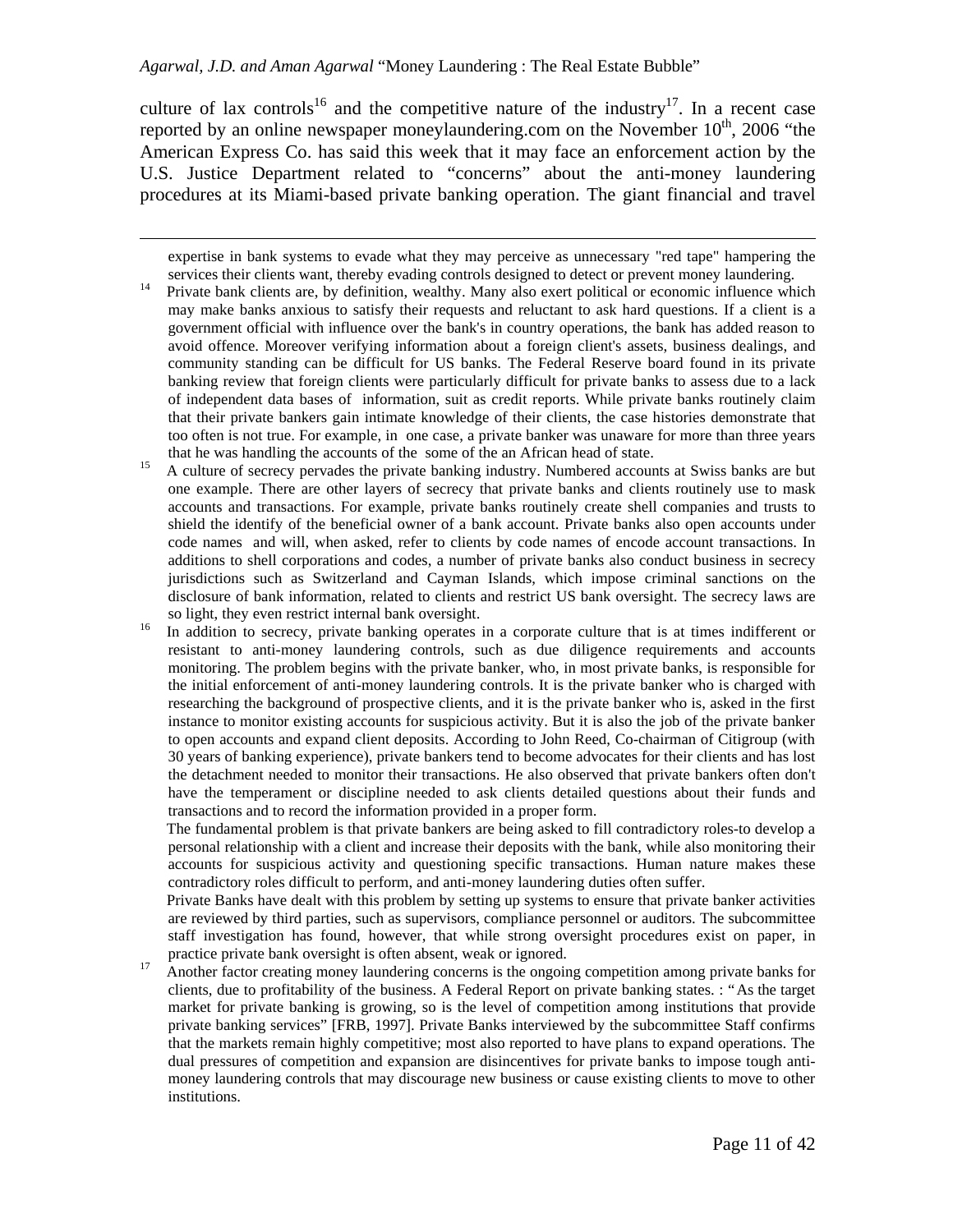services company said in a quarterly regulatory filing on Thursday that federal investigators are seeking more information about certain client accounts at American Express Bank International, which also has an office in New York". Another interesting case reported by the Washington Post on May  $21<sup>st</sup>$ , 1997 outlined that the US Justice Department had began to investigate allegations that top officials in former president Carlos Salinas de Gortari's administration used the state food distribution agency Compania Nacional de Subsistencias Populares (CONASUPO) for criminal activities, including laundering drug profits through US bank accounts and contracts.

It is clearly visible in these two cases as to how vulnerable are the Banks and how they turn to becoming the medium and cause for money laundering. Cases before enforcement agencies have shown that some of the more common laundering methods used are: the Black Market Peso Exchange, cash smuggling (couriers or bulk cash shipments), Black dollar, gold purchases, structured deposits to or withdrawals from bank accounts, purchase of monetary instruments (cashier's checks, money order, traveler's checks, etc.), wire transfers, purchase of derivative products (as seen in September 11 attack) and forms of underground banking, particularly the Hawala system.

Recent IMF estimates on money laundering by the drug traffickers to introduce the proceeds gained through the sale or distribution of controlled substances into the legitimate financial market amounts to between 2 to 5 percent of the world's GDP, about US\$ 600 billion annually (US-DEA, 2005). In our opinion this is a very conservative estimate and far lower than the actual money laundered (i.e. 2-3 times of the DEA projections – US\$ 1.5 trillion) within the drug trafficking business. Money laundering allows the true source of the funds gained through the sale and distribution of drugs to be concealed and converts the funds into assets that appear to have a legitimate legal source. The need to launder conspicuously large amounts of small-denomination bills renders the traffickers vulnerable to law enforcement interdiction. Tracking and intercepting this illegal flow of drug money is an important tool used to identify and dismantle international drug trafficking organizations.

In addition to the general factors cited above, the actual products and services offered by the private bank also tend to create opportunities for money laundering - Multiple Accounts<sup>18</sup>; Secrecy Products<sup>19</sup>; Movements of Funds<sup>20</sup>; Credit<sup>21</sup>; Development of Off-

 $18\,$ <sup>18</sup> A striking feature of the private bank accounts examined is their complexity. Private bank clients often have many accounts in many locations. Some are personal checking, money market or credit card accounts. Others are in the name of one or more shell companies and multiple investment accounts are common, including mutual funds, stock, bonds and time deposits. The reality right now is that private banks allow clients to have multiple accounts in multiple locations under multiple names and do not aggregate the information. This approach creates vulnerabilities to money laundering by making it difficult for banks to have a comprehensive understanding of their own client's accounts. In addition, it complicates regulatory oversight and law enforcement, by making it difficult for banks to have a comprehensive understanding of their own clients accounts. It also complicates regulatory oversight and law enforcement, by making it nearly impossible for an outside reviewer to be sure that all private bank accounts belonging to an individual have been identified.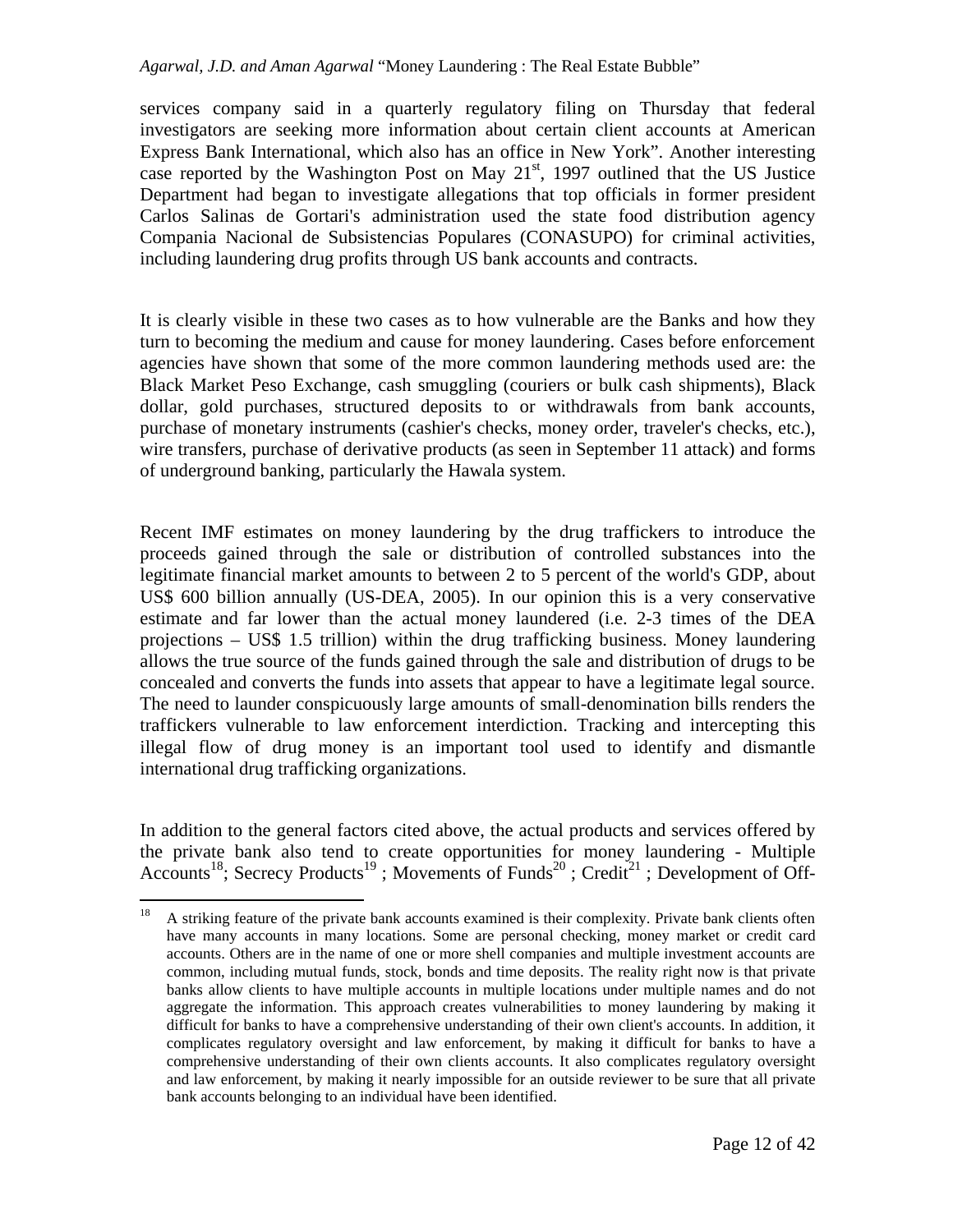Shore Banking<sup>22</sup> and others. The famous BCCI case has been given reference to in the Appendix.

## **2.3 Capital Flight and Kick Backs**

Capital Flight and kick backs are a major problem facing global economies, including India, as these have severe economic, political and social impact. Capital flight may also reflect money laundering activities resulting from criminal activities such as drugs and arms smuggling and white collar crimes. There are many techniques used to expedite capital flight and a significant amount of research has resulted in detailed explanations of capital flight techniques and in estimates of its magnitude (Walter, 1985; Cuddington, 1986; Varman-Schneider, 1991; Zdanowicx, Welch and Pak,1995 & 1996; Agarwal and Agarwal, 2004). One technique that can be used to move significant amounts of capital out of a country is the over-invoicing of imports and the under-invoicing of exports. The focus of joint research between IIF and FIU which was projected through the works of Zdanowicx, Welch and Pak in 1995 and 1996 is on the development of a global price matrix that allows one to analyze every India-United States import and export transaction and determine estimates of the magnitude of capital flight from India to the United States

<sup>22</sup> Originally, off-shore centers were quite literally islands, hence the expression. Today the term is used rather loosely for financial centers, which operate within a low tax regime; this enables international transfers of money to take place with a great deal of facility and with no hindrance to capital flows.

- The development of the offshore banking sector has made it difficult to prevent money laundering.
- As Helmut Schmidt once observed, central banks "did not see that they were losing their grip over the markets when they allowed commercial banks to establish offshore affiliations."
- Governments regard it as synonymous with enhanced competitiveness.
- Competitiveness is deemed to be inconsistent with tight monitoring and control, and offshore banks and corporations attract funds largely because they promise both anonymity and the possibility of tax avoidance, and in some cases, tax evasion.
- The Cayman Islands, the Netherlands Antilles, Aruba and Cyprus are all examples of offshore banking havens that have been used or confirmed to be used by criminal organizations for laundering the proceeds from their illicit activities.
- Such centers offer offshore attractive opportunities for the transfer and secretion of funds in places where they are relatively safe from identification and seizure by law enforcement.

Most often, offshore corporations are created simply to launder and hide money.

<sup>19</sup> Most private banks offer a number of products and services that shield a client's ownership of funds. They include offshore trusts and shell corporations, special name accounts, and codes used to refer to clients or fund transfers.

<sup>&</sup>lt;sup>20</sup> Current account transactions at private banks routinely involve large sums of money. The size of client transaction increases the banks vulnerability to money laundering by providing an attractive venue for money launderers who want to move large sums without attracting notice. In addition, most private banks provide products and services that facilitate the quick, confidential and hard-to-trace movement of money across jurisdictional lines.

<sup>&</sup>lt;sup>21</sup> Another common private bank service involves the extension of credit to clients. Several private bankers told the subcommittee that private banks urge their private bankers to convince clients to leave their deposits in the bank and use them as collateral for large loans. This practice enables a bank to earn a fee not only on the deposits under their management, but also on the loans. This practice also however, creates vulnerability for money laundering by allowing a client to deposit questionable funds and replace them with "clean" money from a loan. Moreover, as the client loans are fully collaborative by assets on deposits with the bank, the bank may not scrutinize the loan purpose and repayment prospects as carefully as for a conventional loan, and may unwittingly further a money launderer's efforts to hide illicit proceeds behind seemingly legitimate transactions.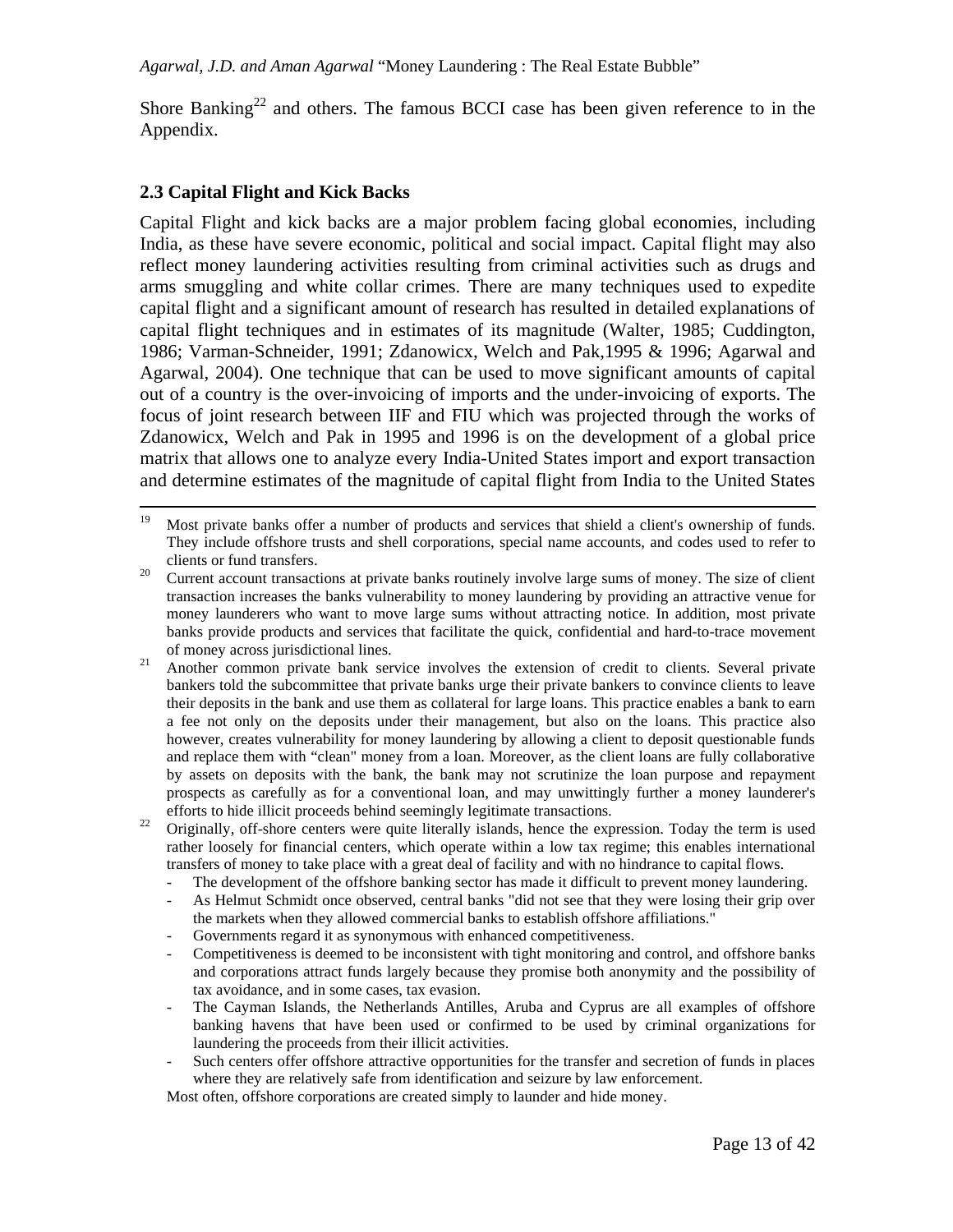during 1993 due to abnormal pricing. The findings estimated that the capital flight from India to US was about US\$ 4.4 billion (in 1993), US\$ 5.8 billion (in 1994) and US\$ 5.6 billion (in 1995) (Zdanowicx, Welch and Pak,1995 & 1996). Some of the products taken into study for observing the degree of under/over pricing of Indian exports/imports have been enlisted in the Table I and Table II

|                                     | <b>Table I</b>                                          |                                                  |
|-------------------------------------|---------------------------------------------------------|--------------------------------------------------|
|                                     | Under-Priced Indian Exports to the United States – 1993 |                                                  |
|                                     | World/U.S.                                              | India/U.S.                                       |
| <b>Product Description</b>          |                                                         | <b>Average Export Price Average Export Price</b> |
| <b>Exercise Cycles</b>              | $100.39$ /unit                                          | .51/unit                                         |
| <b>Industrial Miners Diamonds</b>   | $19.25/c$ ar                                            | $.23/c$ ar                                       |
| Diamonds - Unworked                 | 617.20/car                                              | $5.51/c$ ar                                      |
| Disc Harrows                        | 3,821.96/unit                                           | 13.89/unit                                       |
| <b>Insulated Electrical Conduit</b> | 27.51/kg                                                | .96/kg                                           |
| Electric Cooking Stoves, Ranges     | 217.32/unit                                             | $5.67$ /unit                                     |
| Micrometers and Calipers            | 29.71/unit                                              | $1.99$ /unit                                     |
| Silk Handkerchiefs                  | 61.33/doz                                               | 2.66/doz                                         |
| Grantie - Roughly Trimmed           | 539.34/cbm                                              | 166.30 cbm                                       |
| Ginsbeng Roots                      | 20.24/kg                                                | 1.98/kg                                          |
| Rubies - Cut, Not Set               | $31.93/c$ ar                                            | 2.58/car                                         |
| Lead Acid Storage Batteries         | 37.87/unit                                              | $.65/$ unit                                      |
| Industrial Diamonds - Unworked      | $11.42/c$ ar                                            | .86/car                                          |
| Radial Bearings $-$ > 100 mm        | 31.33/unit                                              | $16.62$ /unit                                    |
| <b>Voltage Regulators</b>           | 121.19/unit                                             | $3.39$ /unit                                     |
| <b>Facsimile Machines</b>           | 447.54/unit                                             | 61.33/unit                                       |
| Insulated Conductors - <1000v       | 5.94/kg                                                 | .59kg                                            |
| Gloves - Seamless                   | 3.01/dpr                                                | .78/dpr                                          |
| Sapphires - Cut, Not Set            | $19.25/c$ ar                                            | $6.25/c$ ar                                      |
| Coaxial Connectors - < 1000v        | $1.07$ /unit                                            | $.14$ /unit                                      |
| <b>Suspension Shock Absorbers</b>   | $17.51$ /unit                                           | 3.87/unit                                        |
| Glass Spectacle Lenses - Unmounted  | 10.04/prs                                               | 1.28/prs                                         |
| Bananas - Dried                     | 1.36/kg                                                 | .16/kg                                           |
| Emeralds - Cut, Not Set             | $69.31/c$ ar                                            | $13.16/c$ ar                                     |
| Tungsten halogen Lamps              | $4.66$ /unit                                            | $.57/$ unit                                      |
| <b>Teakettles - Stainless Steel</b> | $7.45$ /unit                                            | $2.37/$ unit                                     |
| Transistors $- < 30$ mhz            | $.60$ /unit                                             | $.12$ /unit                                      |

*Source:* Zdanowicz, Welch and Pak, Finance India, Vol IX No 3, September 1995

| nı<br>H<br>н<br>г |  |
|-------------------|--|
|-------------------|--|

|                                        | O ver a ricea manum miporto from the emited banco |                  |  |  |
|----------------------------------------|---------------------------------------------------|------------------|--|--|
|                                        | <b>US/World</b>                                   | <b>US/India</b>  |  |  |
| <b>Product Description</b>             | <b>Average Import Price Average Import Price</b>  |                  |  |  |
| Tetracyclines                          | $11.74$ /gm                                       | 1,102.50/gm      |  |  |
| Video Cassettee Recordings             | $24.53$ /unit                                     | 1,079.12/unit    |  |  |
| Arc Welding Base Metal Cored Wire      | 3.16/kg                                           | 28.22/kg         |  |  |
| Tires - Truck/Bus, New                 | $154.21$ /unit                                    | 1,604.88/unit    |  |  |
| <b>Fans/Blowers For Motor Vehicles</b> | $38.45$ /unit                                     | $2,119.13/$ unit |  |  |
| Plain Shaft BearingsW/O Housing        | $26.67$ /unit                                     | 148.73/unit      |  |  |
| Chlorine                               | .98/kg                                            | 22.40/kg         |  |  |
| <b>Shovel Attachments</b>              | 1,736.21/unit                                     | 32,917.10/unit   |  |  |
| <b>Thermometers</b>                    | $70.55/$ unit                                     | $281.16$ /unit   |  |  |
| Fixed Capacitors $- < 300v$            | $2.89$ /unit                                      | $46.09$ /unit    |  |  |

| -------- |                                                          |  |  |  |  |
|----------|----------------------------------------------------------|--|--|--|--|
|          | Over-Priced Indian Imports from the United States – 1993 |  |  |  |  |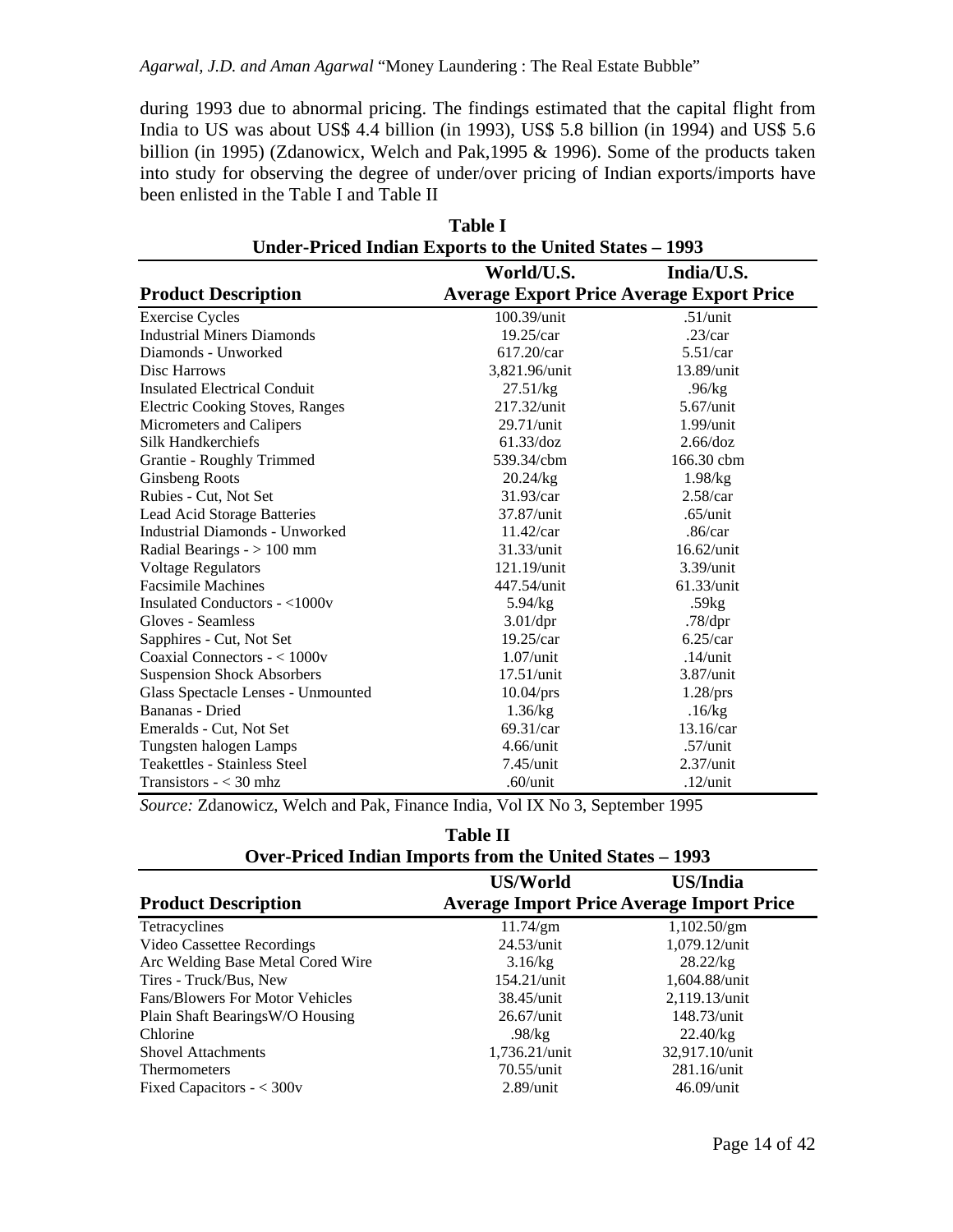| Anthistamines                        | 141.08/kg      | 1,712.32/kg    |
|--------------------------------------|----------------|----------------|
| Normal - Propyl Acetate              | $2.00$ /kg     | 9.15/kg        |
| <b>Epoxide Resins</b>                | 4.69/kg        | 38.31/kg       |
| Dynomite and Explosives              | 5.03/kg        | 29.31/kg       |
| <b>Starter Motors and Generators</b> | $52.49$ /unit  | $394.11$ /unit |
| Freezers $- < 800$ Liters            | 425.06/unit    | 2,869.87/unit  |
| Aluminum Oxide                       | 1.09/kg        | 3.23/kg        |
| Cathode Ray Display Units, Mono.     | $611.15$ /unit | 2,444.94/unit  |
| Radio Transmitters $- < 30$ mhz      | 3,084.00/unit  | 9,105.50/unit  |
| Sheep - Live                         | $34.35/$ unit  | 133.99/unit    |
| Streptomycins                        | $0.08$ /gm     | .30/gm         |
| Nickel Alloy Pipes and Tubes         | 35.11/kg       | 405.22/kg      |
| Video Disks - Recorded               | 180.37/unit    | 1,072.41/unit  |
| Phthalic Anhydride                   | .75/kg         | 3.29/kg        |
| Insulated Coaxial Cable & Conductors | 13.02/kg       | 75.02/kg       |
| Peper Seed for Sowing                | 7.35/kg        | 33.58/kg       |
| Paints and Varnishes                 | 5.04/Itr       | $11.46/$ ltr   |
| Carbon Black                         | 1.04/kg        | 3.71/kg        |

*Source:* Zdanowicz, Welch and Pak, Finance India, Vol IX No 3, September 1995

In 1993-94 India was seeking FDI and FII investment to spur growth, having opened up the economy to the new Economic Reform Framework. Capital flight at periods of economic reforms is bound to destabilize domestic financial markets, and the efficiency of monetary policy. Also capital outflows may lower domestic investment and erodes the country's tax base which in turn increases the public sector deficit. The effect of the economic impact of capital flight results in the erosion of the country's political and economic system. One can imagine as to how disastrous would capital flight of an average of US\$ 5.5 billion per year to a single trading partner, the United States, would cost to the economy, at the inception stage of the economic reform process and as a critical negative growth factor for the future. With capital flows of just US\$ 1 billion making roars in India, an capital outflow of US\$ 5.5 billion/year to a trading partner having 40-45% of trade component on a select few commodities in the total trade portfolio with US was shocking. It was fortunate that the IIF-FIU study surfaced at the right time and received due attention and was placed as The Day's news in leading newspapers (TOI, HT, Hindu and others), which helped bring attention of the policy makers and parliamentarians. Issues hence were raised in the parliament and the Money Laundering Bill was framed, which later lead to the formulation of the Foreign Exchange Management Act (FEMA) from the Foreign Exchange Regulation Act (FERA) and the Money Laundering Act 2002.

The macroeconomic policy variables and conditions have a significant influence on capital flight, even after controlling for country effects and institutional quality. Institutional quality particularly effective institutional constraints on executive power, which has an independent impact on capital flight. There is a strong evidence of revolving door relationship between borrowing and flight as the result of "debt-fueled capital flight" as well as a "Financing need" channel working in a opposite casual direction (Rishi, 2006). While debt tends to stimulate capital flight, the FDI and aid tends to reduce the flight. Short term debt accumulation has the most severe impact on capital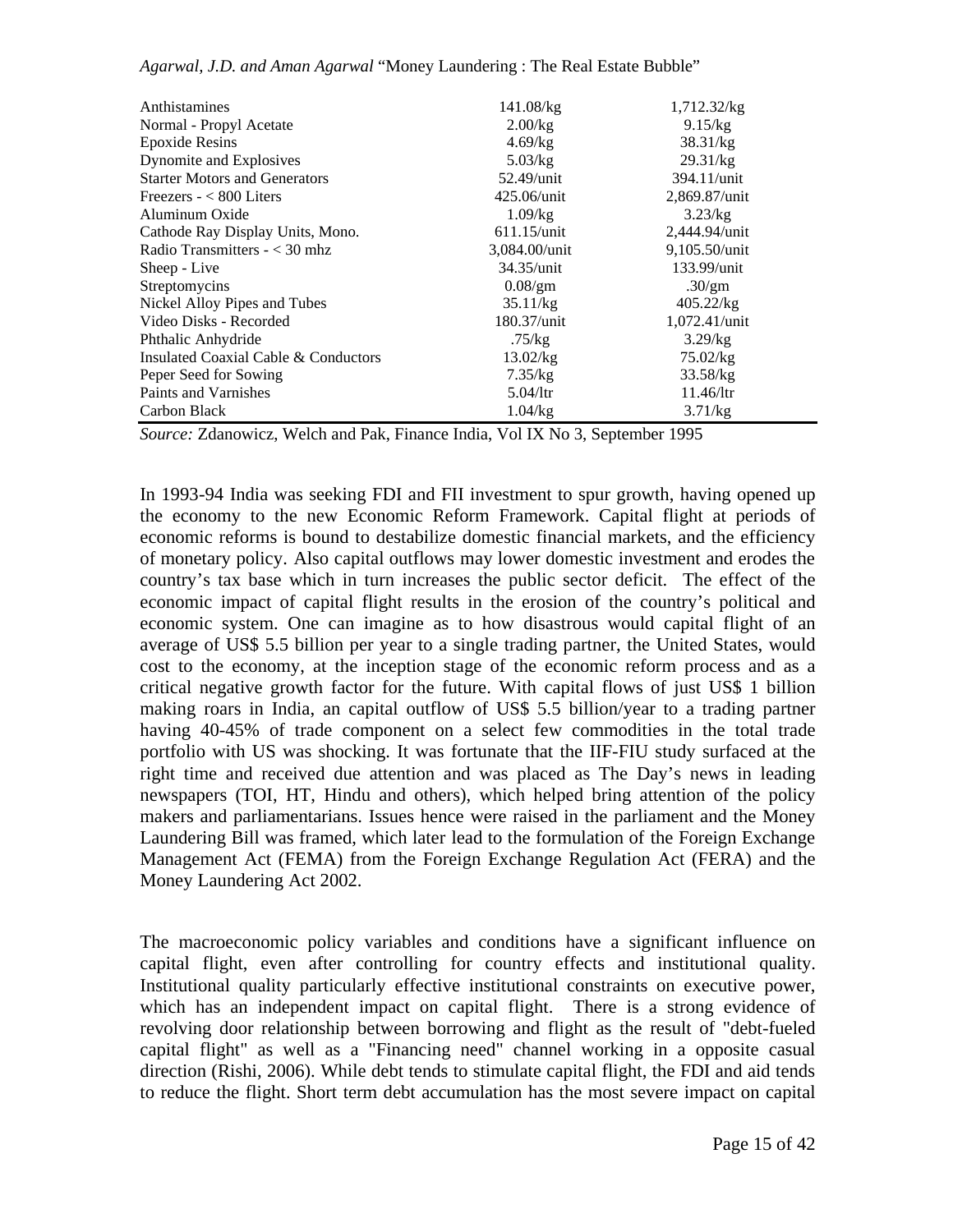flight. Based on the OLS estimates (Cerra, Rishi and Saxena, 2005), it has been found that 21 cents of each dollar of debt taken by a country, flows back out of the country as Capital Flight. Each dollar of Capital Flight flown needs a further withdrawal of new debt to the tune of 69 cents to fill the gap so created as an outfall of 21 cents per dollar capital flight. Hence, capital flight is identified as a mechanism by which Institutional quality influences volatility (Rishi, 2006). Weak institutions spur capital flight thereby indirectly raises debt accumulation. The loss of domestic savings associated with capital flight is partly offset by increases in foreign financing. The results of Cerra, Rishi and Saxena study presented at IIF has suggestive implications for recent debt relief and foreign aid initiatives. By reducing, prospective taxation to finance debt repayments, relief may reduce capital flight and thereby leverage the impact of such assistance. Foreign aid or debt relief should be complemented by sound macro-economic policies and an institutional environment conducive to allocating available resources to useful projects within the country.

## **2.4 Black Dollar Exchange Scam**

The so-called "Black Dollar" scam entails defacing the US\$ to transfer currency using Hawala. In this the currency is coated with black substance, which can be removed by use of special chemical. The blackened US\$ bank notes are shown to the victim, and the special chemical is ordinary cleaning fluid which reacts with the black mixture of Vaseline and iodine. This is majorly used when there are large number of civilian transporter's involved, who are seeking quick money for holding or transferring the packets of black dollar from one to the other. To prevent one from using the currency during transfer, the intermediaries are told that exposure to air will cause the black substance to ruin the money. After the advance payment has been received, the chemicals are not delivered to the victim, who is left with suitcases full of worthless black paper instead of the US\$ notes. The Black Currency Scam is believed to be based on a centuries old traditional West African con called the "Red Mercury" scam. In a recent news in the Deccan Herald on July  $21<sup>st</sup>$ , 2005 on a Black-dollar' gang busted in Goa reported that Five Nigerians and a Liberian were behind bards and the gang had larger operations in other Indian cities. It was also reported that the Bangalore and Mumbai police have detained similar gangs operating in those cities. Goa police has also alerted the Interpol branch of the CBI and has written to the Nigerian Embassy.

#### **2.5 Government Policies, Schemes and Tax Structures**

The government policies, schemes and tax structures introduced from time to time have influenced the generation of black money and money laundering needs by traders and business communities at large. We have looked upon four aspects – Taxation framework, E-Filing, SEZ and Export Incentives Schemes, Amnesty Schemes, which are outlined below.

#### **2.5.1 Taxation Framework**

Today India is faced with the problems of a strong parallel economy on account of huge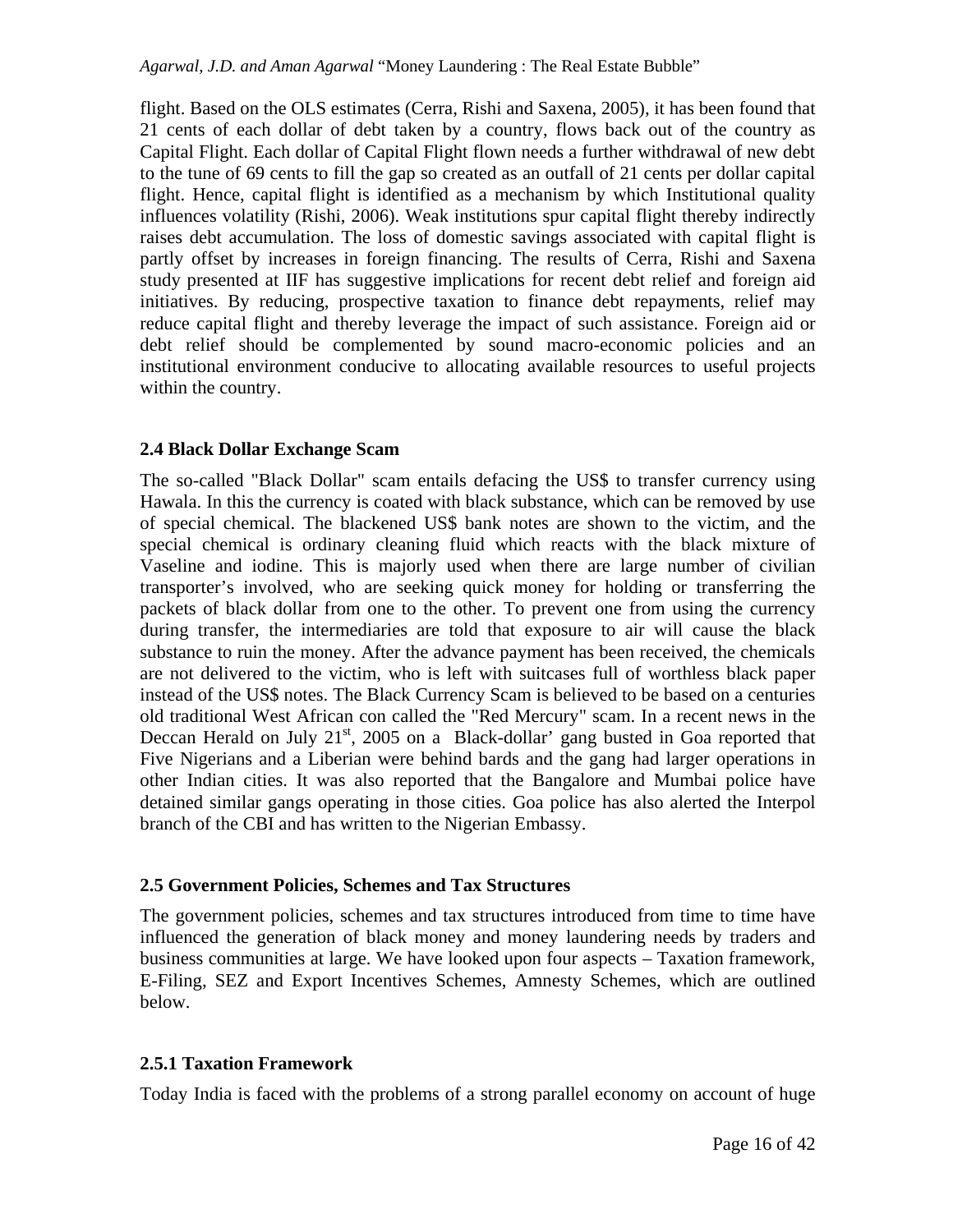black money reserves in the form of high priced real estates, gold, jewellery and locked up cash in hand. If we go back in time towards independence, we were 100% importing country with an exchange rate of US\$ 2 for every INR 1. We were a highly Motivated Nationalist God fearing nation. However, we started the journey with a 98% tax incidence, which indirectly made the business community not to declare actual profits for their survival and growth in the country. This resulted in declaration of low productivity and low profits on which the taxes were paid to the government. Hence the origination of Black Money, low GDP projections and low Revenue collections was witnessed. From a 98% level we in the last 60 years have moved to be amongst the lowest income tax bracket countries globally with slabs of 10%, 20% and 30% being the highest for individuals and 30-35% for corporations (including surcharge). In recent years, there has been introduction of series of surcharges, which need to be checked and reduced, if we are looking at a consistent GDP growth rate of 8% and above in the years ahead.

Also the introduction of Fringe Benefit Tax 2004-05 (FBT), is against the nomenclature of tax systems. The people will willing abiding by the norms prescribed by the MoF and DoCA, however the job of the ministry or the department while framing policies is not to look it from short term perspective and/or as a medium for collection of funds, but also to see what may be the effects of such policies in the long run. Also it needs to see that the systems are implemented across board, with no differences between Government and Private institutions. Tax systems which have developed such flaws make organizations and businesses shift their bases to regions/countries where the norms are more harmonious and in tune with international norms. Incase an organization is unable to shift bases, then they are seen to indulge in money laundering issues to protect the interests of the stakeholders in the organization.

## **2.5.2 E-Filing Policies**

E-filling is a broad term that covers online filling of various statutory documents that were earlier filed in paper form. We are happy to see this change as the same have been suggested by various IIF studies in the 1990s to counter black money creation in the Indian Economy. Several arms of the government, which include the Department of Company Affairs (DCA); the Income Tax Department and the Central Board of Excise and Customs, have started making its mandatory for filing of returns. E-filling would serve to be a handy tool for investors in the long run. Now, through the DCA's site one can access information about companies at a very low fee/free, depending on the nature of information. Even grievances can be filed online. Crucially, since company information used to be maintained on a regional basis, a person sitting in Mumbai could get information only on companies registered with the Mumbai ROC. Now, from one's computer, one can get information on any company sitting anywhere around the globe. In the DCA project, online incorporation and registration of companies, filling of forms and charges (created for mortgaging assets), filling of other returns and financial statements is all done on-line. Online income tax return filings by corporate assesses are now mandatory. Service tax, excise and customs departments too are offering options for efiling by corporate. This is a very innovative step in the right direction to induce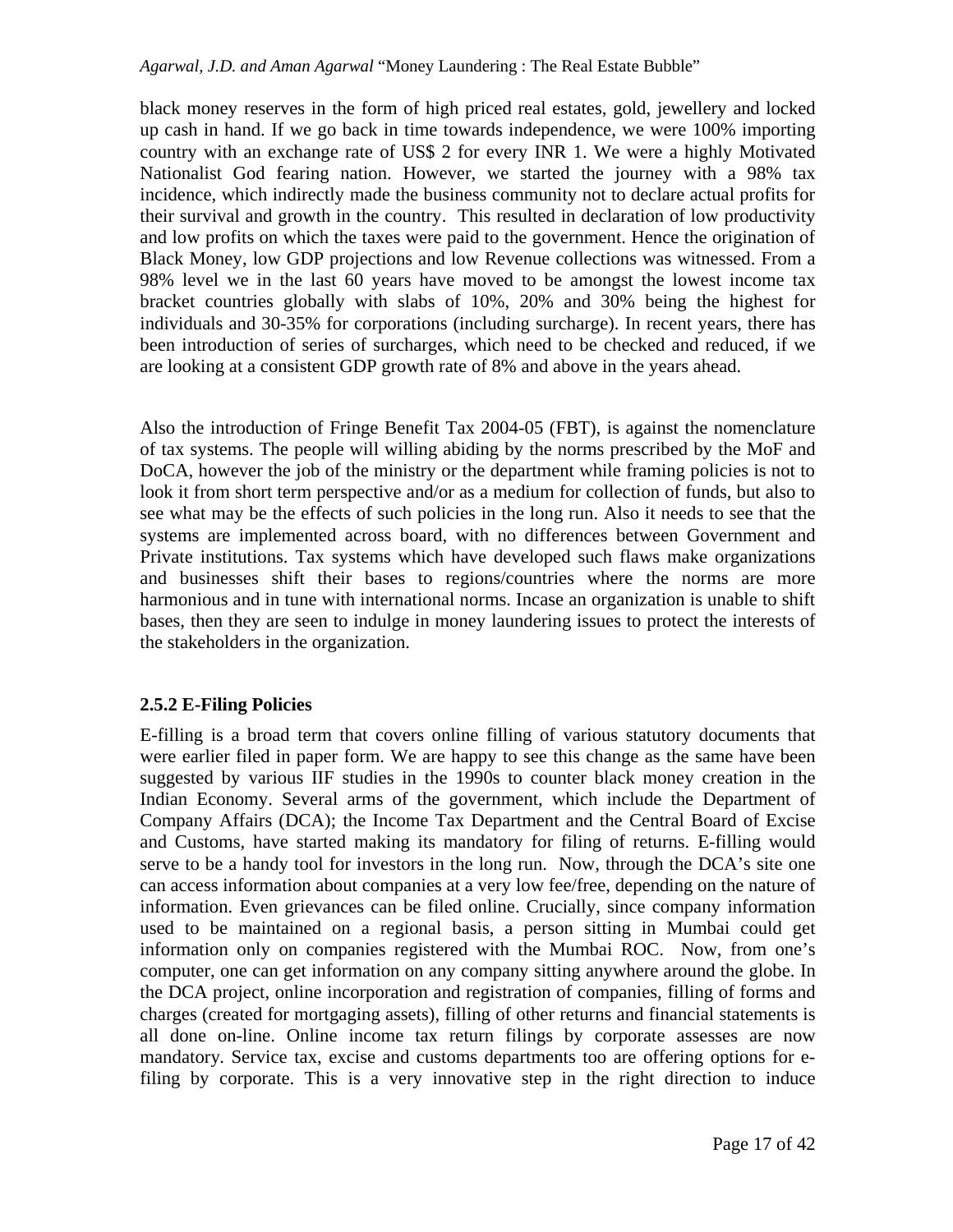transparency, reduce corruption, reduce black money and smoothen collection processes by the government (Agarwal, 1991).

There has however been a negative response to the system due to requirement of authorized persons for filing the E-Returns and an additional burden of fee on account of purchase of software and filing of E-Returns, which varies from INR 5,000 to INR 15,000 for charges on account of processing, drafting and converting hard copy to e-form, depending on organization and return size. These costs are not an issue for corporations which are mid-size or large having audit fee in lakhs or thousands. However, for small sector operators, *Kirana (grocery)* shops and SME's this is a heavy price and would deter them away from filing for e-returns and hence lead to re-creation of black money in the system. We would like to propose that the regulatory institutions may consider introducing e-filing for Judiciary, Police (lodging of complaints with Police), Government Institutions (for applications for grants, scholarships, funds) and for other services offered to the people at large. This can be done via terminals which may be with Intranet services or through internet based online platforms. In all such filings, the government may want to consider having these as the Citizen's Identification Number (CIN) – PAN number, Passport number and/or Election Voter's ID number. A physical submission of the documents required for such applications would then become subsidiary to the e-filed applications. This would enable smoothening the process of reporting, filing and placing requests/complaints with the regulators, grievance cells and government institutions.

## **2.5.3 SEZ and Export Incentive Schemes**

Units in SEZs are exempted from income tax  $-100\%$  for 5 years in a block of 10 years and 50% of the peak rate thereafter (Sikarwar, 2006). The chances of claiming more revenue to earn tax exemption are high. It has been seen in the past that the export incentive schemes have been founded to be mis-used by exporters by transferring profits and consolidating with their holdings setup in the SEZ or Export Free Zones. Transfer Pricing norms to restrict such movements of profits and laundering of profits is vital to enrich exports in the right directions and not in the hands of a select few. Ministry of Finance, is all set to frame such norms to ensure the least possible mis-use of such incentive schemes.

It has been observed internationally that Tax Heavens like Cyprus, Mauritius and others who have offered to be No-tax zones with very basic banking and financial restrictions for financial transactions or operations of foreign business, have turned to be hubs for channeling and housing money laundering funds. It is a step in the right direction that Ministry of Finance has taken for setting up norms for Transfer pricing in SEZ and Technology parks, where tax breaks have been provided on long durations.

#### **2.5.3 Amnesty Schemes**

Amnesty scheme are offered to those who have generated black money as a result of tax evasion over years. These are offered for revenue collection and as a medium to convert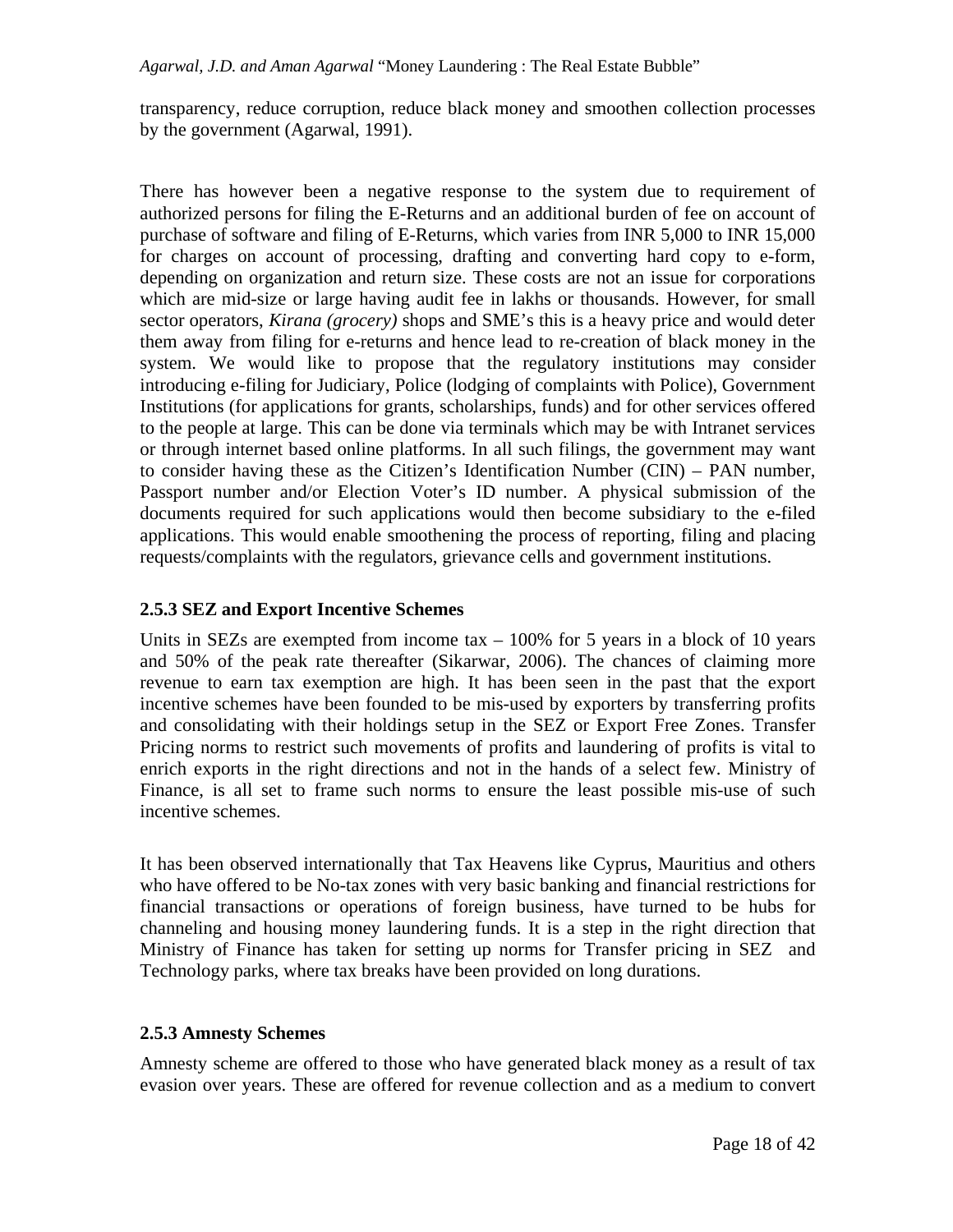black into green, through voluntary declaration of incomes, which had accrued in the past by an individual or organization. Government has made valiant efforts in the past to tackle the problem of black money mostly in the form of amnesty schemes. The net result of government's effort has been more like trying to use petrol to put out fire. The latest was the VDIS scheme, which added insult to injury by providing for the black money hoarders, a soft 30% rate of taxation (which in effectively less than 10% regressed over years accounting for time value of money), as against the 35-40% for corporate, which an honest taxpayers would have paid. Such schemes act as an insult and penalty to those who are honest and well behaved citizens paying their dues in time. We can well see as to why black money still flourishes in our system and is becoming a cause for people to become dishonest and non-tax payer in the long run. An honest person will find it very difficult to buy even a house/plot in India as 60% of the purchase price on an average is to expected to be paid in black (cash).

# **2.6 Cyber Crime**

The electronic age has spawned a cadre of global electronic payment systems that customers can navigate with the click of a mouse, the push of a cell phone button, and little, if any, face-to-face contact with companies providing these services. But those emerging payment systems – prepaid cards, online banking services, mobile payments and digital precious metals – are more susceptible to money laundering and terrorist financing than the traditional banking system, the Financial Action Task Force (FATF) confirmed in a report on new payment methods. Modern bank managers need to protect their assets from both traditional security threats but also from cyber security threats. Information security isn't a problem solely for banks, however—in this age of digital information and interconnected networks, every organization needs to be concerned with cyber security. Stealing from a bank used to involve weapons, getaway cars and highspeed police chases. These days, a criminal can steal from a bank from the comfort at his own home while sitting at their laptops (Gordon and Loeb, 2006).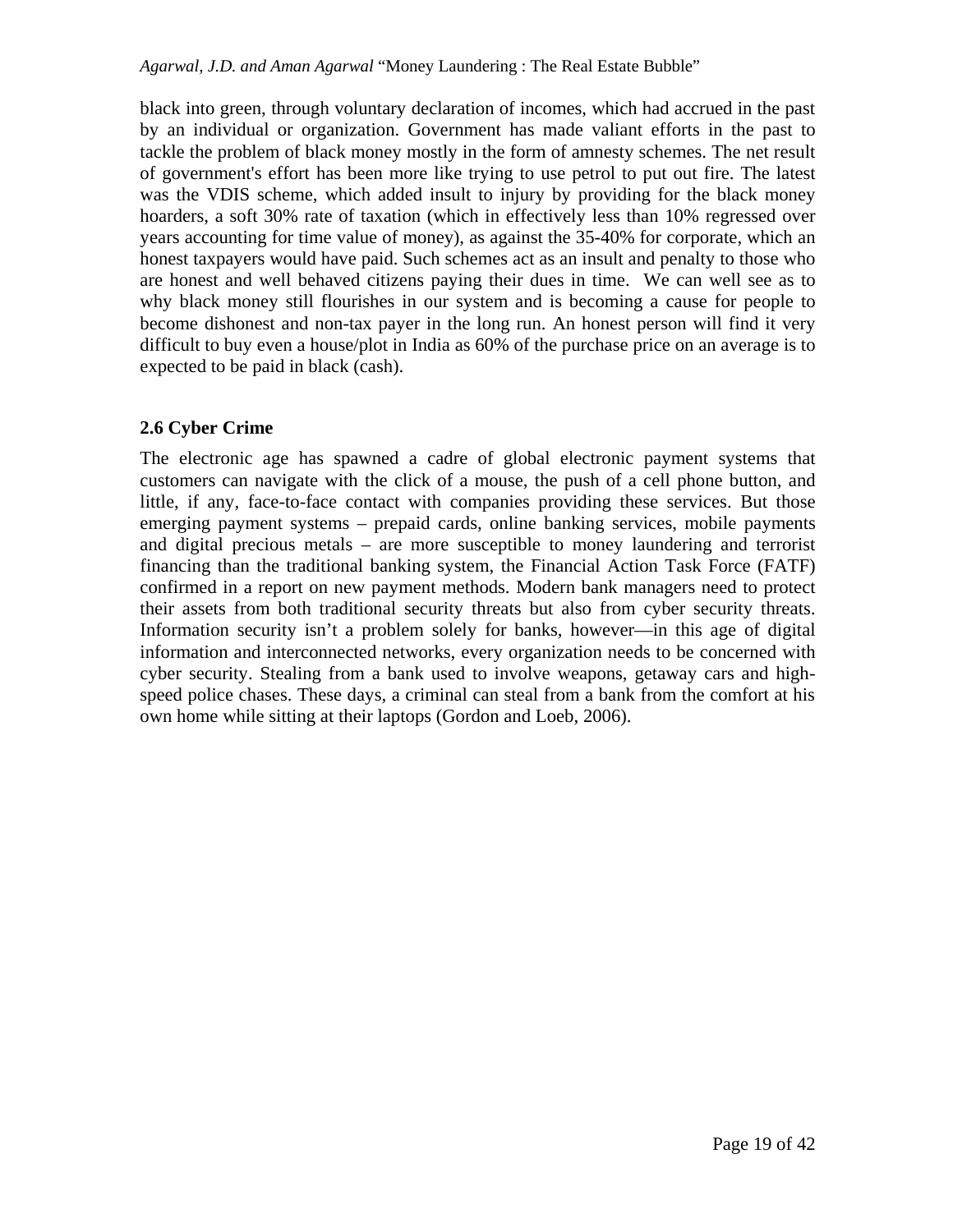

*Source:* Gordon, Loeb, Lucyshyn, and Sohail, 2006.

### **Figure 1**

## **Impact of Sarbanes Oxley Act of 2002 on Information Security**

In the last decade it has been observed that a series of Internet Frauds have spurred up the capital market, brought forth the lacuna in the regulatory prudence and had generated loss of investor's confidence. SEC sweep nets another 23 Internet fraudsters by March 2001. On March 1, 2001, the United States Securities and Exchange Commission (SEC) announced its latest success in a continuing crackdown on Internet securities fraud, bringing 11 enforcement actions against 23 individuals and companies. While regulators in Canada, including the Ontario Securities Commission (OSC) and the British Columbia Securities Commission (BCSC), devote some of their scarce resources to monitoring Internet chat sites and reviewing suspect websites, the SEC has been far more aggressive and successful in pursuing Internet scams than its Canadian counterparts. The SEC has a dedicated corps of more than 200 enforcement staff, known as the CyberForce, specially trained for Internet surveillance. The OSC and BCSC rely on a relative handful of enforcement personnel, many of whom count Internet monitoring as only one of several duties. The latest SEC enforcement actions are the result of its fifth Internet sweep, bringing the number of Internet-related enforcement actions to more than 200, involving more than 750 named individuals and entities. The Sarbanes Oxley Act of 2002 is expected to take care of the above cited situations and specially those like the Enron-Arthur Anderson case. We have seen similar actions being taken up by enforcement agencies in India, however SEBI still needs to play a pro-active role in curbing such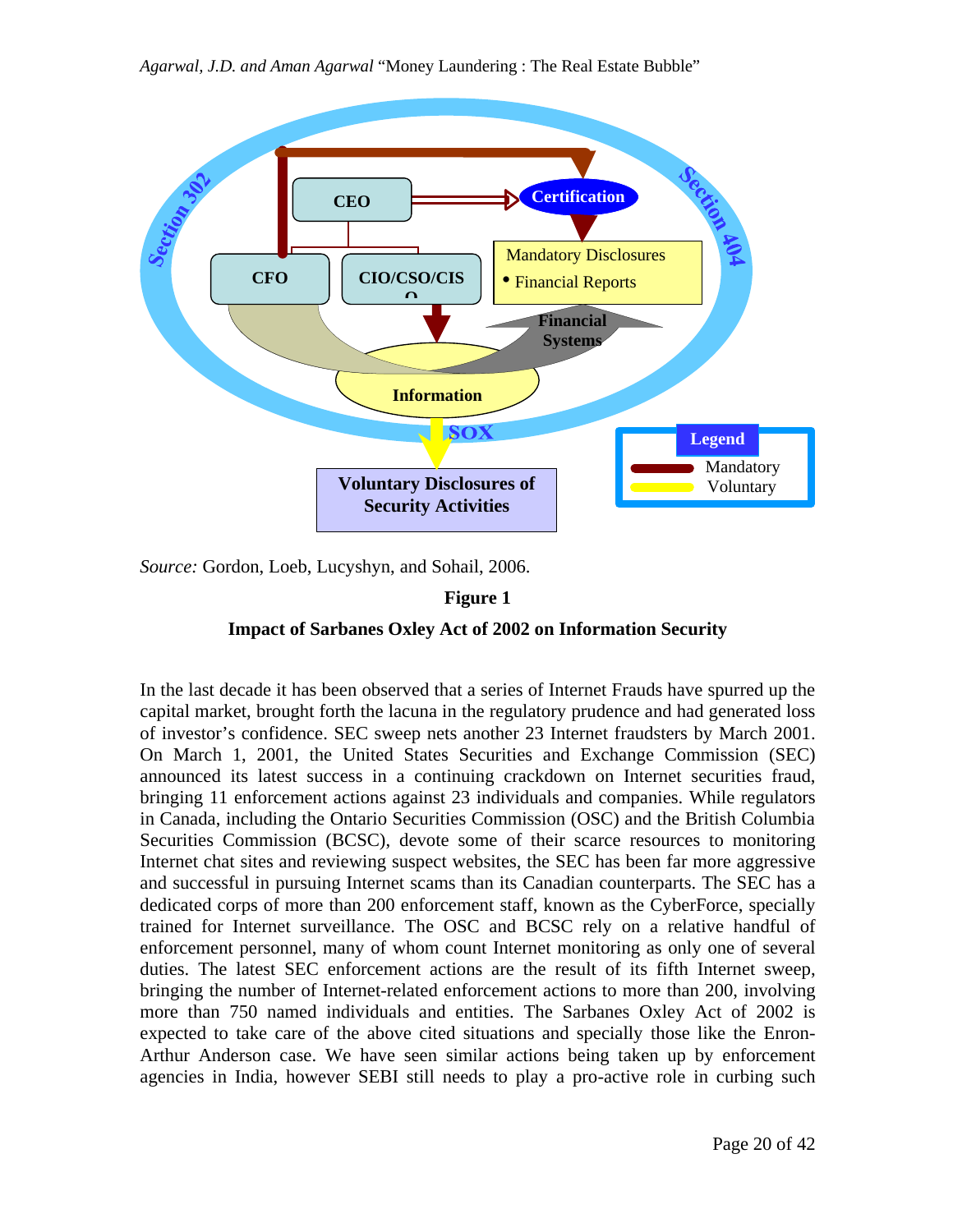menace's in the Indian capital markets.

#### **2.7 Currency (INR) and Exchange Controls (Capital Account Convertibility)**

There has been a tremendous increase in demand for INR to emerge as freely floating currency and also become Reserve Currency in the neighboring countries and Arabic Region. This has been seen as a result of extensive rise in expats wanting to send part of their earnings back to their families in India. Hawala transactions have been the main facilitator in the past for such movement of funds. These are observed due to monetary regulatory norms of the host countries where the expats worked and extensive restriction on INR till the 1995, when the process of capital account convertible (CAC) began. Even though the CAC has been partially introduced, the hawala transactions have been on a rise. CAC certainly does facilitate reduction in such movements of funds however is not the main cause. The need for sending money back home creates extensive demand for INR hence raising the level of money laundering in host country and generation of black money in India. The move of India for CAC, was brought to a stand still given the SEA Crisis in 1996-97, with minor expansion in the new millennium.

For the large number of low-skilled expats from India, the combined lure of making more on the exchange rate and using the INR to do their high-value shopping is irresistible (Bhatacharjee, 2006). Also the presence of a large number of Indians in several markets abroad has raised their profile and the tacit acceptance of Indian currency by local shopkeepers, more true of bargain markets has brought forth the need to have INR as reserve currency (Agarwal, Agarwal and Agarwal, 2006; Bhattacharjee, 2006). The Indian currency INR is freely accepted in the neighboring region (Nepal, Bangladesh, Sri Lanka, Burma), in the Arabic region and now in Mauritius (under special arrangement with the Reserve Bank of India). The acceptability is there both at official level in certain countries and market/trade driven in the others. With the move for various Indian organizations increasing their international presence with takeovers and formulation of MNC for trade and services. RBI needs to initiate necessary actions as an immediate responses, else as reported in ET, it has been found that some Mumbai based operators are reported to have placed orders on Dubai-based operators for supply of fake Indian currency notes (Bhattacharjee, 2006). Hence the currency crunch in the market would get financed through fake currency. Federal Reserve Board is faced with similar challenge and has no solution to this problem, which surfaced before the FRB 2 decades back.

#### **2.8 The Real Estate**

It is fascinating to note the ingenuity of human brain to create mediums of defrauding governments and societies to laundering money using creative means. The FinCEN Suspicious Activity Report (SARs) and other studies on specific countries highlight some of these means based on their trend lines associated with potential commercial real estaterelated money laundering having risen steeply since the 2003 and some over last decade, having considered a 10 year period (See Figure 2). Different studies have shown that the real estate has seen an estimated 300% rise in the last one decade. Unfortunately, this is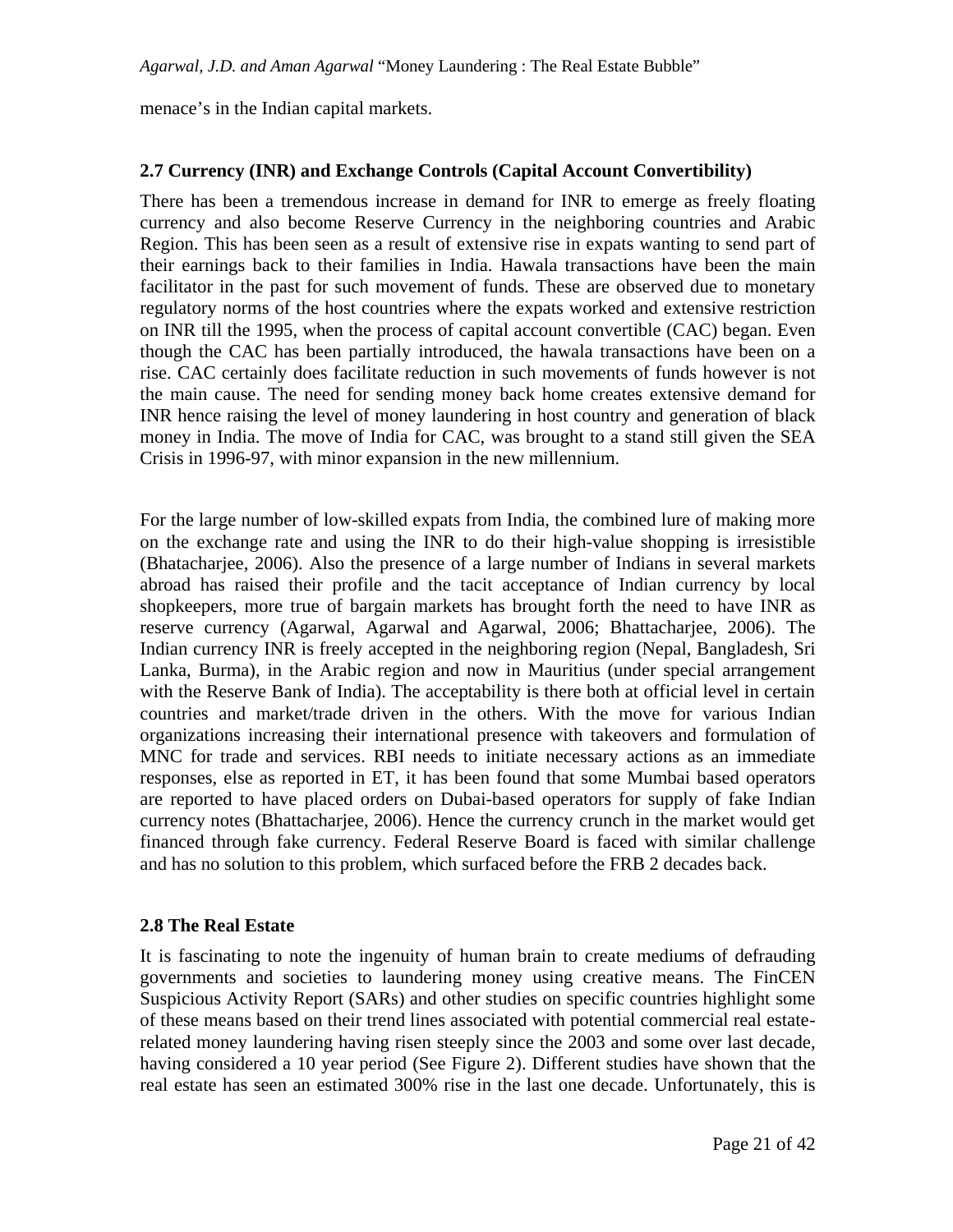no where near the fundamental basis (Baker and Rosnick, 2005) for increase in the real estate prices which is

- increase in disposable incomes and capital formation
- shortages of land
- environmental restrictions on buildings
- population growth
- reduced interest rates (over long periods)

For a short period between 2001-2005, the increase in filings has closely tracked similar trends seen in FinCEN's recently issued mortgage loan fraud assessment. The increase is likely attributable to the steep decline in interest rate charges on real estate loans at the turn of the century, which occurred contemporaneously with the increase in filings. It remains to be seen whether this trend in relevant suspicious activity reporting reverses as rates on real estate loans rise and the real estate markets cool (FCEN Report, 2006).



*Source :* FinCEN Suspicious Activity Report

## **Figure 2**

## **FinCEN SARs findings for Money Laundering in Commercial Real Estate**

The FinCEN SARs has used a Bank Secrecy Act (BSA) database analysis tool to obtain SARs of all types filed during the period January 1, 1996 through August 31, 2006, with narratives containing one or more key words generally associated with the commercial real estate sector. Searches isolated 9,528 SARs that involved commercial real estaterelated transactions or activities. Of these 9,528 SARs, 9,191 were filed by banks and other depository institutions, 271 were filed by securities and futures firms and 66 were filed by money services businesses. From this grouping, 960 SARs were randomly selected for review. The narratives identified 393 filings referencing commercial real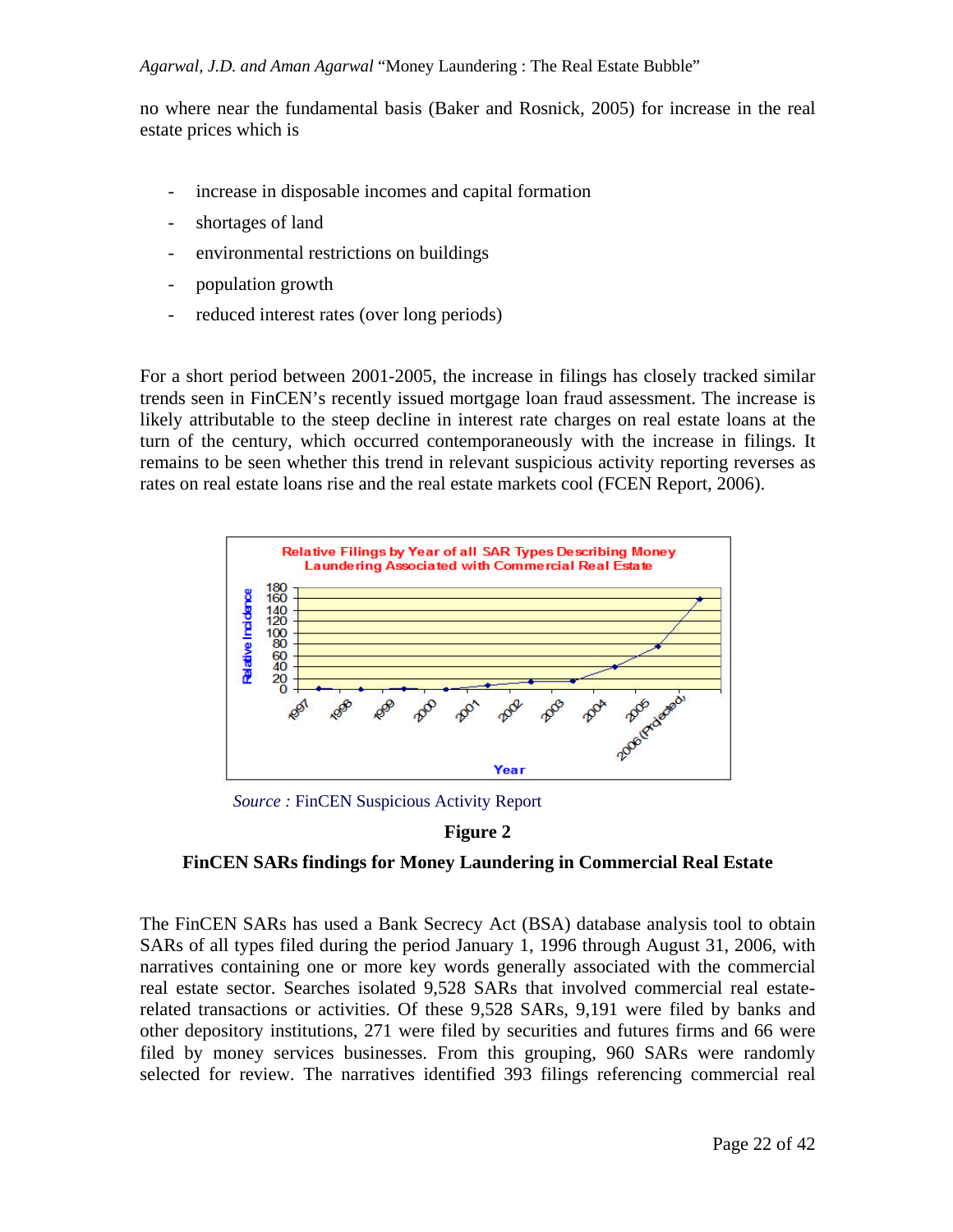estate-related transactions specifically. Using this same sample of SAR narratives (393 SARs), 260 (66.16%) identified transactions or activities that at a minimum involved suspected money laundering, structuring and related illicit financial activities. Of these 260 SAR narratives, 47 (18.08%) strongly suggested money laundering and related illicit activities. These 47 SAR narratives represented 11.96% of the total 393 narratives that referenced commercial real estate activities. The 260 SAR narratives reviewed were found to fall into five categories: structuring, money laundering, international transfers, tax evasion, and miscellaneous illicit activity. The in-depth study of the 260 SARs, the largest set of filings (132) reported suspected structuring of deposits and/or withdrawals is shown in Table III giving the breakdown (in descending order of incidence) of the sampled SARs describing commercial real estate-related businesses, professions and individuals potentially involved in suspected structuring.

#### **Table III**

| <b>Primary Subject Entity</b><br><b>Potentially Involved in Structuring</b> | <b>Reported</b><br>Occurrences (#) | <b>Percentage of Total</b><br>Occurrences (%) |  |
|-----------------------------------------------------------------------------|------------------------------------|-----------------------------------------------|--|
| Property Management Company                                                 | 59                                 | 44.70                                         |  |
| Real Estate Investment Company                                              | 40                                 | 30.30                                         |  |
| <b>Realty Company</b>                                                       | 11                                 | 8.33                                          |  |
| <b>Development Company</b>                                                  |                                    | 5.30                                          |  |
| Real Estate Services Company                                                | 3                                  | 2.27                                          |  |
| <b>Title Company</b>                                                        | ٩                                  | 2.27                                          |  |
| Individual                                                                  |                                    | 1.52                                          |  |
| Mortgage Company                                                            |                                    | 1.52                                          |  |
| Real Estate Agent                                                           |                                    | 1.52                                          |  |
| <b>Escrow Company</b>                                                       |                                    | < 1.00                                        |  |
| Loan Broker                                                                 |                                    | < 1.00                                        |  |
| <b>Real Estate Holding Company</b>                                          |                                    | < 1.00                                        |  |
| <b>TOTAL</b>                                                                | 132                                | 100.00                                        |  |

**Companies suspected of involvement in Structuring Money Laundering Proceeds**

*Source :* FinCEN Suspicious Activity Report

In Canada, in the early 1990s the police in British Columbia observed a marked rise in the use of homes and rural properties for marijuana cultivation and laundering funds for financing the criminal proceed and purchase of land. This has now blossomed into a multi-billion dollar industry that has spread throughout Canada. The nation-wide series of police raids targeting marijuana grow operations that took place in 2002 (between January and April), over 417 people were arrested on 877 drug charges and police seized 116,329 marijuana plants, worth approximately CDN\$116.2 million (Schneider, 2005). Amongst the raid, in one of the cases the Royal Canadian Mounted Police (RCMP) investigation focused on one mortgage lending company that has been accused of breaching mortgage broker regulations by fabricating employment records, with inflated incomes, to help some clients qualify for financing (Sun, 2004; Schneider, 2005).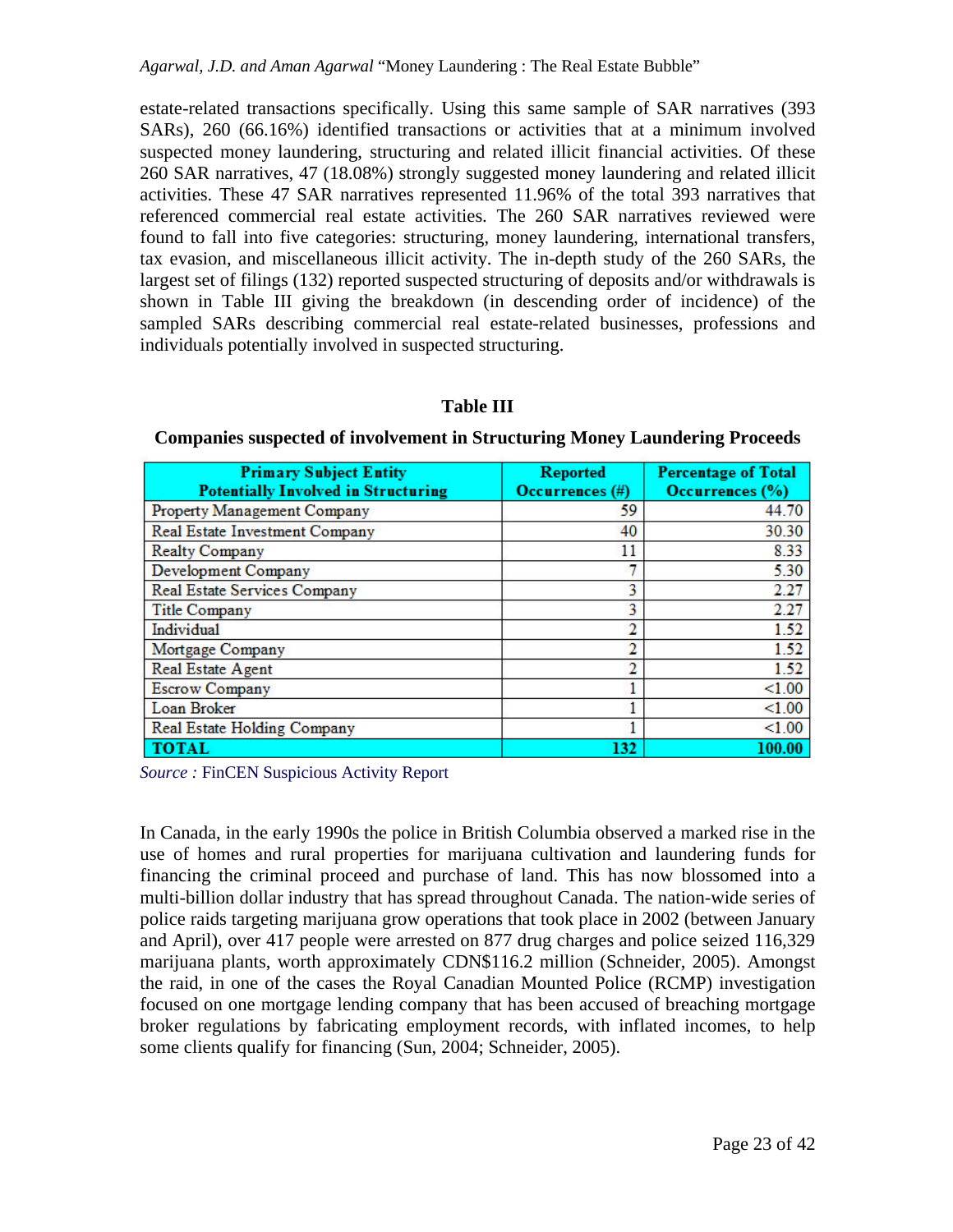

*Source:* Schneider (2005) "Organized crime, money laundering and the real estate market in Canada", Journal of Property Reserch, June 2005, Vol 21, No 2.

# **Figure 3**

## **Techniques observed to be used for Money Laundering**

### **through Real Estate in Canada**

Some of the well defined and common means used for laundering money through the real estate have been

- *Cash to purchase Cashier's checks*<sup>23</sup> of similar and lower denominations payable to same Payee.
- *Real estates are purchased by Individuals/companies with Cash-Cheque compositions* at reportedly low prices, which are resold within or to other organizations at 4 times or more the purchase consideration within spans of few days to 2-3 months.
- *Funds transferred between several real estate-related accounts in a circular fashion<sup>24</sup>*
- *Multiple cash deposits within short periods and Wire transfers<sup>25</sup>* .

 $\overline{a}$ <sup>23</sup> Case 1. A US bank reported that on one day an individual used cash to purchase three cashier's checks, each for an amount at or near \$10,000 at three different locations of the same bank, and payable to the same payee, which was a title company. Case 2. A U.S. bank reported that over a two-week period, a real estate investment company used cash to purchase numerous cashier's checks. Most of the checks were purchased for amounts just under the \$3,000 recordation threshold. These checks were deposited to an account in the name of the check payee at the filing bank. A review of bank records showed that this account also received deposits composed primarily of numerous cashier's checks sold by another bank (most issued in amounts near the recordation threshold). Bank employees reported that at different times an account signer would identify himself by presenting driver's licenses from different states bearing significantly different names, and signatures executed in significantly different handwriting styles. (FCENR 2006)

<sup>&</sup>lt;sup>24</sup> Funds were being transferred between several real estate-related accounts in a circular fashion for no apparent legitimate reason. The accounts were linked by common account signers. Several businesses were involved, and they were all located at the same address and had the same account signers. Various news articles indicated that these companies had been involved in alleged real estate fraud. (FCENR 2006)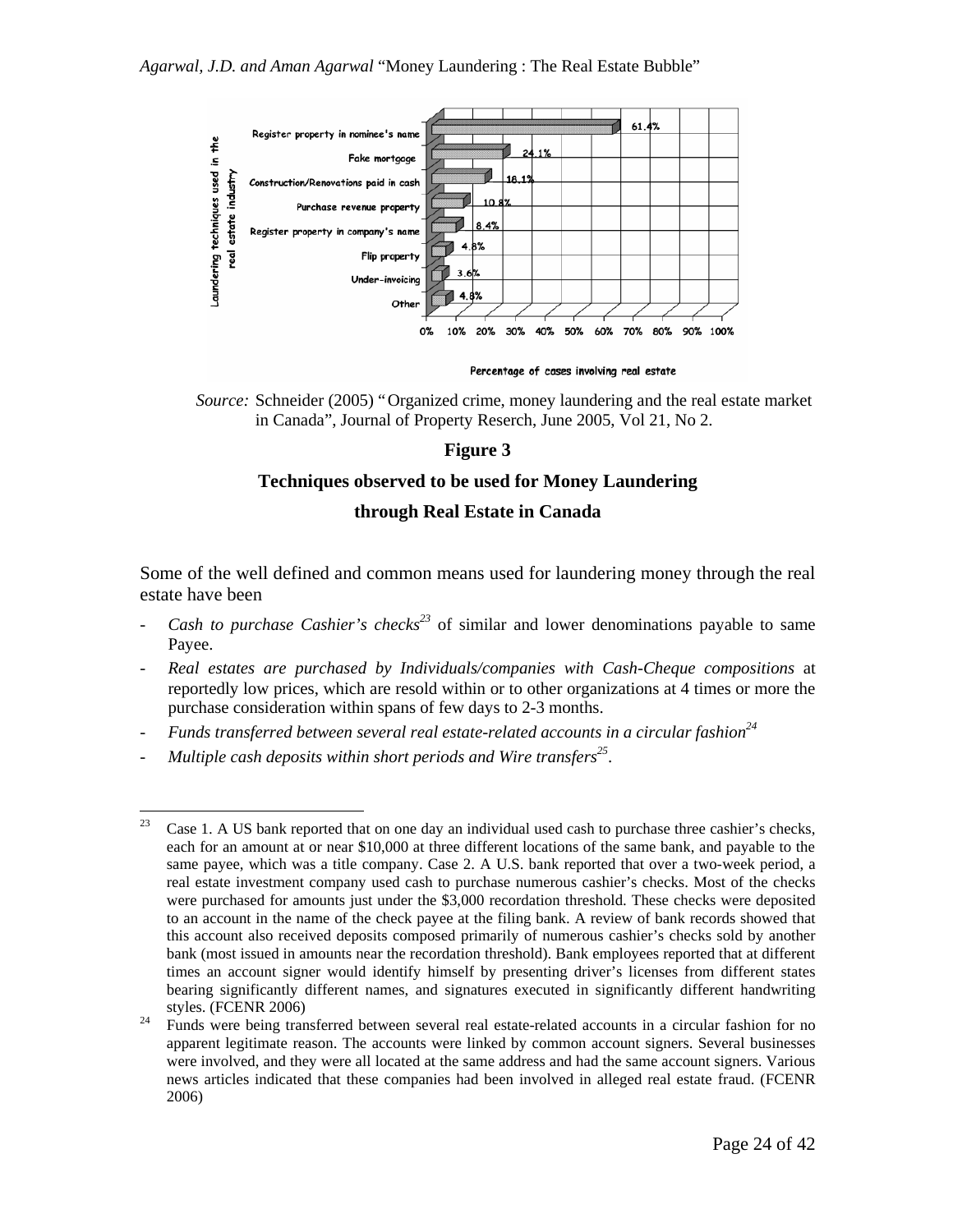- *Structured cash deposits into the bank customer's account from unknown source<sup>26</sup> .*
- *Funds transfer via traveler's checks<sup>27</sup> to business accounts.*
- *Multiple Cash Withdrawals, purchase of Monetary instruments and Re-deposits via Banks and Financial Institutions<sup>28</sup> .*
- *Customer & Fund Orientation<sup>29</sup>* (Know your Customer / Stake Holder)
- *Rental Payments<sup>30</sup>* using Postal and Banking Instruments
- 25 <sup>25</sup> Case 1. A real estate investment company located in the eastern part of the United States made multiple cash deposits within a five-week period in amounts that totaled almost one million dollars. During this same period, the company sent wire transfers to and received wires from a single company located in the western part of the United States. In total, the wires involved amounts that approximated the cash deposits. Case 2. An individual transferred money from his line of credit account, through his personal account, through his property management account, and back to his line of credit account for no apparent personal or business reason. Case 3. Large wire transfer received on behalf of a company registered in the Caribbean, which purportedly developed commercial and residential real estate projects in a Latin American country. The account holder claimed these funds represented a legal settlement with a governmental agency in the Latin American country. The bank transferred the funds to an account in Europe at the account holder's request. It was subsequently learned from news reports that the account holder had been accused of fraud by a Latin American governmental agency. (FCENR 2006)
- <sup>26</sup> Case 1. A U.S. bank reported that during a nine-day period, an associate of a bank customer reportedly made structured cash deposits into the bank customer's account from an unknown source. The bank customer, who owned rental properties, also reportedly wrote four checks each in face amounts at or near \$10,000, payable to one individual, within a five-week period, which began sixteen days before the first structured cash deposit and ended ten days after the last cash deposit was received in her account. The relevant circumstances included structured cash deposits from an unknown source, followed by checks written in amounts facilitating structured negotiation. In addition, the aggregate amount paid out in checks was five percent less than the aggregate amount deposited in cash. Case 2. Principal of a real estate investment company deposited over \$100,000 in cash into the company's account. When asked for the source of the funds, the individual stated that they had saved the money from an unrelated business. Much of the currency was in small denominations. (FCENR 2006)
- <sup>27</sup> The principal of a real estate investment company deposited a substantial amount of funds in traveler's checks to his business account. He refused to identify the source of these checks when asked by the bank. (FCENR 2006)
- <sup>28</sup> Principals of a real estate investment company frequently withdrew large amounts of cash, purchased monetary instruments, and re-deposited many of the monetary instruments back into the real estate investment account. These activities occurred over a three-year period and involved amounts that totaled in the millions of dollars. The filer believed this activity was inconsistent with the normal operation of a real estate investment company. (FCENR 2006)
- $^{29}$  Case 1. A US bank reported that one of its business customers, a company registered on a Caribbean island and allegedly involved in real estate sales, was associated with a crime family in a foreign jurisdiction. As such, the bank suspected that the company was used to facilitate the family's illegal business operations. When the bank proposed terminating its relationship with the customer, bank employees working in the crime family's home country warned bank personnel that a closure of this account could physically endanger bank personnel working in the crime family's home country. Case 2. A US Bank reported that a group of customers involved in property management informally admitted to sending large wire transfers to a European country so that the money could be wired from there to Iran. The customers claimed they were sending the money to finance construction in that country. The bank determined that these activities violated the Iranian transactions regulations issued by the U.S. Department of the Treasury's Office of Foreign Assets Control (OFAC) and terminated the account relationship. (FCENR 2006)
- <sup>30</sup> Account holders, who claimed to own many properties in a Latin American country, was depositing numerous money orders allegedly representing rental payments, into his personal account and sending many wires to the country in which he owned the properties, purportedly to pay employees there. The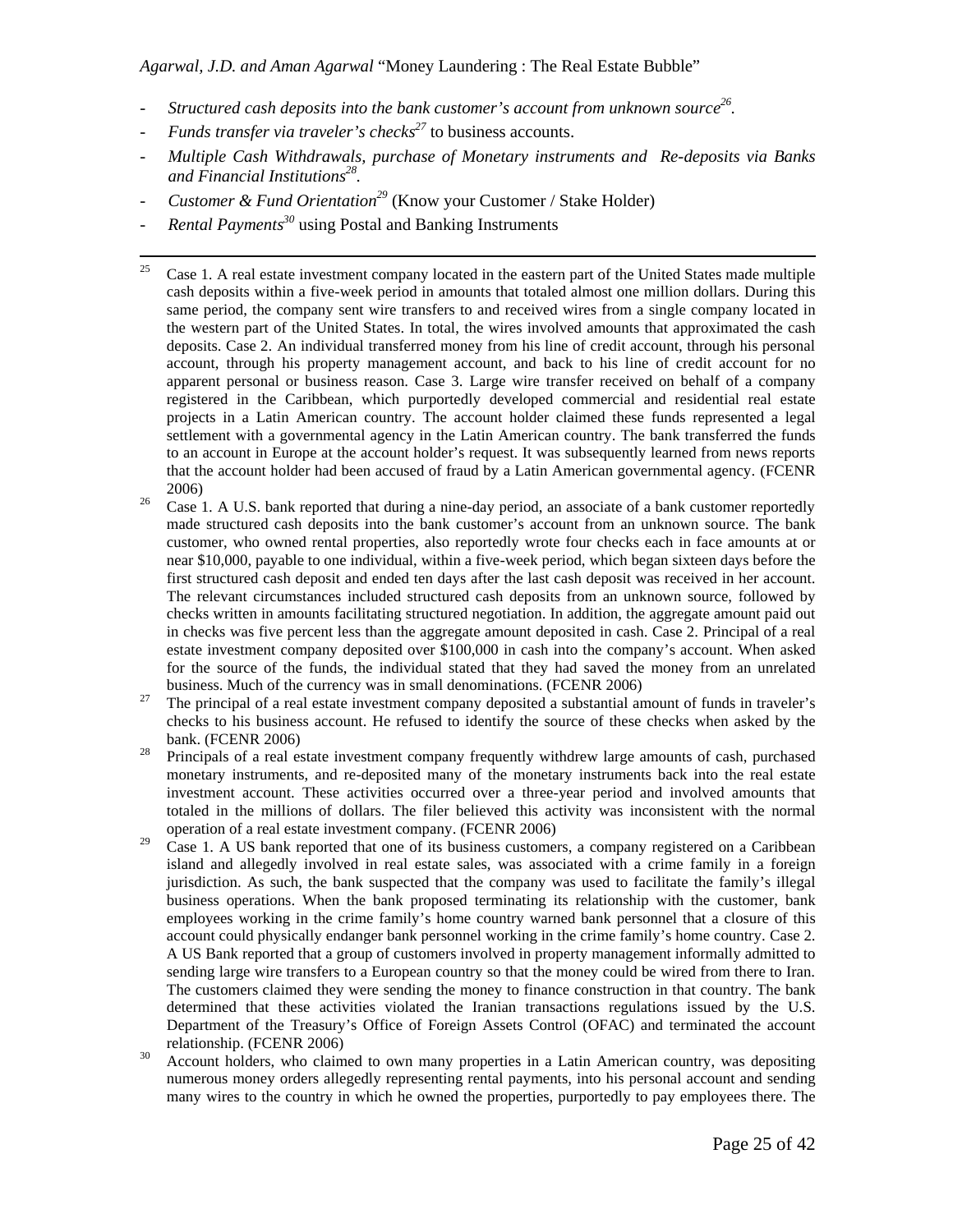- *Real Estate Company Transactions<sup>31</sup>* .
- *Political Exposure & Transfers<sup>32</sup>*

A total of 47 of the 260 sampled SARs narratives reported activities strongly suggesting money laundering. Table IV shows the various illicit activities reported or suggested in some of the above listed 47 narratives in decreasing order of incidence.

#### **Table IV**

#### **Common Means for Laundering Money in the SARs Sample**

| <b>Illicit Activity</b>                                    | Incidence (#) | <b>Percent of Total Activities</b><br>$(\%)$ |
|------------------------------------------------------------|---------------|----------------------------------------------|
| <b>Tax Evasion</b>                                         | 16            | 28.08                                        |
| Money Laundering (Layering)                                | 13            | 22.82                                        |
| Structuring                                                | 5             | 8.77                                         |
| Money Laundering for<br><b>Politically Exposed Persons</b> | 4             | 7.02                                         |
| Operating Unregistered MSB<br>(Including hawala)           | 4             | 7.02                                         |
| <b>Potential Terrorist Financing</b>                       | 3             | 5.26                                         |
| <b>Real Estate Fraud</b>                                   | 3             | 5.26                                         |
| Money Laundering for a Fee                                 | 2             | 3.51                                         |
| <b>OFAC Violations</b>                                     | 2             | 3.51                                         |
| <b>Foreign Exchange Violation</b>                          |               | 1.75                                         |
| Foreign Tax Evasion                                        |               | 1.75                                         |
| <b>Illegal Lottery Operation</b>                           |               | 1.75                                         |
| <b>Potential Violent Intimidation</b>                      |               | 1.75                                         |
| <b>Public Corruption</b>                                   |               | 1.75                                         |
| <b>TOTAL</b>                                               | 57            | 100.00                                       |

*Source :* FinCEN Suspicious Activity Report

#### **III. Money Laundering : Causes and Concerns**

1

A recent paper published in Finance India, theoretically discusses and empirically tests the relationships between specific country features, policymaker choices, toward tax financial regulation and national non co-operative attitude with respect to the international

filer believed that large numbers of money orders deposited to a personal account followed by large transfers through Latin American transfer companies appeared suspicious. (FCENR 2006)

<sup>&</sup>lt;sup>31</sup> Case 1. Real estate lease financing company received numerous even multi-thousand dollar checks from individuals and businesses across the country for deposit. Subsequently, the bank paid even multithousand dollar checks issued by the company to various individuals who all negotiated the checks in a specific Middle Eastern country. Case 2. US bank reported that the principal of a property management company, who was in the business of administering Section Eight low-income housing, deposited checks to his property management account lacking transfer endorsements and made payable to a different property management company. The principal was determined to be associated with a signer on the account of the other property management company, held at the filing bank. The filer suggested these activities may have represented a tax evasion scheme. (FCENR 2006)

<sup>32</sup> Individual associated with real estate investments in the United States had sent and received millions of dollars in transfers to/from countries in Asia based on the US bank reporting. The bank's research concluded the individual may have laundered money for politically exposed persons in a particular Asian country. (FCENR 2006)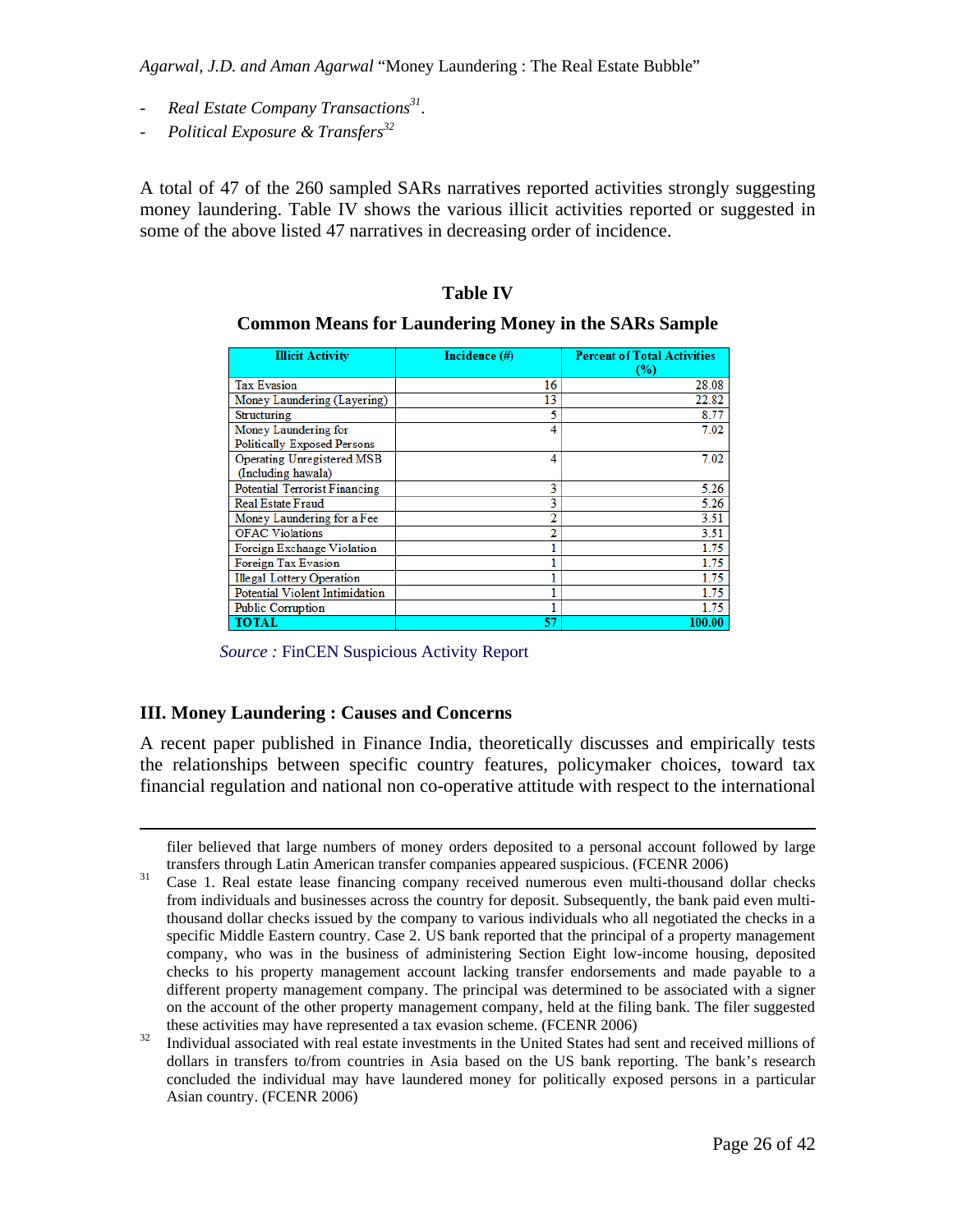effort to combat money-laundering phenomena. The results suggest that the non cooperative attitude does not coincide with the offshore tax competition attitude. When the international community points the finger at a given country as a leading supplier of money-laundering financial services, it may also be certifying, to the benefit of the country itself, that that country is indeed specialized in that business. The signaling effect embedded in the "name and shame approach" should not be underestimated (Masclandaro, 2005).

Masclandaro outlined four postulates on the analysis of the phenomenon, which propagate precise indications on the design of regulations aimed at implementing the policy of preventing and combating the phenomenon. The postulates were

- Vulnerability to Terrorism Financing Risk<sup>33</sup>,
- Equivalence between Terrorism Financing Risk and Criminal Capital Laundering  $Risk^{34}$ ,
- Offshore as a Catalyst of Terrorism Financing  $Risk^{35}$  and
- Equivalence of Offshore Centres as a Catalyst of Terrorism Financing Risk and Fiscal Damage Risk $36$ .

Growing attention has been paid to the role of Non-Cooperative Countries and Territories (NCCT) in money laundering and terrorist financing activities.

| (130 countries and territories) |               |                            |  |  |
|---------------------------------|---------------|----------------------------|--|--|
|                                 |               |                            |  |  |
| $0.007***$                      | $0.007***$    |                            |  |  |
| (0.003)                         | (0.000)       |                            |  |  |
| $-7.07E - 05***$                | $-8.15E-06**$ |                            |  |  |
| $(1.92E-05)$                    | $(4.36E-06)$  |                            |  |  |
| $3.18E-06***$                   | $3.52E-08***$ |                            |  |  |
| $(1.36E-06)$                    | $(1.60E-08)$  |                            |  |  |
| $-0.508***$                     |               |                            |  |  |
| (0.224)                         |               |                            |  |  |
|                                 |               | <b>Binary Laxity Index</b> |  |  |

# **Table V Binary Laxity Index determinants**

<sup>33</sup> <sup>33</sup> The world network that today represents the banking and financial industry, beyond the specific awareness of the majority of individual intermediaries and professionals who work in it, is the linchpin of the mechanisms that permit the financing of international terrorism

<sup>&</sup>lt;sup>34</sup> The mechanisms that facilitate the financing of terrorism are the same that permit the laundering of the illicit capital of transnational criminal organizations, a phenomenon long the subject of concerned attention on the part of authorities and regulators.

<sup>&</sup>lt;sup>35</sup> The mechanisms of financing terrorism and laundering criminal capital can function in a world financial network because in that network there are "weak" nodes or "black holes" represented by offshore financial centres (OFCs).

<sup>&</sup>lt;sup>36</sup> The weak nodes in the network are particularly dangerous because they not only facilitate the financing of terrorism and the laundering of capital criminal but also facilitate unfair tax competition among sovereign nations. This last problem is also increasingly a subject of concern to policymakers.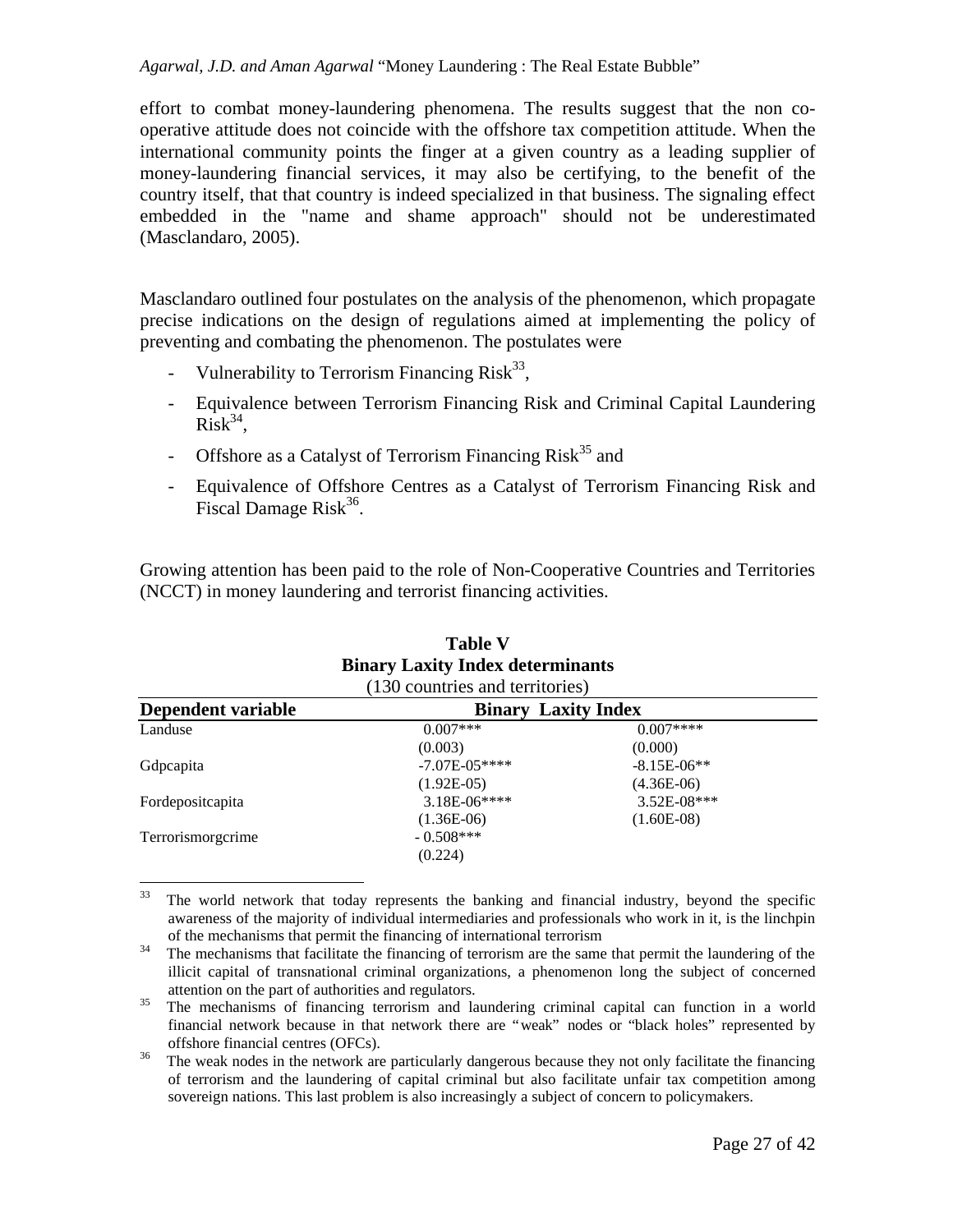| Orgcrime         |    |               |                                                                                  | $-0.190***$                                                               |
|------------------|----|---------------|----------------------------------------------------------------------------------|---------------------------------------------------------------------------|
|                  |    |               |                                                                                  | (0.079)                                                                   |
| <b>Terrorism</b> |    |               |                                                                                  | $-0.061$                                                                  |
|                  |    |               |                                                                                  | (0.241)                                                                   |
| Note :           |    |               | Standard Errors in parentheses.                                                  |                                                                           |
|                  |    |               |                                                                                  | Statistical significance at 0.01 (****), 0.02 (***), 0.05 (**), 0.10 (*). |
|                  |    |               |                                                                                  | The best estimated equation is as follows (Masciandaro, 2005)             |
|                  |    |               | <i>(BinaryLI), ?</i> ?, ? ?, <i>(A1), ?</i> ?, <i>(C1)</i> ? ?, <i>(E1)</i> ? ?, |                                                                           |
|                  |    | with $t = 1N$ |                                                                                  |                                                                           |
| where:           |    |               | $A1 =$ Landuse;                                                                  |                                                                           |
|                  | B1 |               | $=$ GDP per capita;                                                              |                                                                           |

*E1* = Terrorism and organized crime Index.

*C1* = Foreign deposits per Capita;

*Source*: Masciandaro (2005), Finance India, Vol XIX No 1, March 2005

| <b>Table VI</b>                                                       |
|-----------------------------------------------------------------------|
| <b>Comparing Binary Offshore Index and Binary Laxity determinants</b> |
| $(130$ countries and territories)                                     |

| <b>Binary Laxity</b> | <b>Binary Offshore</b> |  |
|----------------------|------------------------|--|
| <b>Index</b>         | <b>Index</b>           |  |
| $0.007***$           | $-0.002$               |  |
| (0.003)              | (0.005)                |  |
| $-7.07E - 05***$     | $-2.04E-07$            |  |
| $(1.92E-05)$         | $(2.60E-07)$           |  |
| 3.18E-06****         | 1.71E-06               |  |
| $(1.36E-06)$         | $(1.33E-08)$           |  |
| $-0.508***$          | $-1.888***$            |  |
| (0.224)              | (0.448)                |  |
|                      |                        |  |

**Note :** Standard Errors in parenthesis.

Statistical significance at 0.01 (\*\*\*\*), 0.02 (\*\*\*), 0.05 (\*\*), 0.10 (\*).

*Source*: Masciandaro (2005), Finance India, Vol XIX No 1, March 2005

The econometric analysis of Masciandaro's propositions generally confirming that the probability of being an NCCT jurisdiction will depend on specific country endowments (see Table III & IV). His findings indicated that the probability a country will become an NCCT jurisdiction tends to be higher the more it experiences economic growth problems, measuring those problems in terms of per-capita GDP and the level of land exploitation. It was noted that the probability a country will become an NCCT jurisdiction tends to be higher the more it has developed the flow of foreign deposits. Looking at the joint Index of the terrorism risks and organized crime risks it is seen that every national policymaker cares about both risks, and lax financial regulation that benefit in principle either terrorism or organized crime. In fact we note that the probability a country will become an NCCT jurisdiction tends to be higher as the degree of terrorism and organized crime risks decrease. The study also noted that non-cooperation is not associated with tax competition. While there is a theoretical presumption that international tax evasion and money laundering through offshore centres should overlap (Yaniv 1994, 1999; Alworth and Masciandaro, 2004), this is not necessarily the case. It can hence be seen that poorly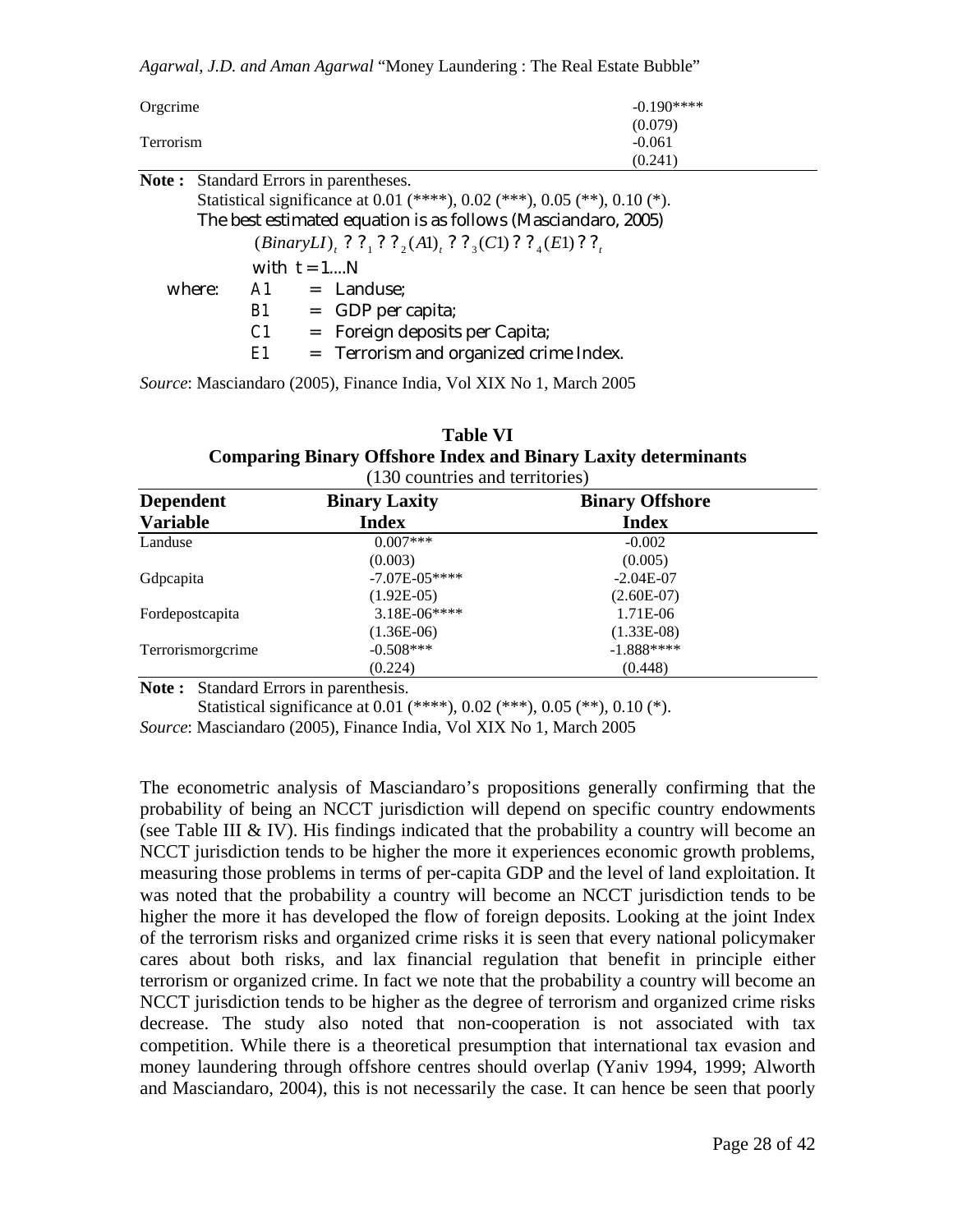regulated financial markets not only open up new opportunities for financial crimes but also threaten the stability of the international financial system.

In the banking framework, it is observed that the "fraudsters" use fake certificates of deposit drawn on other branches of an international bank, which can range from US\$10 million to US\$ 25 million. The "fraudsters" also use fund transfers, which involve real dollars, opening up small accounts into which they then pour millions of dollars. "Fraudsters" will also use counterfeit letters of agreement, drawn on bank letter heads, seemingly vouching for a client from another branch of that bank, or confirming a deal has been approved etc. The problem which creates a temptation to approve such transactions, is that these banks may be turning away legitimate business. *Thus there is concern that banks operating overseas may be at a competitive disadvantage* because they adhere to standards for "*knowing your customers*" (Agarwal and Agarwal, 2004) identifying beneficial owners of transactions refusing suspicious or unusual transactions, etc. The banks should be advised informally that the answer is not to lower standards in t he home country or abroad, but to intensify efforts to ensure that all major financial centers operate within the limits of an international consensus on counter measures.

It is interesting to observe some frauds and money laundering cases in India to have a better understanding of the cause of concern. We have tried to give briefs on the capital market scams<sup>37</sup> associated with money laundering - IPO issue (with IDFC, Yes Bank and GTB), Ketan Parekh, Abdul Karim Telgi, Harsha Metha, Bofor and Haridas Mundra. It is clearly visible from the these cases that there is a nexus of money launderers, politicians and off-shore and/or domestic financial institution/banks which has weekend the role of enforcement agencies to function in the best interest of the society at large. One may wonder the above mentioned cases are simple capital market scams and as to what are they to do with money laundering. We have known that Casino and financing of movies are flooded with money laundered money to convert these funds from black to white. Similarly, the recent IPO issue (IDFC, Yes Bank, GTB) , NPA issues (like Mundra) and other capital market scams mentioned above have been utilized for this convergence factor. Not only this, but the above have been due to malified intension and not because of either change in regulations or as a mere co-incidence (of being at the wrong time at the wrong place).

In a short story released by Bloomberg on the  $26<sup>th</sup>$  July 2006, it was reported that Singapore is not fussy about the source of wealth in its financial sector and has been deterring to sign agreements with other countries to share financial/banking information so as to counter money laundering flows amounting out of corruption or criminal activities. Among the Indonesian crooks and suspects believed to be on the run in Singapore are Bambang Sutrisno and Adrian Kiki Ariawan, who were found guilty of embezzling the equivalent of US\$ 162 million from Bank Surya; Sudjiono Timan, who was convicted of improperly diverting US\$ 120 million from a state-owned investment company; Lidia Mochtar, who is wanted over the embezzlement of US\$ 20 million from

<sup>37</sup> <sup>37</sup> For details on these cases, kindly refer to Agarwal and Agarwal (2006)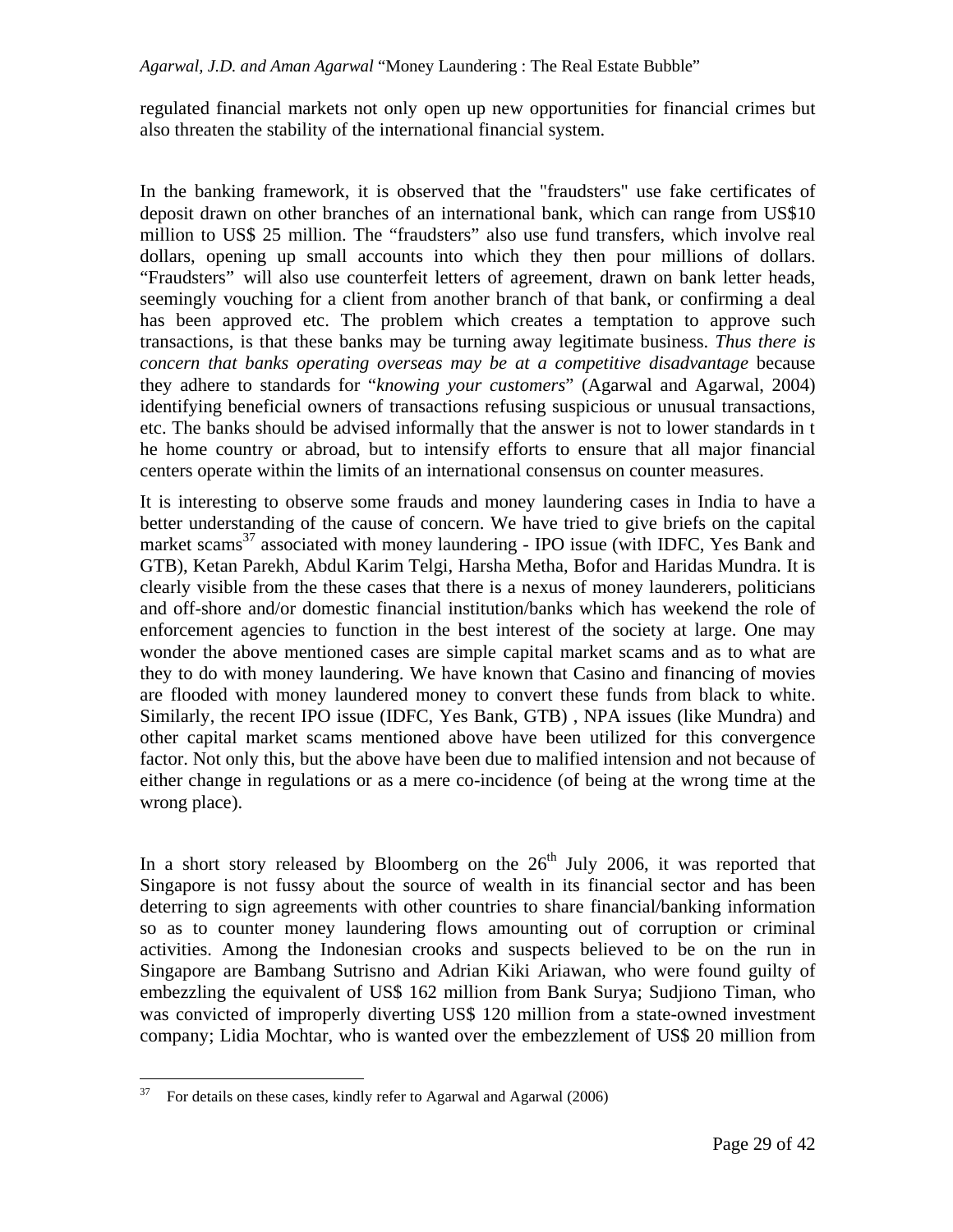Bank Tamara; Agus Anwar, a suspect over US\$ 214 million that's unaccounted for from Bank Pelita; and Pauline Maria Lumowa, who is wanted over US\$ 184 million that's missing from Bank BNI. Others whose whereabouts are unknown are able to safely visit Singapore. Hence Indonesia has been wanting to sign a treaty to tap some of these frauded funds and frauders. However, Singapore according to the Bloomberg report has argued that because its laws are based on English common law and Indonesian law is based on Dutch codes, the two systems are incompatible, making an extradition treaty difficult. But this didn't stop India from signing such a treaty with the Philippines in 2004, or Australia from signing one with Indonesia. Fugitive Indonesian banker Hendra Rahardja, who embezzled almost US\$ 300 million, was on the verge of being extradited from Australia in early 2003 when he died of cancer in Sydney. His funds in Australia were frozen and returned to Indonesia. A corollary of Singapore's reluctance to sign an extradition treaty with Indonesia is its apparent lack of fussiness about the sources of the funds attracted to its banking sector. (Beckman, 2006). Similar are the experiences with the movements of Funds in Swiss Banks and other NCCT countries. There has been repeated request by BIS and other nations to the Swiss banks and NCCT countries to observe secrecy and customer privacy norms as prescribed and outlined by BIS to counter money laundering and terrorist activities in the globe.

The study by Schneider clearly outlines the sectors and real estate assets utilized by criminal organizations to laundering the criminal proceeds in Canada in the early 1990s from the Police raids conducted in January-April 2002. (See Figure 4 and 5)



Percentage of all cases

*Source:* Schneider (2005) "Organized crime, money laundering and the real estate market in Canada", Journal of Property Reserch, June 2005, Vol 21, No 2.

#### **Figure 4**

#### **Economic Sectors and Assets used for Money Laundering in Canada**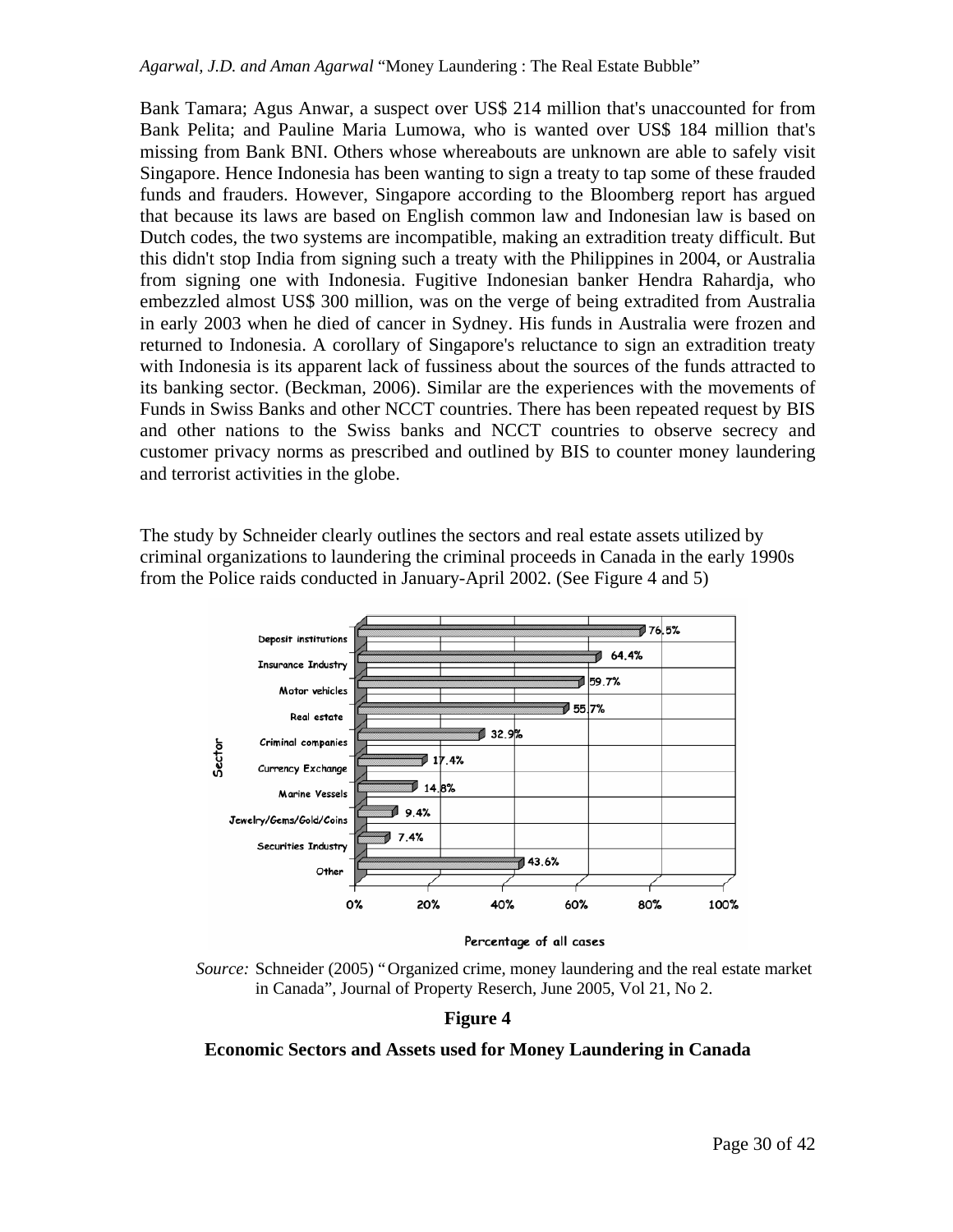

Percentage of cases involving real estate

*Source:* Schneider (2005), Journal of Property Reserch, June 2005, Vol 21, No 2.

### **Figure 5**

# **Real Estate property types purchased in Canada**

### **with Criminal Proceeds for Laundering**

## **3.1 Architectural Reforms**

It is vital the way governments and organizations do business. The government and regulatory bodies need to ensure that transparency and international codes on data dissemination, fiscal transparency, monetary and financial policy transparency through Special Data Dissemination Standards (SDDS) (1996), Code of Good Practices and Fiscal Transparency (1998), Code of Good Practices on Transparency in Monetary and Financial Policies (1999), Basel Committee Core Principles on Effective Banking Supervision (BCP) by the IMF, BIS, World Bank and Transparency International are absent. These are needed to induce clarity of role, responsibility and objectives; open process for formulating and reporting decisions; public availability of information on monetary/financial policies and accountability and assurances of integrity. The need for "*Transparency through Law*" is a vital component. Laws are chosen as vehicles for transparency as laws generally reflect the culmination of a process for the executive and legislative branches of governments to reach agreement. Thus, inducing degree of precision in laws to induce transparency and henceforth specifying consequences for noncompliance would set-in accountability within the system

While the above laws and regulatory framework is necessary, the need to have Economic Cells to deal with financial crimes is equally vital. In the cases outlined above, the frauds were dealt by the criminal investigating agency instead of an economic investigating agency/cell. It is vital for the judiciary to charge the financial or criminals with necessary criminal charges; however it is must that the money lost or swindled by the culprits is first obtained and flushed back into the system before the criminals are tried for their dues or interrogated for other's involved in the scams. Be it Ketan Parekh, Harshad Mehta,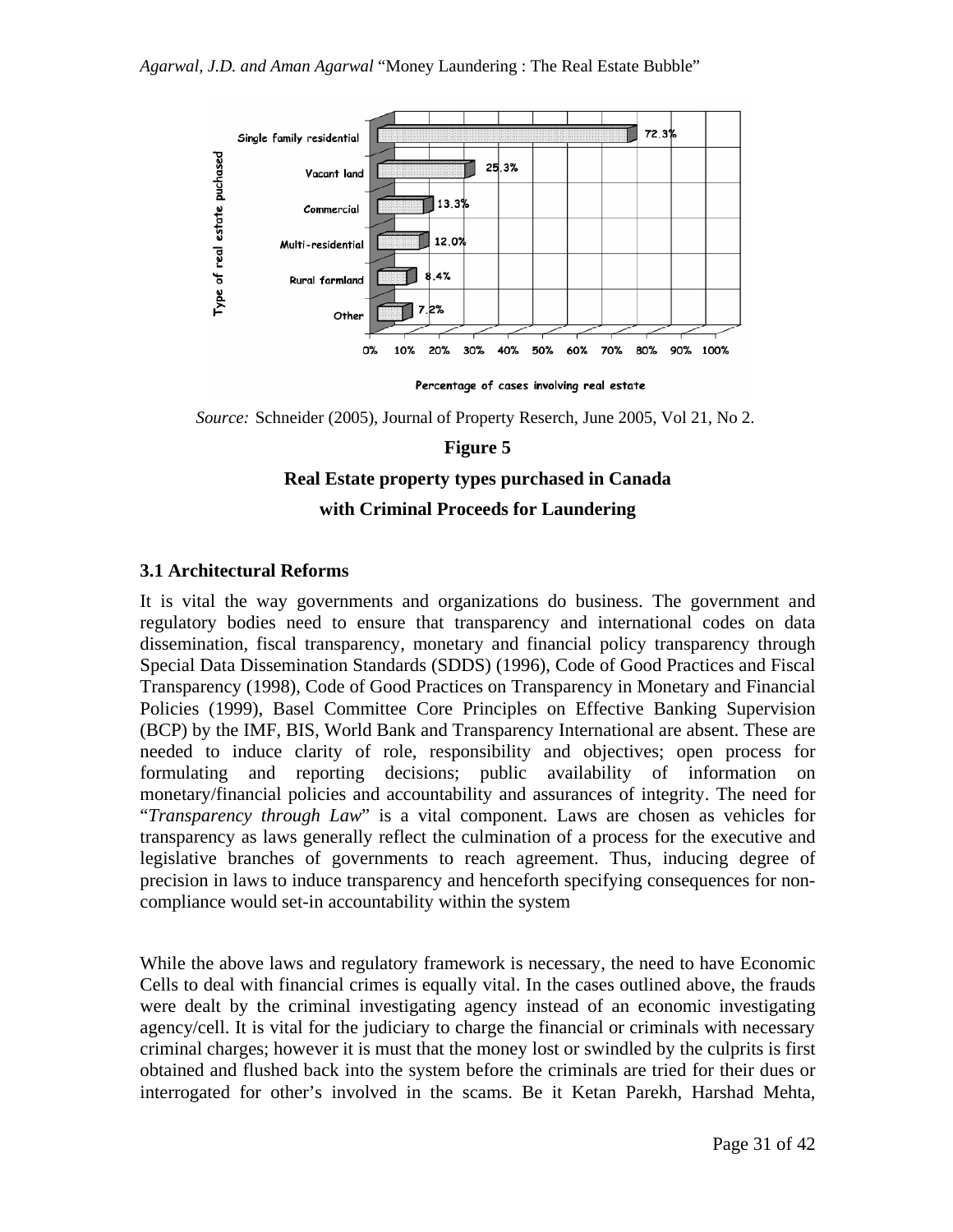Mundra or Telgi, the amounts swindled were not obtained and the focus was to estimate the magnitude and trace those who were at the support of such frauds. In-such cases the society and markets end up bearing the costs with loss of market confidence and deaths of individuals who's money is lost.

## **3.2 Uprooting Money Laundering**

Investigators have been toddled with the puzzle of un-earthing and uprooting socioeconomic criminal offenses. With the difficulty posed by criminal organization towards erasing of the links between crime and money, their ownership and the final destination delivering shelter to such acts is like finding the right leaf of the right plant in a thick forest in a new neighborhood. With over 30 years of extensive work on by government agencies and institutions, the given complexity for the enforcement and investigating agencies is not impossible. These institutions are well networked and have a fairly good idea of the housing assets of such socio-economic criminal transactions. It is mostly found that consumption of luxurious assets in large or multiple small quantities like precious stones, art and artifacts, real estates, movie financing, casinos, flesh trade, NBFCs and banking institutions are where the dirty money are mingled and housed. It is more a question of political will in tune with an active society, media agencies and clean regulatory framework.

It is also vital that governments in power and regulators frame economic policies which are not detrimental to market movements and trades. In India, as mentioned earlier, we have found that Economic Policy framework for taxation and trade restriction have lead to the emergence and growth of dirty money and money laundering activities. These can be taken care off, if economic policy framework is well debated and tested for their ill effects in democratic environments, before implementation. To have effective supervision, the following components need to be well addressed in any given regulatory framework for effective reduction of leakages (a) Purpose of Regulation (b) Accountability (c) Market Abuse (d) Due Process (e) Manner of Regulation (f) Cost of regulation (Lal, 2003). International banking continues to grow, developing worldwide connections among banks, as well as the increasing sophistication of banking methods. The constant challenge is to ensure that every bank can account for its customers. Every government has laws which ensure the prosecution of financial crimes, and that every society sets moral and ethical standards for the conduct of commerce. Many important financial centers have now adopted legislation to curb drug related money laundering, and the number of governments which have ratified the 1988 UN Convention continued to increase. But the race between criminals seeking new ventures, and oversight bodies seeking more widespread compliance, still goes to the crooks.

Money Laundering is the biggest Fear for Finance Industry. The entire industry in the world or any separate country must understand that financial crime needs to be understood, analyzed and fought proactively. Banking Industry needs to be one step ahead of money launderers in order to control the menace of money laundering and financial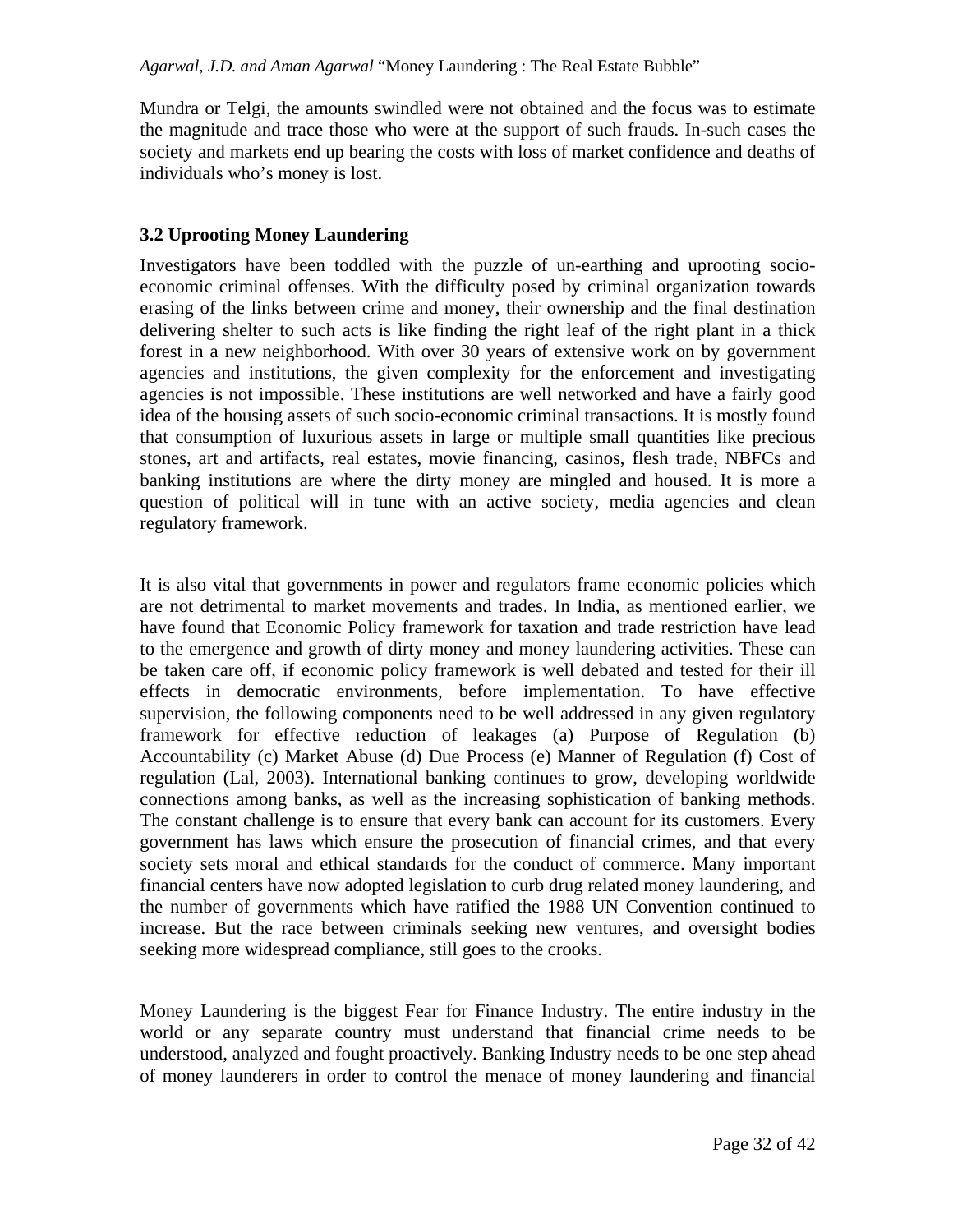crimes. Concern regarding financial crime is growing to unprecedented levels amongst UK financial institutions (Logic CMG Report, 2003). One of the best control techniques for the banks to control money laundering is to know your customer (FSA Report, 2003). The consultation paper, published in August 2003, describes the FSA's money laundering directions on two important anti-money laundering controls: One, Issues relating to obtaining and using customer information for anti-money laundering purposes, and secondly on Anti-money laundering monitoring, assessing customers use firms' products and services and how possible money laundering activities can be identified from this. Eleven world money centre banks agreed in October 2000, to a set of anti-money laundering guidelines - for private banking activities. These guidelines state at the outset that "bank policy will be to prevent the use of its worldwide operations for criminal purposes."

With organized crime in control of banks and able to launder huge sums of money not only for themselves but also for other criminal organizations it is a call for concern. Already in Russia it is said that criminal groups control over 400 banks and 47 exchanges. This is worrying bank chairmen in Russia as between July 1994 to 1995, there were thirty assassination attempts against top bank officials, sixteen of who were killed. These killings along with earlier ones were important indicators of the efforts by criminal organizations to infiltrate the Russian banking system. Infiltration of the banking system offers significant advantages for criminal organizations, not least the opportunity it gives to facilitate money laundering for both Russian and foreign criminal organizations. Russian officials have worked with FATF and us government agencies to put into place more effective regulations and proceedings to combat money laundering, in accordance with international standards.

In February 1988, the OECD's Financial Action Task Force- for money laundering in its Annual Report highlighted the problem in Mexico and stated "One of the most favored technique continues to be out bound currency smuggling, along with electronic transfers, Mexican bank drafts and the parallel peso exchange market. Corruption remains the chief impediments to Mexican's anti-laundering efforts." Under the auspices of UNO, there is an international campaign to crack down on an essential component of the problem of money laundering. Now countries have enacted laws to prevent money laundering and allow closer scrutiny of suspect bank accounts of criminals. SWIFT is the principal international service for wire transfer message trafficking that can initiate funds transfers. In Russia and some East European states, banks can be readily purchased for very little money - though few of them have electronic banking access to SWIFT. SWIFT is a cooperative society located in Belgium having 2600 institutions in 65 countries providing services to security bankers & dealers; clearing institutions; and security exchanges.

## **IV. Conclusion**

The global world and economies are faced with challenges to counter money laundering and terrorist deeds. Safer estimates indicate that about 2 - 2.5 trillion dollars are laundered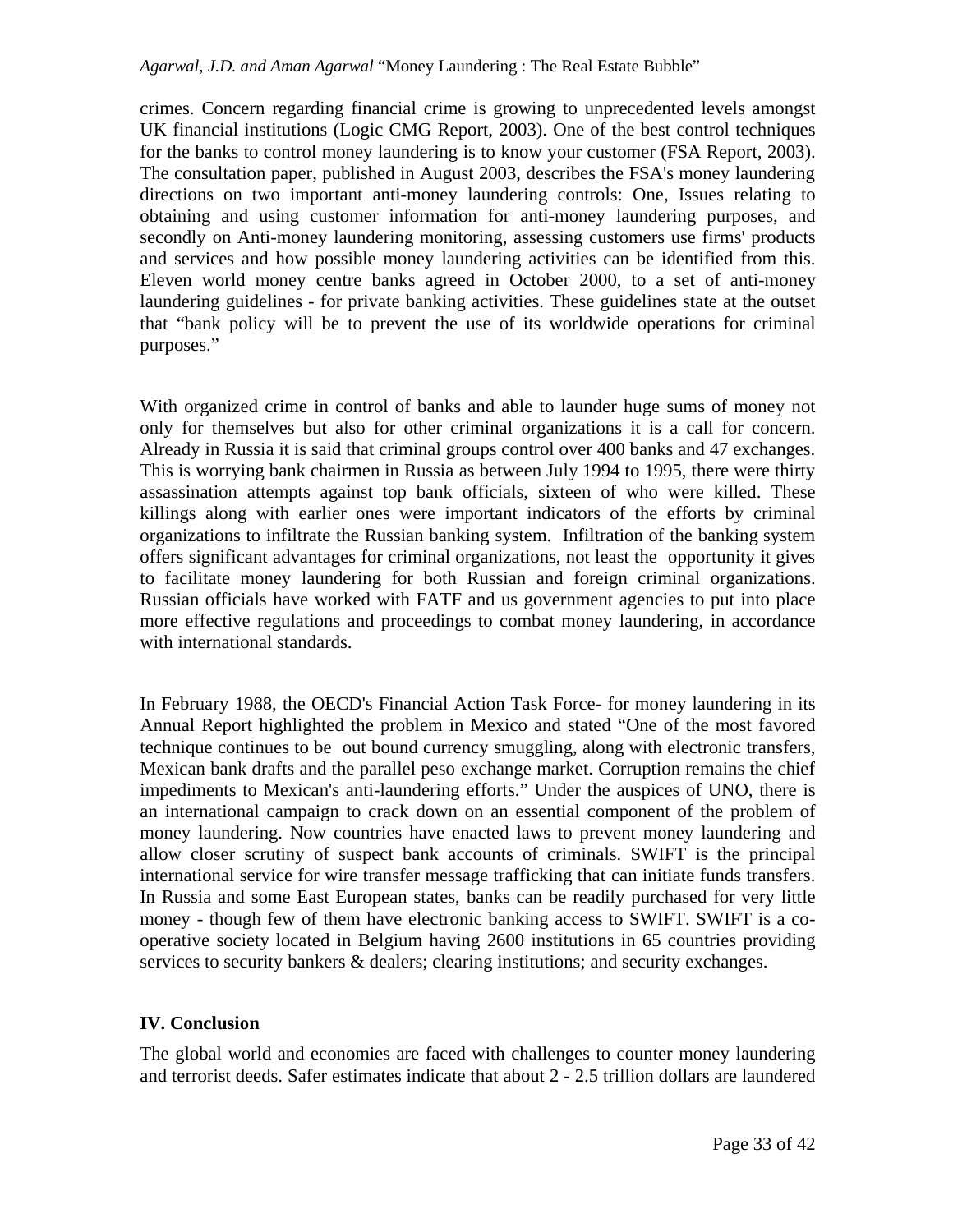every year. Though it is the responsibility of every citizen of the global world to fight against such socially-ill and un-humane acts, however the duty primarily rests on the shoulders of investigating agencies, the judiciary and the enforcement bodies to play a pro-active role in clearing the menace. In recent years in India, we have seen the emergence of the judiciary playing a pro-active role quite independent of the government in place. This is a positive sign. We need to see similar acts of "*functioning without fear*" to be practiced by the investigating agencies and the enforcement bodies as well. Till the fear of loosing jobs for adhering to bring justice to floor would be there within the system, one will not see the sunlight minimizing financial and criminal ills in the society. We are reminded of a quote of our professor – Prof. Kanti Sawrup often says *"The Law rides the Poor and the Rich ride the Law"*, which is reflection of the functionality of societal setups in general, irrespective of their maturity or being a developed/developing economy. We also believe that people in general are God Fearing, honest and want to lead a simple peaceful honorable life. It is the acts of governance which in most cases has turned them to lead life otherwise.

In most cases or applications in India which are handled at governmental level, they follow the **CD-ROM principle** irrespective of the merit of the case, where, C (pay Cash Carry Certificate); D (Delays, Deficiencies & Denial of certificate); & ROM (Rest on Mat [never taken up & piles up dust]).Unfortunately, least respect for law and maximum violation of law is the order of the day by some of those who are in authority – as they are charged with the responsibility of enforcing laws (guardians of laws) or *mafia* groups, gangs and/or nexus of the two. The former enjoys the constitutional security and later is outside the frame work of law. A common man does not question either of them. Education and economic prosperity can help reduce these disparities and social evils.

The most commonly reported suspected illicit financial activity associated with the commercial real estate sector is money laundering to promote tax evasion. The revealed illicit activity committed or attempted by principals of all types of businesses associated with commercial real estate, especially the principals of property management companies, real estate investment companies, and construction companies indicate that the individuals engaging in such schemes often attempted to cash out checks payable to their businesses, pay cash for construction materials, and trade negotiable instruments with other business people to understate business receipts and actual business volumes as a way to avoid audit trails and evade taxes. There is an increase in the reporting of transactions using real estate-related accounts to launder money for politically exposed persons and for facilitating informal value transfer systems. This is one strong reason for the three major markets (Capital Markets, Bullion Market and Real Estate Market) being on a tremendous boom globally simultaneously post 2004. Electronic transfers and low banking prudence/norms have fueled this activity. Consequently, these conditions generally have not favored the money launderer seeking to layer his funds quickly, moving them from one account or investment to another. It is probable that real estate has been most useful to money launderers in the integration stage where it may serve as both an investment and vehicle to store the value of laundered funds. The need for the age old concept of "Know your Customer" is vital in all kinds of business operations to enable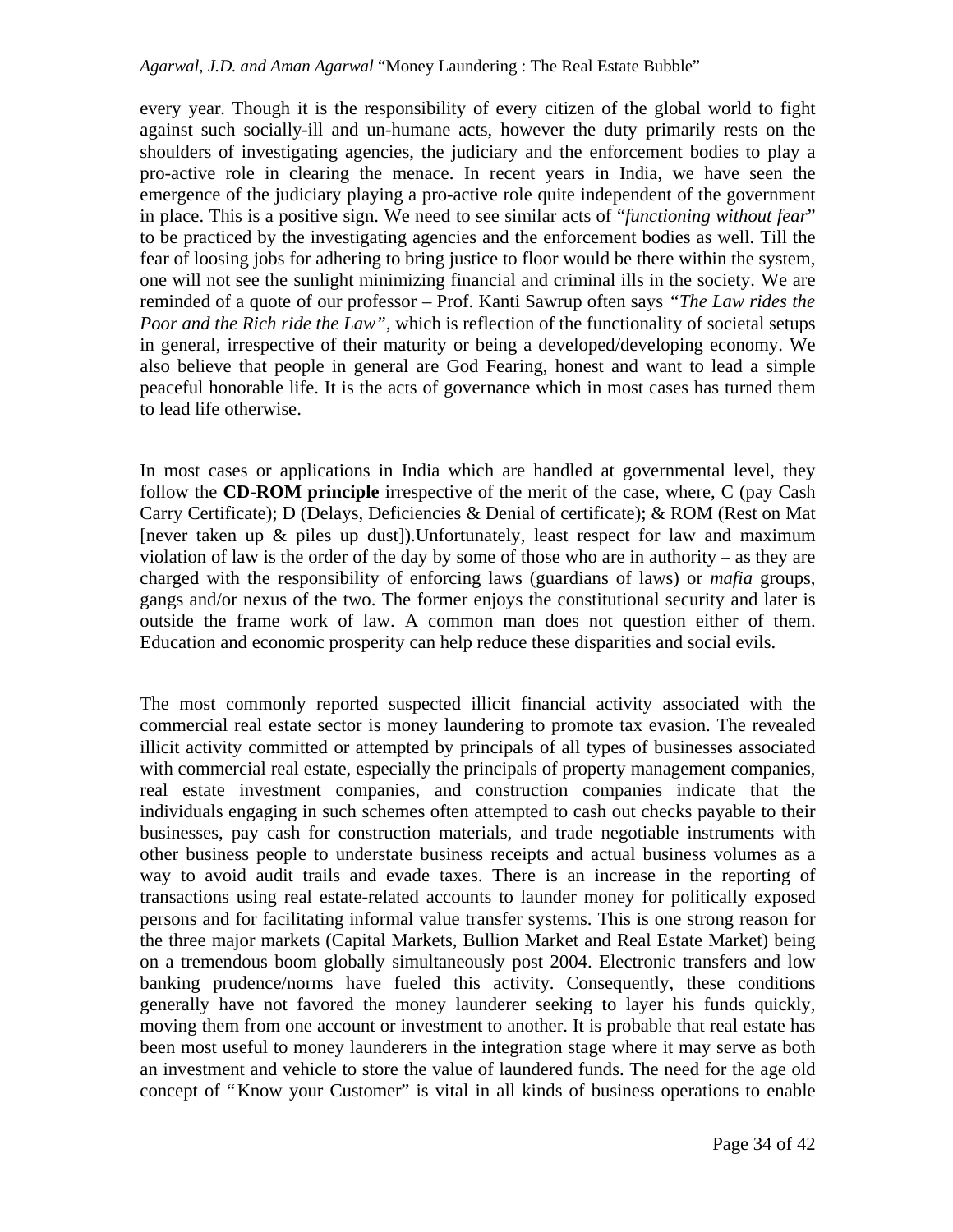reduce some of these illicit activities which pose security threats to nations and the society.

In the last 40 years, there has been a dire need for emergence of "Economic Intelligence Units" and "Economic Investigating Agencies". Though these have been formulated as divisions within the existing Intelligence and Investigating agencies, but are neither independent nor have the expertise to handle economic frauds. In India these are handled by the IPS officers using IPC or CrPC, who have been primarily trained to deal with criminal scenarios as against economic. We do not wish to counter or undermine the competence of the officers currently engaged in re-solving some the economic offences, however the need to first obtain the money lost due to economic offenses as against tracing the group/gang involved is vital, and not addressed so far. It is also vital that a specific degree of freedom is granted to these agencies making them to function independently (autonomously) without the interference and control of government like the Election Commission of India. We do have a series of regulatory bodies and enforcement agencies in place in India, however they are also subjected to low degree of independence and seepage of corruption which has resulted in their low level of performance leading to a strong *mafia* for money laundering and terrorist activities. Most of these authorities want more teeth. Grant them bigger teethes but ensure that these teeth are not used to extort money from the honest. A consequence of the current state is already felt in large number of innocent families losing their support life systems due to terrorist activities and poor governance systems.

We are happy to see that Government of India has issued anti-money laundering guidelines even before the introduction of the Prevention of Money Laundering Bill in the Parliament. Indian Money Laundering Act 2002 (Bill 1999) embraces money laundering from drug-trafficking, terrorism, profits from prostitution, extortion, smuggled items 1ike gold, diamond etc. India's security is threatened by the spread of international crime control, free trade, globalization and advances in telecommunications leading to the increased reach of crime syndicates. The Bill in Section 3 deals with the offense of money laundering which states that whenever a person acquires, owns, possesses or transfers any proceeds of crime or knowingly enters into any transactions or deals or aids the concealment of the "proceeds of crime". This means that any property derived or obtained, directly or indirectly, by any person as a result of criminal activity relating to a scheduled offence or the value of such property. The Bill has the schedule offence which lists 16 sections of Indian Penal Code, 6 Sections of Arms Act, 9 sections of Narcotic Drugs Act and 4 sections of the Prevention of Corruption Act. Thus the Bill covers all activities which are capable of producing illegal money. The RBI panel has recommended rules against money laundering through improvement in procedures and policies for preparing appropriate (banks) customer profiles and coordination and cooperation with regulatory and other authorities. The panel said banks operating in India should ascertain the source of funds in deposit schemes offered to expatriate Indians as part of their drive to prevent money laundering. It also suggested each bank appointed an anti-money laundering compliance officer and create profiles of customers. It called for creation of a data bank of suspicious transactions, which could then be circulated to banks to help them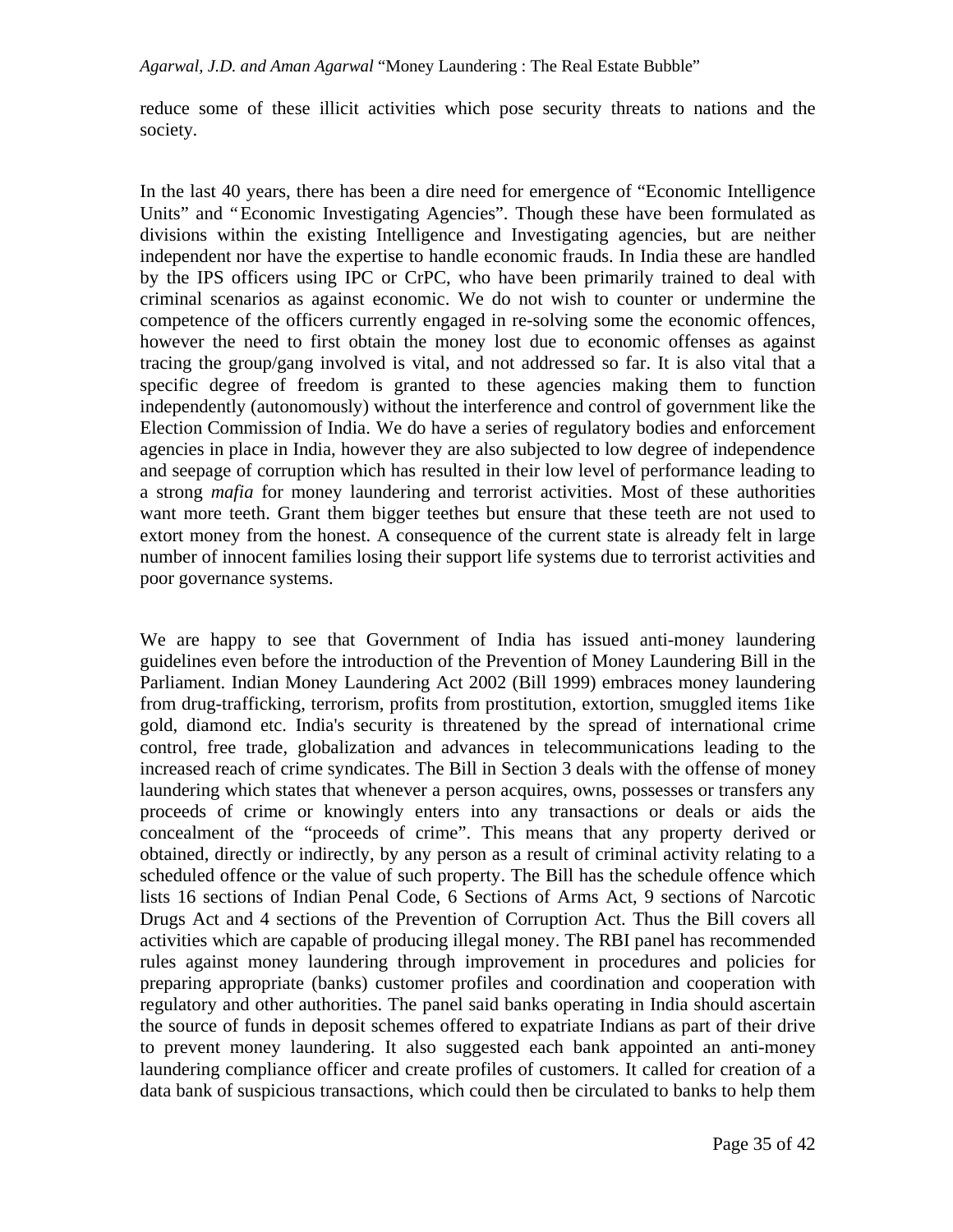defect patterns of suspicious behaviors. However, the RBI did not say when it intends to implement the recommendations. But technological initiatives in the Indian banking space have gradually gathered momentum ever since RBI announced the policy of privatization of banking in 1993. Infrasoft Technologies has launched a anti-money laundering software similar to SWIFT in India on the  $17<sup>th</sup>$  of September, 2003. This is a huge development being India's first globally of adoptable Anti Money Laundering (AML) Software named OMNI Enterprise. Considering the size and dimension of the problem, and the alarm, Infrasoft Technologies, a specialist banking product player, is counting on its early mover advantage to make the lead way in the anti- money laundering products sphere that is estimated to be worth close to US\$ 10 billion (Agarwal and Agarwal, 2004).

The United States has desired India to play a more aggressive role in its global campaign against terrorism and terrorist financing by joining groups striving to curb money laundering. The Indian Parliament has passed The Prevention of Money Laundering Bill in 2002, and the country is yet to join the Paris based Financial Action Task Force consisting of 29 nations set up in 1989 to prevent international money laundering. Since the September 11 attack, cutting off money to terrorists has topped the agenda of FATF, which includes the United States, Britain, Canada, France, Brazil and Switzerland. The panel has used FATF rules as a guideline. Alarmed with reports of money from global terrorist organizations flowing into their account, banks across the globe are implementing special anti-money laundering software to detect unusual flow of money.

With the changing structure of world investment, trade, capital flow and the need for deeper integration, the need to strengthen Financial regulatory framework and signaling system is the need. Globalization has altered the economic frameworks of both developed and developing nations in ways that are difficult to comprehend. The persistent rise in the dispersion of current account balances of the world as a whole, wherein the sum of surpluses match the sum of deficits has grown substantially since the World War II. Also the emergence of unregulated global markets appears to have moved towards a more stable and growth oriented economic globe with higher risk to the integrity of the financial systems. The credit derivative market was almost nonexistent in 2001, grew slowly until 2004 and then went into the stratosphere, reaching US\$ 26 trillion this June 2006, which has caused a worry for Securities Commission worldwide. Many other financial instruments are now being invented, and markets for credit derivative futures, credit default swaps<sup>38</sup> and binary options are in the offering (Kalko, 2006). Economies have been hit one after the other with the fashion and need for market driven capitalist and liberalized economic system in the past. The 90's has also seen the emergence of Efinance which apart from the efficiency, product enhancement and lower cost of transaction has facilitated the crisis frequencies, globalization and movement of capital flows internationally without much control. The significant reduction in global trade barriers over the past half century has contributed to a marked rise in the ratio of world trade to GDP. External finance has contributed to the movements for growth in trade and

<sup>38</sup> The seller undertakes, subject to payment of a surcharge, to compensate the customer in the event of a default on payment or simply deterioration in the quality of its debtors.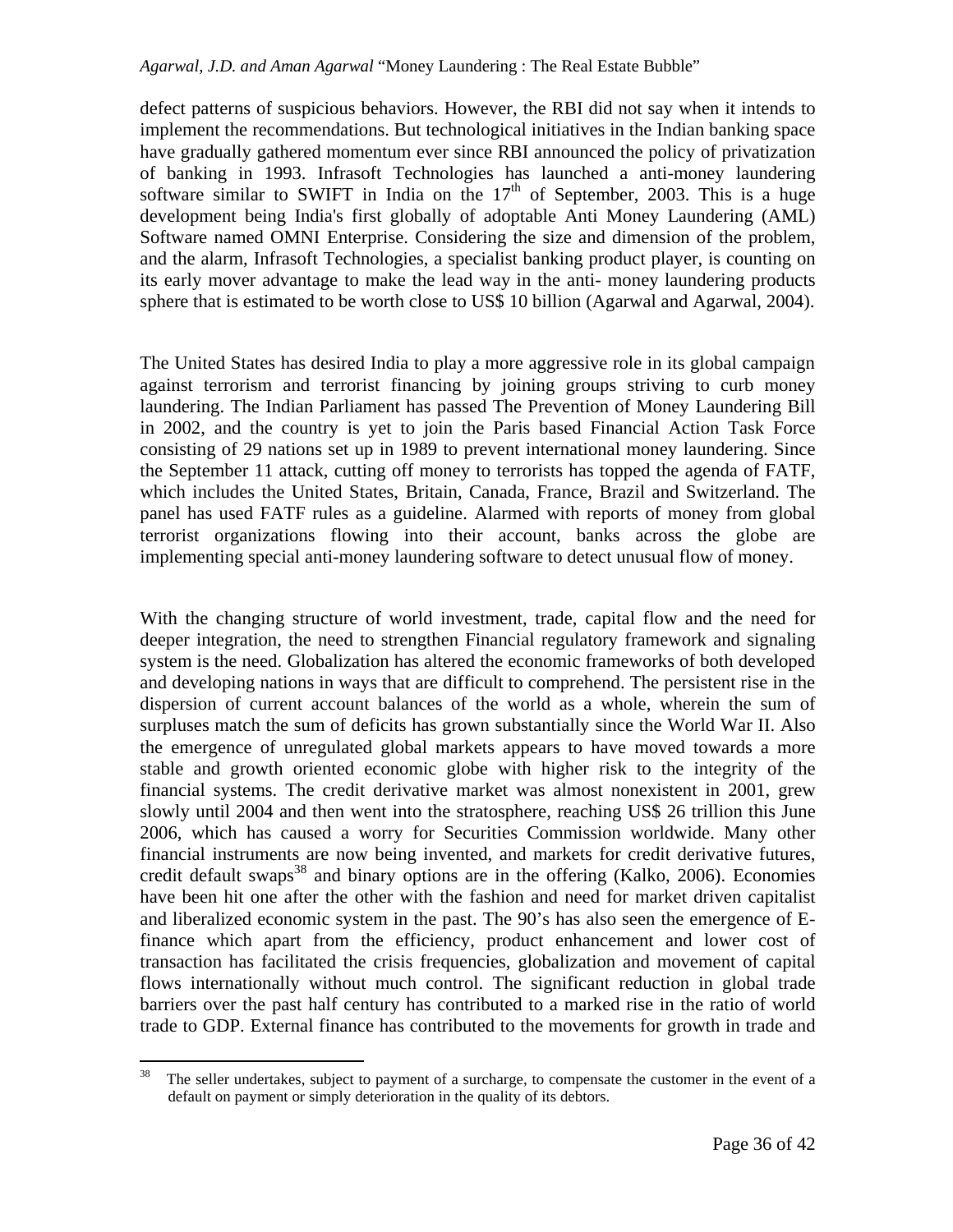development across regional barriers. This has raised concerns and risk of money laundered funds moving into the regularized markets in a smooth and non-surfing fashion. The solution is not by stopping these inter-regional market growth activities, but by developing sensitivity sensor systems within the financial framework as an integrated approach to keep markets from busting and causing socio-economic panics.

Faced with these uncertainties, it is especially important that policymakers undertake the required policy adjustments for a sustained global expansion. As well, supervisory and regulatory authorities need to continue to strengthen financial market infrastructure to underpin the resilience of the financial system. With global imbalances, the entire global financial structure is becoming uncontrollable in crucial ways that its nominal leaders never expected, and instability is its hallmark. Financial deregulation has fueled the concerns for money laundering to flourish and in resolving the problems that have emerged for those who deplore controls on making money. The BIS Annual Report has discussed some of these problems and the triumph of predatory economic behaviour and trends which are difficult to rationalize (BIS, 2006). We hope there is better understanding between nations to combat the emerging crisis that may lead to eradication of civil society and become cause for pain and trauma for honest man to survive in the society. We do not wish to see more farmers and people dying due to drugs and criminal acts in the society due to money laundered money. It is time that the NCCT start working in alliance with other economies and agencies to minimize economic and criminal offence in a growing inter-connected prosperous global village.

Jai Hind.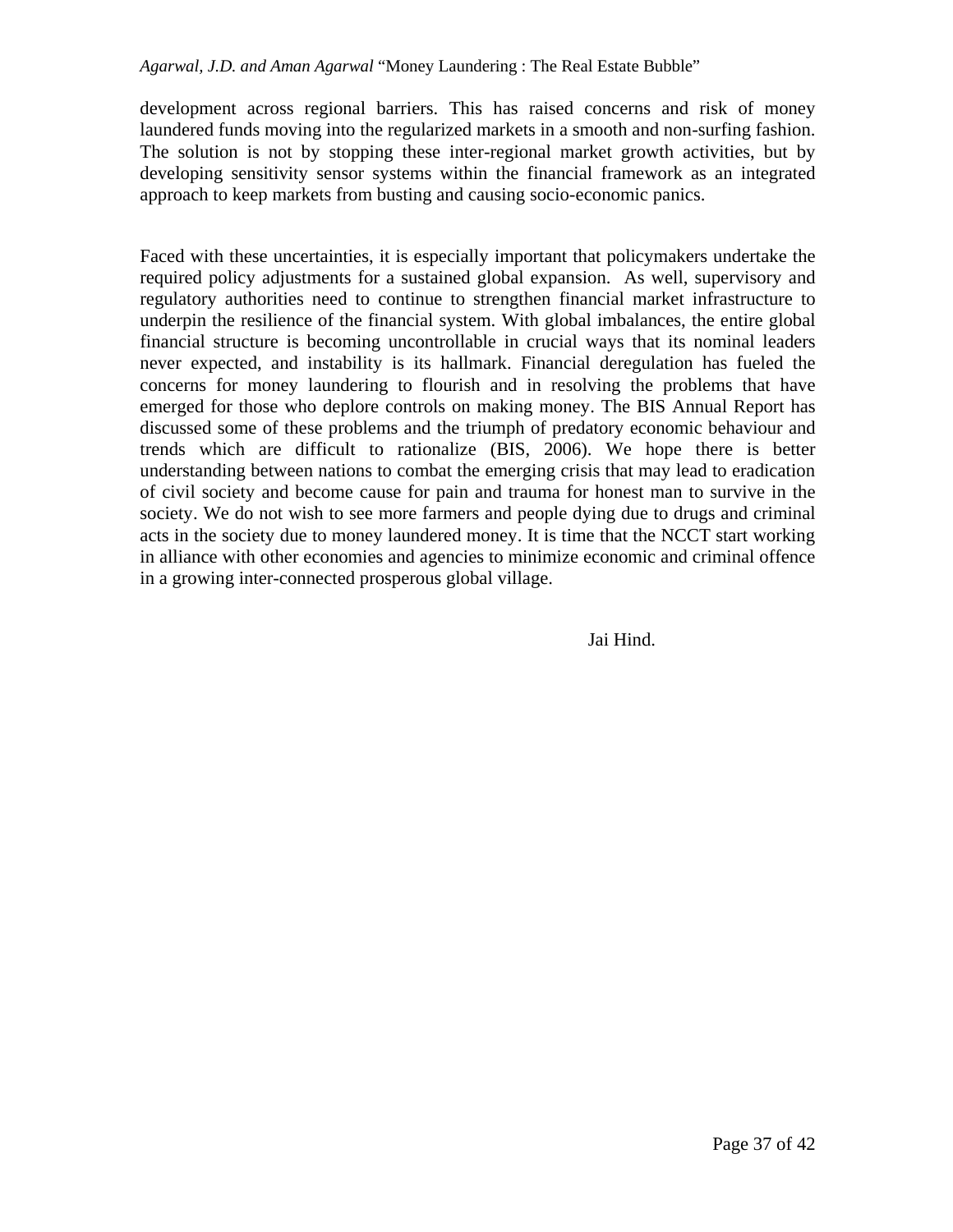### **Appendix I**

#### **BCCI Case: World's Worst Banking Scandal**

The world's worst banking scandal, inflicting huge financial losses on thousands of people worldwide, surfaced in the media in 1991. This was the Bank of Credit and Commerce International (BCCI). As could be expected, it had heavy ties with the CIA, terrorist organizations, drug traffickers, and any other crooked financial transactions shunned by most other banks. It financed terrorist activities, financial drug trafficking deals, defrauded depositors. Years before it was shut down, Robert Gates, FBIO Chief, referred to BCCI as the Bank of Crooks and Criminals.

BCCI started operations in Pakistan in 1972, with much of its funding provided by Bank of America and the CIA. Bank of America claims that it sold its BCCI interest in the early 1980s, but records show that Bank of America continued to control much of BCCI's operations until shortly before BCCI was shut down. In the early 1970s, CIA operative Gunther Russbacher transferred sizable amounts of CIA funds into the bank for the startup operations.

The CIA knew about BCCI's activities, and found its mindset to be very manipulating and planned its own operations through BCCI. BCCI was customers made for the covert and corrupt activities of the CIA, the MOSSAD, drug dealers and terrorists. CIA operatives used the bank to launder money from CIA enterprises, including drug trafficking proceeds, and from its various financial activities within the United States, including its use of savings and loans, to fund unlawful arms shipments, finance terrorist operations, undermine foreign governments, and other covert activities. Investigating reports showed that BCCI was able to simultaneously manipulate the spy agencies of numerous countries, including the US, Israel, Pakistan, China, Saudi Arabia, among others. BCCI was supplying funds for terrorist Organizations such as Abu Nidal. BCCI rigged international commodity markets that permitted certain insiders to make hundreds of millions of dollars in profits, offset by the same amount lost by depositors. BCCI was laundering money (drug money) for drug cartels throughout the world.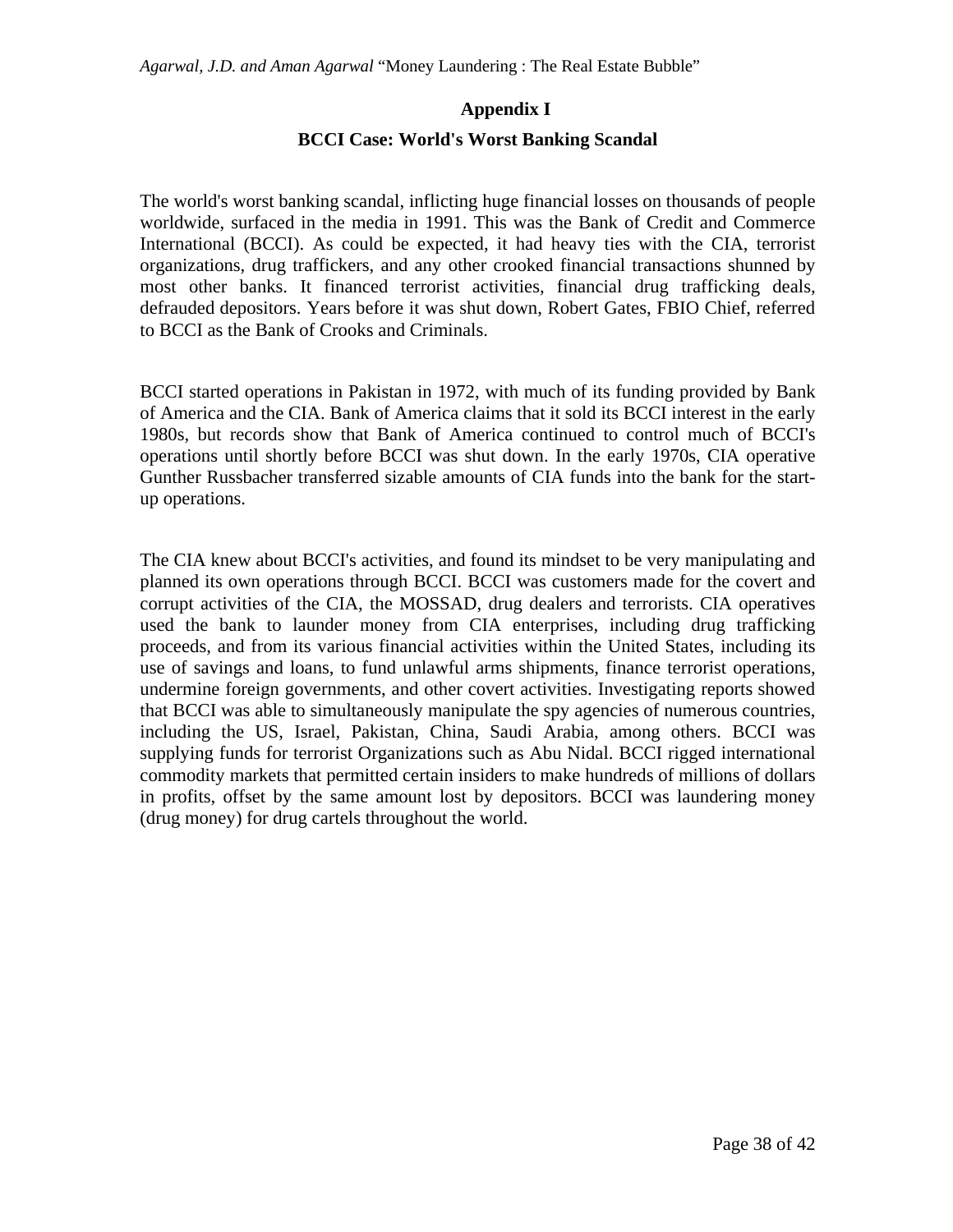#### **References**

- 1. Adrian, Tobias, (2007), "Measuring Risk in the Hedge Fund Sector", *Current Issues in Economics and Finance*, Federal Reserve Bank of New York, Vol 13, No 3, March-April, 2007.
- 2. Agarwal, Aman, Yamini Agarwal and Saurabh Agarwal, (2006), "The Changing Structure of World Investment, Trade, Capital Flows and its impact on Global Integration and Regional Cooperation", *Finance India*, Vol XX No 2, June 2006. Invited to deliver the keynote address at the International Conference on "Globalization : The Changing structure of World Trade and Investment and its impact on poverty and income Inequality", organized by the Department of Economics, Ben-Gurion University of the Negev, ISRAEL, on 1-2nd March 2006.
- 3. Agarwal, J. D. and Aman Agarwal (2002) "Liberalization of Capital Flows, Banking System & Trade: Focus on Crisis Situations"; Invited paper for *International Review of Comparative Public Policy,* titled "International Financial Systems and Stock Volatility Volume 13, pages 151-212.
- 4. Agarwal, J. D. and Aman Agarwal (2004) "Globalization and International Capital Flows", *Finance India,* Vol XIX No 1, March 2005. Invited to deliver the Keynote Address at the National Conference on "Globalization – Decadal Indian Experience", organized by ATMA MAYYIL and the Institute of Technology, Kannur University, Kerela, INDIA on 17th January 2004.
- 5. Agarwal, J. D. and Aman Agarwal, (2004), "India AML Progress Analyzed", USA Patriot Act Monitor, August 2004 (www.civicresearchinstitute.com/moneylaundering/patriot\_act\_monitors.html)
- 6. Agarwal, J.D. and Aman Agarwal, (2004), "International Money Laundering in the Banking Sector, *Finance India*, Vol XVIII No 2, June 2004; Reprinted with permission in *The ICFAI Journal of Banking Law*, Vol. II No. 4, October 2004, the journal of ICFAI University, Hyderabad. Invited to deliver as the Keynote Address at the Asia Pacific Banker's Congress 2004 in Manila, PHILIPPINES on 26th March 2003. (25-26th March 2004)
- 7. Agarwal, J.D. and Aman Agarwal, (2006), "Money Laundering : New Forms of Crime Victimization (Current Trends and Modus Operandi)", *Finance India*, Vol. 19 No 4, December 2006. Keynote address to delivered at the National Workshop on "New Forms of Crime Victimization with reference to Money Laundering", organized by the Indian Society of Victimology, Department of Criminology, University of Madras, Chepauk, Chennai, INDIA, on 18th November 2006 to senior officials from the government, judiciary, intelligence and enforcement agencies in India and outside.
- 8. Agarwal, J.D. and Aman Agarwal, (2006), "Money Laundering : New Forms of Crime Victimization (Current Trends and Modus Operandi)", *Finance India*, Vol XX No 4, December 2006; Invited to deliver as the Keynote Address at the National Workshop on "New Forms of Crime Victimization with reference to Money Laundering", organized by the Indian Society of Victimology, Department of Criminology, University of Madras, Chepauk, Chennai, INDIA, on 18th November 2006.
- 9. Agarwal, J.D., (1991), "Black Money: Some dimensions", *Finance India*, Vol V No 1, March 1991.
- 10. Agarwal, J.D., (2004a), "Financial Developments in the World Economy" *Finance India* Vol. XVIII Special Issue, 2004; delivered the late Professor K.S. Mathur Memorial Lecture, by University of Rajasthan on Saturday, 3rd January 2004 in Senate Hall of University of Rajasthan, Jaipur, INDIA
- 11. Agarwal, J.D., (2004b), "Volatility of International Financial Markets: Regulation and Financial Supervision" *Finance India*, Vol. XVIII No. 1, March 2004; delivered as Keynote Address at the 4th International Conference in Finance organized by Faculty of Administration & Economics, University of Santiago de Chile, CHILE on 7th January 2004
- 12. Alwort, J. and Masciandaro, D., (2004), "*Public Policy: Offshore Centre and Tax Competition: The Harmful Problem*", in D. Masciandaro (ed.)", Global Financial Crime. Terrorism, Money Laundering and Offshore Centres, Ashgate, Aldershot,
- 13. Backman, Michael, (2006), "Singapore none too fussy about the source of wealth in its financial sector", *Bloomber News*, 26th July 2006.
- 14. Banker, Dean, (2005), "The Housing Bubble Fact Sheet", CEPR Issue Brief, July 2005, Center for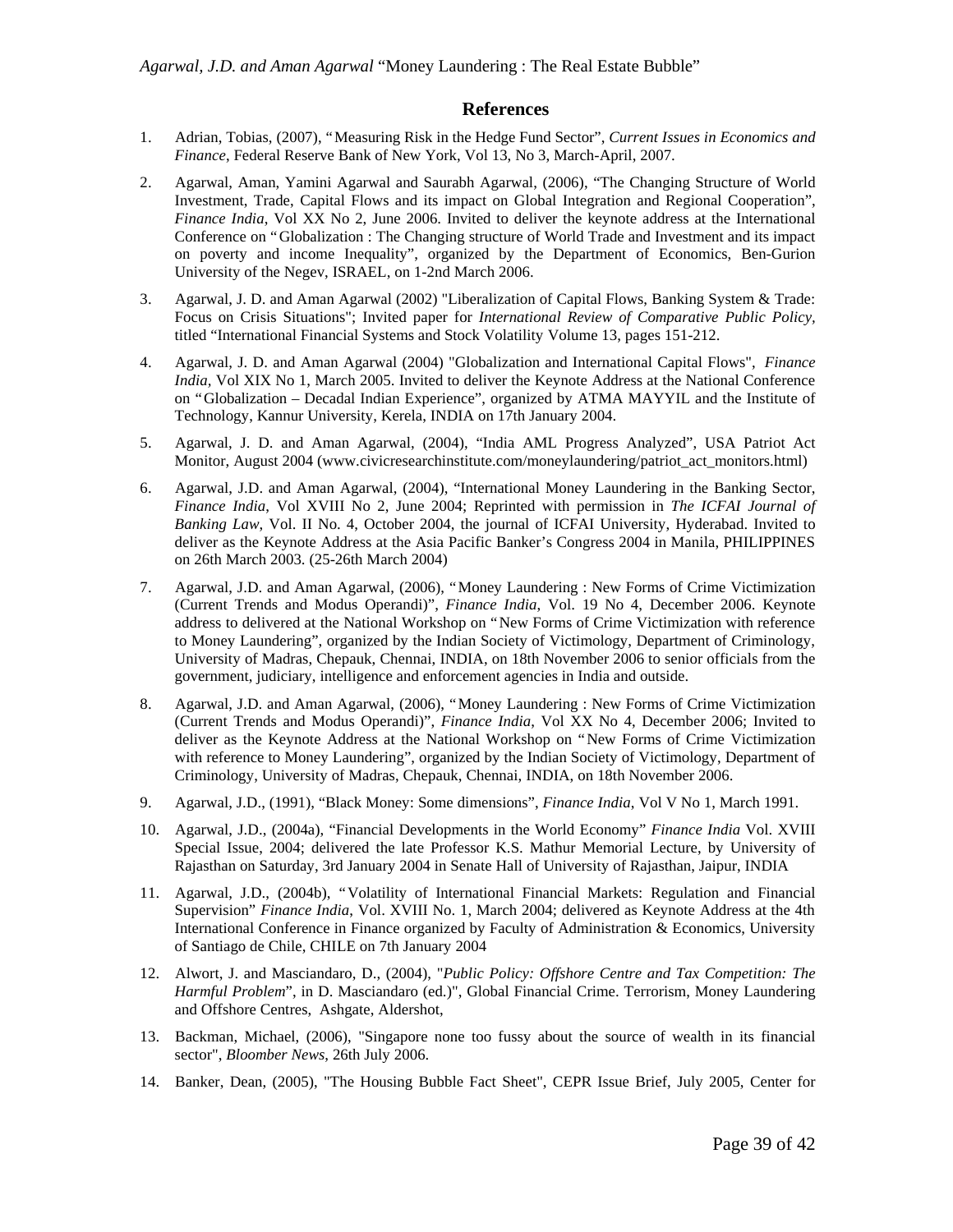Policy Research, Washington DC, USA

- 15. Banker, Dean, David Rosnik, (2005), "Will a Bursting Bubble Trouble Bernane? : Evidence for a Housing Bubble", Center for Policy Research, Washington DC, USA, November 2005
- 16. Berg, Eric N, 1983, "Marc Rich Indicted on Vast Tax Evasion Case", *New York Times*, September 20, 1983
- 17. BIS, (2006), "*BIS 76th Annual Report*", Bank for International Settlements, Basel, 26 June 2006
- 18. Cavp. Guillermo A., Rudi Dornbusch and Maurice Obtfeld, (2001); "*Money, Capital Mobility and Trade*" Essays in Honor of Robert Mundell (Volume I & II), MIT Press, London, England
- 19. Cerra, Valerie, Meenakshi Rishi, and Sweta C. Saxena, (2005), "*Robbing the Riches: Capital Flight, Institutions, and Instability*" IMF Working Paper WP/05/199, IMF Institute, Washington DC, USA, October 2005
- 20. Chan-Lau, Jorge and Mark Swinburne, (2007), "Effects of Globalization : Financial Institutions need reuglation that keeps up the Change", IMF Survey, Vol 36, No 9, May 28, 2007
- 21. Cuddington, J.T., (1986), "Capital Flight: Estimates, Issues and Explanations", Princeton University Press, Princeton, New Jersey, 1986.
- 22. Duggal, Rakesh, (2006), "Enron's dabhol power project: an event study analysis", Finance India, Vol 20 No 3, September 2006, pp 873-882
- 23. Economist, (2007), "The trouble with the housing market", The Economics, March 24th, 2007
- 24. Fabre, Guilhem, (2005), "Prospering on Crime : Money Laundering and Financial Crisis", Working Paper #9, Centre for East and South-East Asian Studies, Lund University, Sweden.
- 25. FCEN Report, (2006), "Money Laundering in the Commercial Real Estate Industry: An Assesment Based upon Suspicious Activity Report Filing Analysis", Financial Crimes Enforcement Network, Regulatory Policy and Program Division, USA, December 2006.
- 26. FCEN RT, (2003), "Notice for Proposed Rulemaking on Anti-Money Laundering Programs for "Persons Involved in Real Estate Closing and Settlements"", The Real Estate Roundtable, Financial Crimes Enforcement Network, Regulatory Policy and Program Division, USA, June 6th, 2003.
- 27. Ferguson, Roger W. Jr, (2005), "*Asset Price Levels and Volatility : Causes and Implications*" Federal Reserve Board, address to the Banco de Mexioc International Conference November 15, 2005.
- 28. Financial Crimes Enforcement Network (FinCEN) Suspicious Activity Reports (SARs).
- 29. FRB, (1997); "*Federal Reserve Report 1997*", Federal Reserve Board, 1997
- 30. FSA Report, (2003); "*Reducing money laundering risk Know your customer and anti money laundering and risk, management practices*" Financial Services Authority (FSA) Regulations, Discussion paper, August 2003.
- 31. FSA Website (Financial Services Authority), UK, http.//www.fsa.gov.uk
- 32. FT, (2007), "Super-rich monopolise Mayfair market", The Financial Times, Editorial Comments, June 23-24, 2007, pp 3,
- 33. Gordon, L. A., M. P. Loeb, W. Lucyshyn, and T. Sohail, (2006), "The Impact of the Sarbanes-Oxley Act on the Corporate Disclosures of Information Security Activities," *Journal of Accounting and Public Policy*, Vol. 25, No. 5, 2006, pp. 503-530.
- 34. Gordon, Lawrence A and Martin P Loeb, (2006), "*Managing Cyber-Security Resources: A Cost Benefit Analysis*", McGraw-Hill Publication, 2006.
- 35. Guha, Krishna, (2007), "US Economy could still slip into recession, IMF Cautions", The Financial Times, World News, June 23-24, 2007
- 36. Gurria, Angel, (2007), "Winning the fight against corruption", *OECD Observer*, No 260, March 2007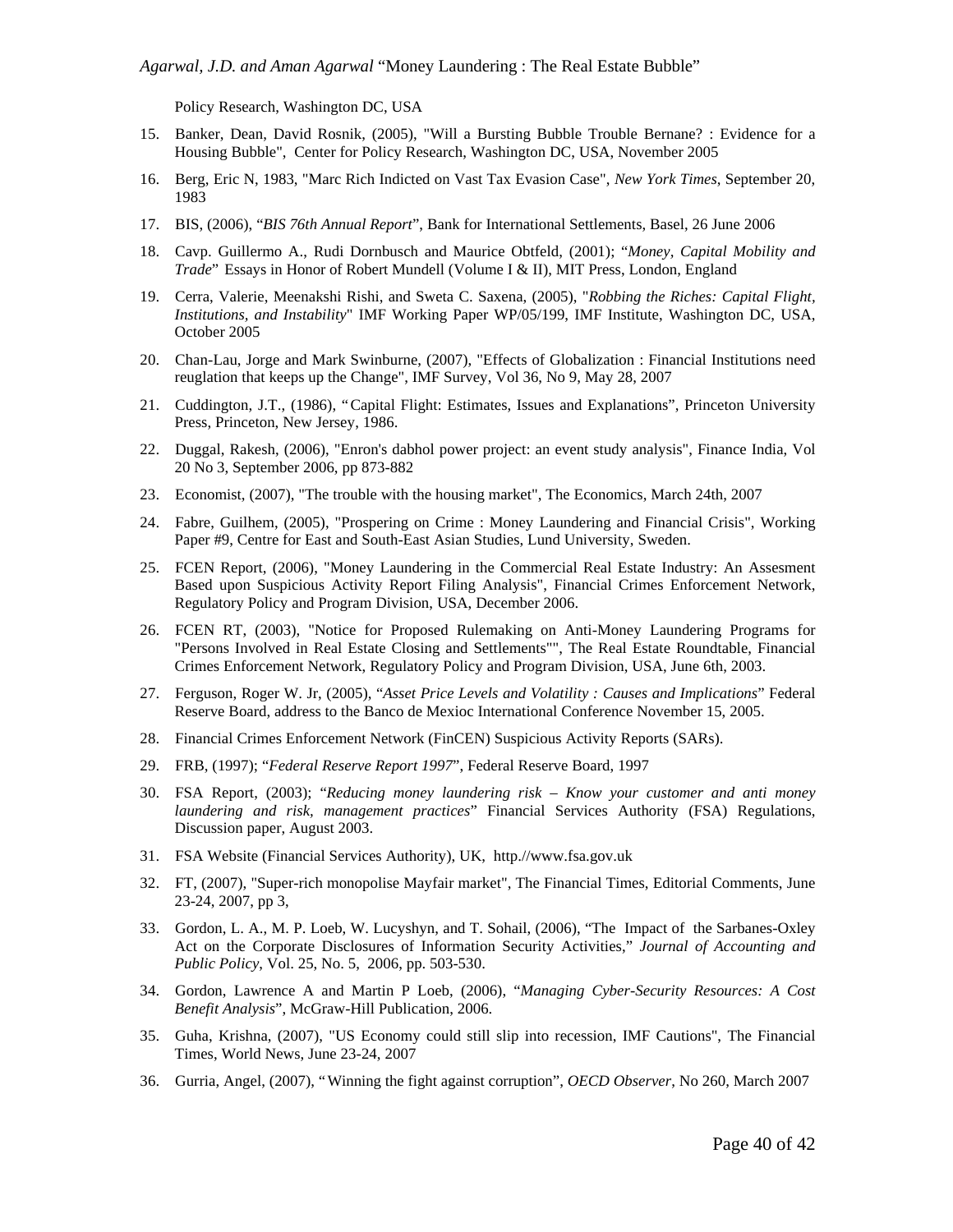- 37. Hendershoot, Patric H., Robert J.. Hendershott and Byran D MacGregor, (2006), "Evidence on Rationality in Commercial Property Markets : An Interpretation and Critique", *Journal of Real Estate Literature*, Vol 14, No 2, 2006.
- 38. IMF*,*(2003, 2002, 2001), *"World Economic Outlook"*, 2003, 2002, 2001, IMF publication
- 39. Kaganova, Olga, Fawzi Al-Sultan and John Speakman, (2005), "Overview of Real Estate Markets in Kuwait", Journal of Real Estate Literature, Vol 13, No 3, 2005.
- 40. Kolko, Gabriel, (2006), "An economy of buccaneers and fantasists : Weapons of mass financial destruction", *Le Monde diplomatique*, October 2006
- 41. Lal, Bhure, (2003), "*Money Laundering : An Insight into the Dark World of Financial Frauds*", Siddharth Publications, Delhi, 2003.
- 42. Lal, Bhure, (2003); "*Money Laundering: An Insight into the Dark World of Financial Frauds*", Siddharth Publications, Delhi, India.
- 43. Logical CMG Report, (2003)"*Money Laundering ascending to research announced*" by Logical CMG on l7th November 2003.
- 44. Masciandaro, Donato, (2005), "Could Sticks become Carrots ? Money Laundering, Black Lists and Offshore Centres", *Finance India*, Vol XIX No 1, March 2005
- 45. MeGeehan, Patrick and Alison Leigh Cowan, (2001), "Influential Backers Helped Commodities Trader Win Pardon", *New York Times*, January 24, 2001
- 46. Mishkin, Frederic S., (2007), "The Role of the House Prices in Formulating Monetary Policy", Federal Reserve Board, address to the Forecasters Club of New York, January 17, 2007.
- 47. Monroe, Brain, (2006), "American Express unit may face enforcement action for the second time", *MoneyLaundering.com*, 10th November 2006
- 48. Newlin, John, 2001, "Bill Clinton And Marc Rich", *New York Times*, January 24, 2001
- 49. OECD, (2007), "Winning the Convention : The OECD Anti-Bribery Convention", *OECD Observer*, No 260, March 2007.
- 50. Pazarbasioglu, Ceyla and Mangal Goswami, (2007), "The changing countours of International Financial Markets", IMF Survey, Vol 36, No 9, May 28, 2007
- 51. Ploix, Helene, (1995); "*Money and Morals Worldwide*" Annual Report, Association d'economie financiere, France
- 52. RBI Website (Reserve Bank of India), India, http://www.rbi.org.in
- 53. Rishi, Meenakshi, (2006), "*Robbing the Riches: Capital Flight, Institutions, and Instability*" delivered talk at Indian Institute of Finance on 24th August 2006 based on the IMF Working Paper WP/05/199, October 2005.
- 54. Schneider, Stephen, (2005), "Organized crime, money laundering, and the real estate market in Canada", Journal of Property Research, June 2005, Vol 21 No. 2, pp. 1–20
- 55. Shepherd, Keven L., (2003), "Deeds… .and terrorism?", *The National Law Journal*, June 2, 2003.
- 56. Sikarwar, Deepshikha, (2006), "MoF to thwart SEZ use for profit laundering by transfer pricing rules", *Economic Times*, 13<sup>th</sup> November 2006.
- 57. Sun, (2004), "Mortgage scams linked to organised crime and marijuana trade", *Sun Vancouver*, 25 September, 2004
- 58. Takats, Elod, (2007), "*A Theory of "Crying Wolf": The Economics of Money Laundering Enforcement*", IMF Working Paper WP/07/81, International Monetary Fund, April 2007.
- 59. Thony, Jean-Francois, (2005), "*Money Laundering and Terrorism Financing : An Overview*", Current Developments in Monetary and Financial Law, Volume 3, International Monetary Fund Publication,